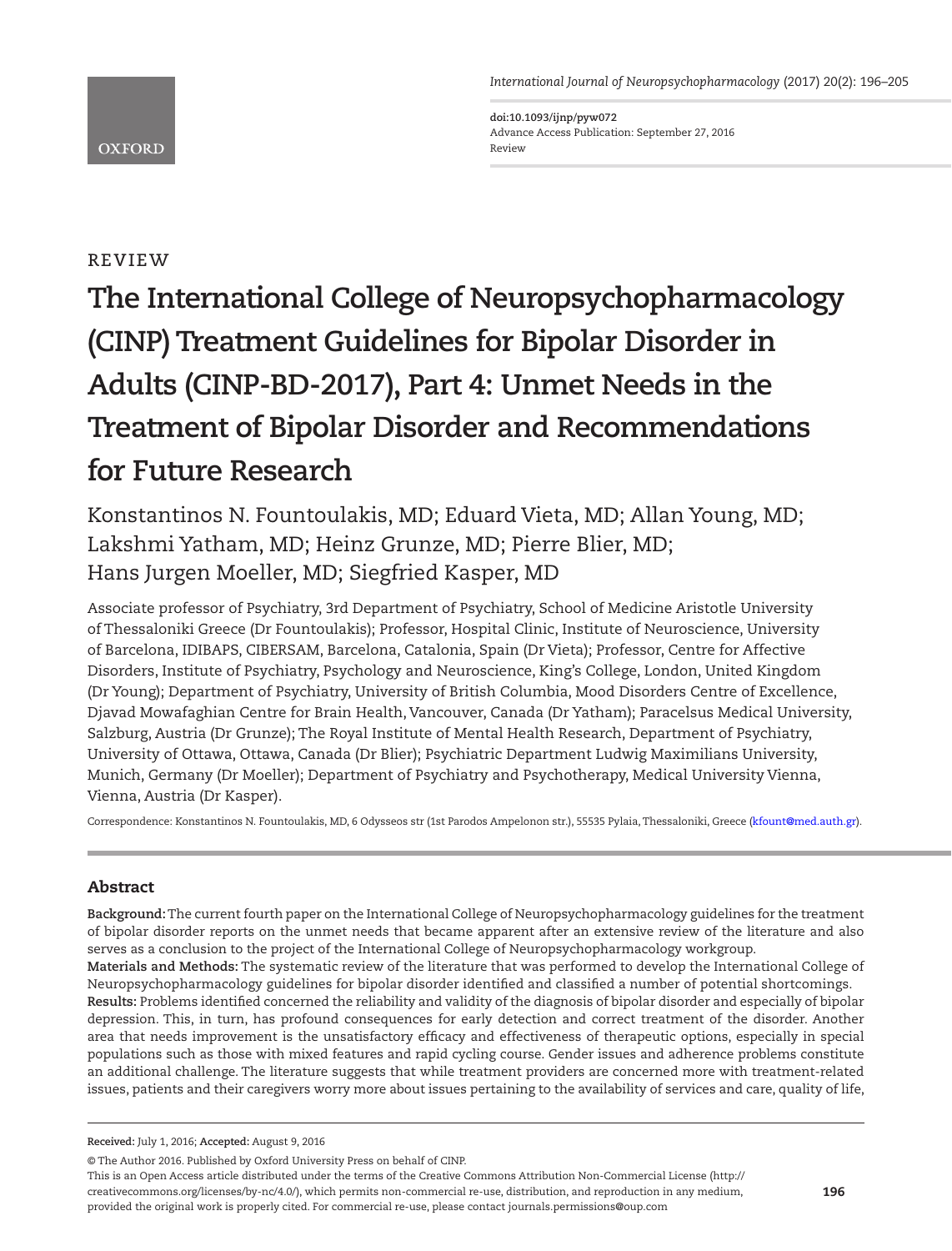and various types of burden. The workgroup identified additional unmet needs related to the current standard of research in bipolar disorder. These include the fragmentation of bipolar disorder into phases that are handled as being almost absolutely independent from each other, and thus the development of an overall therapeutic strategy on the basis of the existing evidence is very difficult. Trials are not always designed in a way that outcomes cover the most important aspects of bipolar disorder, and often the reporting of the results is biased and unsatisfactory. The data on combination treatments and high dosages are sparse, whereas they are common in real world practice.

**Conclusions:** The workgroup endorses the full release of raw study data to the scientific community, and the development of uniform clinical trial standards (also including more realistic outcomes) and the reporting of results. The 2 large appendices summarize the results of this systematic review with regard to the areas of lack of knowledge where further focused research is necessary.

**Keywords:** BD, anticonvulsants, antidepressants, antipsychotics, evidence-based guidelines, lithium, mania, bipolar depression, mood stabilizers, treatment

### Background

The first 3 papers of the International College of Neuropsychopharmacology (CINP) guidelines for the treatment of bipolar disorder (BD) consisted of a systematic and exhausting review of the literature concerning the available hard data on treatment options and a description of the major clinical challenges the therapist faces together with the patient and his/her family.

The workgroup developed a precise experimental algorithm and a clinical guideline for the treatment of BD, but it is obvious that these products are far from perfect. In fact there are a significant number of issues and needs that were not addressed due to a lack of evidence-based data. Suboptimal treatment and management, however, puts the patients at a higher risk for an adverse outcome with more residual symptoms and higher disability.

This is of utmost importance, since BD is a rather common and complex mental disorder accompanied by significant morbidity and mortality, including a high rate of suicide, while it is obvious that the treatment needs are not fully met by currently available pharmacotherapies and psychosocial interventions of any kind. The problem is further complicated by the poor adherence to treatment that many patients show and the somatic comorbidities that in some cases are adverse effects of medication.

The current paper is the fourth and last of the initiative to develop CINP guidelines for the treatment of BD and summarizes the experience gained from the whole project. It identifies the unmet needs and makes suggestions for future research and the way of dealing with specific issues in BD.

## 1. Unmet Needs Identified in the Literature (Summarized in [Tables 1](#page-3-0) and [2](#page-3-1))

#### **Diagnosis**

The first and maybe biggest problem in the management of BD is the difficulty in making early correct diagnosis [\(Lish et al., 1994;](#page-8-0) [Lewis, 2000](#page-8-1); [Hirschfeld et al., 2003](#page-8-2); [Morselli et al., 2003](#page-8-3)). In a majority of patients the first episode is depressive, and thus they receive the diagnosis of unipolar depression and they are mistreated with antidepressant monotherapy ([Vieta, 2014](#page-9-0)). It has been reported that as many as 70% of BD patients failed to receive a correct diagnosis in the 1-year period following the initial episode, and in approximately 35% of them the correct diagnosis has been made only after 10 years had passed [\(Lish et al., 1994\)](#page-8-0) Additionally, up to 70% of BD patients but especially bipolar spectrum patients often go unrecognized and undiagnosed, and thus remain untreated or

inappropriately treated [\(Hirschfeld et al., 2003;](#page-8-2) [Frye et al., 2004;](#page-7-0) [Ketter, 2010\)](#page-8-4). Since BD patients are most often misdiagnosed as suffering from unipolar depression or some type of personality disorder, they are frequently treated with antidepressants only or an inappropriate type of psychotherapy for prolonged periods of time.

This problem may persist until the day psychiatric diagnosis is not exclusively based on clinical phenotypes but on reliable and valid biological markers that can be utilized for precise diagnostic differentiation and treatment planning. Of all mental disorders, BD is the one that will probably benefit the most from the introduction of reliable and valid biological markers to our diagnostic armamentarium.

Additionally, physical health problems, especially in bipolar spectrum patients, are underrecognized and undertreated ([Merikangas et al., 2011](#page-8-5)). This is probably a consequence of stigma but also of an unhealthy lifestyle, poor treatment adherence, and only irregular contacts with health care services.

#### **Efficacy and Effectiveness of Therapeutic Options**

All authors agree that only 2 to 3 agents have some efficacy across all phases, and no single pharmacotherapy is currently achieving remission in a satisfactory proportion of BD patients both across all phases and in the long term. Acute episodes comprise a relatively small time share of the overall illness, but subthreshold or subclinical symptoms dominate the clinical picture for most of the duration of the lives of patients, causing significant impairment, disability, and burden ([Judd et al., 2002,](#page-8-6) [2003](#page-8-7); [Morgan et al., 2005\)](#page-8-8). Since no single pharmacologic treatment is likely to achieve all therapeutic objectives, combining treatments is usually necessary to achieve an acceptable quality of life [\(Grande et al., 2016](#page-7-1)).

The very concept of what constitutes a "mood stabilizer" is under dispute, since there is no agent that is efficacious against all phases and all major clinical features of BD (manic, mixed, and depressive episodes, rapid cycling). Historically, lithium, valproate, and carbamazepine have all been considered to act as mood stabilizers, but today we have to acknowledge that some atypical antipsychotics, namely quetiapine and olanzapine, do also fulfil many criteria of a mood stabilizer. When it comes to clinical usefulness, while antipsychotics may act faster in acute mania and are also definitely efficacious against psychotic features, there are concerns with the safety profile of all agents useful in the treatment of BD, such as metabolic syndrome with antipsychotics, kidney and thyroid issues with lithium.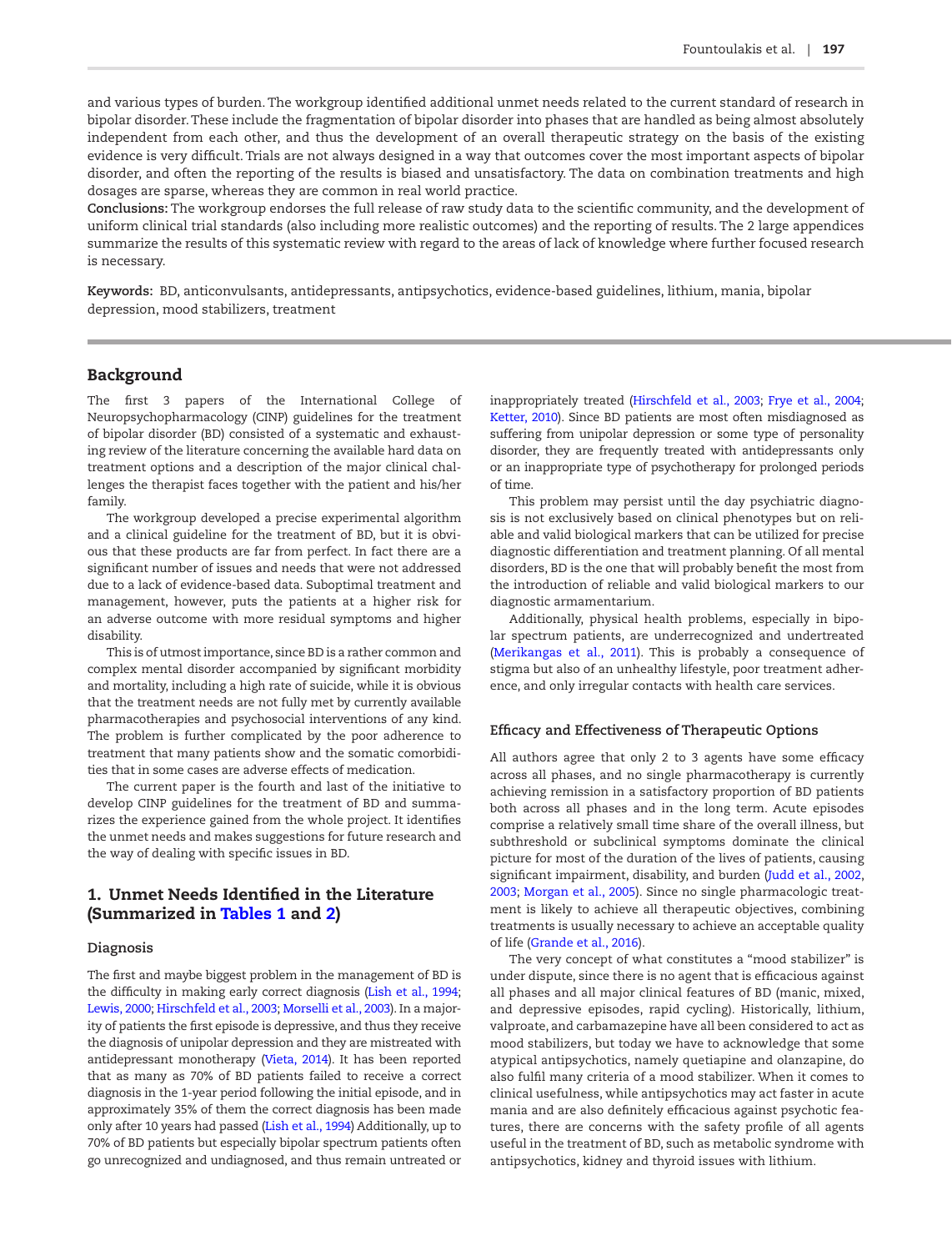Almost all the literature concerning the treatment of all phases of BD focuses on reporting changes from baseline in a symptom rating scale and neglects other important aspects, including disability, quality of life, burden, and economic issues. Most researchers agree that currently available treatments are more efficacious in the reduction of symptoms than in the improvement of disability and the overall outcome (Bauer et al., [2001a](#page-7-2); [Calabrese et al., 2014;](#page-7-3) [Frye et al., 2014](#page-7-4); [McElroy, 2014](#page-8-9)). This is especially true concerning bipolar depression, which is a rather refractory mental state with high risk for suicide [\(Akiskal et al.,](#page-7-5)  [1983](#page-7-5); [Weissman et al., 1984;](#page-9-1) [Frye et al., 2004,](#page-7-0) [2014](#page-7-4)) and profound and lasting functional impairment ([Bonnin et al., 2015](#page-7-6)). Residual symptoms may interfere with the ability of the patients to access and benefit from health care but also from the general state welfare ([Gerson and Rose, 2012](#page-7-7)). Particularly in those patients with more severe disability, functional decline, and poor quality of life, the overall burden is further increased by a higher mortality from comorbid medical conditions [\(McIntyre et al., 2007](#page-8-10)) and suicide ([Morgan et al., 2005\)](#page-8-8). In these cases, the burden is also higher for caregivers, and the increased service utilization leads to a higher overall cost. This is made even worse when discriminatory coverage and reimbursement policies for mental health care are in place as they are in many countries around the world [\(Charney](#page-7-8)  [et al., 2003;](#page-7-8) [Morgan et al., 2005\)](#page-8-8).

It is unfortunate (although the reasons are apparent) that, by far, fewer randomized controlled trials (RCTs) have been conducted on the treatment of acute bipolar depression than for acute mania [\(Han et al., 2013\)](#page-7-9). The changing composition of the study samples is a developing problem for all RCTs in mental disorders, and it seems that nowadays larger numbers of patients are required to demonstrate a significant effect compared with earlier studies, although the reasons for this are not entirely understood ([Sachs, 2003\)](#page-8-11).

Comprehensive managed care comprising of intensive follow-up, psychosocial and psychological treatment, and functional rehabilitation is not easily accessible to patients, even in developed countries. Lack of access to such services probably adversely influences the overall long-term outcome ([Morgan](#page-8-8)  [et al., 2005](#page-8-8); [Goossens et al., 2007\)](#page-7-10).

#### **Gender**

While it is known that there are gender-specific factors that can influence the treatment and overall management of patients with BD [\(Leibenluft, 1996](#page-8-12); [Hendrick et al., 2000;](#page-8-13) [Leibenluft, 2000;](#page-8-14) [Curtis, 2005\)](#page-7-11), little research has been conducted in this area. This is important since unmet needs could differ between males and females [\(Curtis, 2005](#page-7-11); [Morgan et al., 2005\)](#page-8-8).

Although the prevalence of BD-I is similar between genders [\(Morgan et al., 2005](#page-8-8)), more females suffer from BD-II ([Leibenluft,](#page-8-12)  [1996](#page-8-12)) and depressive predominant polarity [\(Nivoli et al., 2011](#page-8-15)). In addition, rapid cycling, mixed episodes, and dysphoric mania but also hypothyroidism and personality disorders might be more prevalent in females ([McElroy et al., 1992](#page-8-16); [Arnold et al.,](#page-7-12)  [2000](#page-7-12); [Judd et al., 2002](#page-8-6); [Post et al., 2003](#page-7-13); [Morgan et al., 2005](#page-8-8)), while suicidality, psychotic features, and hospitalizations are more frequently seen in males ([Morgan et al., 2005](#page-8-8)). There is a greater incidence of a childhood history of sexual abuse among female patients [\(Hyun et al., 2000\)](#page-8-17), and this is probably true also for adulthood [\(Coverdale and Turbott, 2000\)](#page-7-14). A history of sexual abuse or the high risk to become a victim might justify nursing the patient in a single-sex environment, although such environments are vanishing. There are some data suggesting a different risk depending on gender comorbid alcohol and substance

abuse ([Hendrick et al., 2000;](#page-8-13) [Frye et al., 2003](#page-7-13)). As protective factors, female patients with BD less often stay single or are without children and less frequently live alone. They seem to maintain better global functioning compared with male patients with BD [\(Morgan et al., 2005\)](#page-8-8).

The most prominent issues with female BD patients are around the reproductive cycle and related physiology. While the influence of the menstrual cycle and menopause on the course of BD is still unclear, there are some research data on the effects of motherhood. It is simply reasonable that in the case of a pregnant patient, multidisciplinary care together with the obstetrician and midwife is mandatory.

The most commonly emerging issues concern unwanted pregnancy ([Coverdale et al., 1997\)](#page-7-15). Therefore, bipolar women of childbearing age should receive intense counseling regarding effective contraceptive practice, issues pertaining to interaction of contraceptive pills with medication for BD, and the possible effects of pregnancy and delivery on the course of bipolar illness. Also the treatment options during pregnancy and breast feeding should be discussed along with the psychological and somatic stress of pregnancy and child-rearing, and the effects treatment might have on the fetus depending on the trimester of gestation. Finally, counselling about the genetic risk of BD should be offered also to siblings to enable informed decisions for future pregnancies ([Packer, 1992](#page-8-18); [Cohen](#page-7-16)  [et al., 1994](#page-7-16)). In everyday practice, few patients consider the risks related to pregnancy unacceptable, and these should be guided to use effective contraception, which should be considered together with the medication the patient receives to treat BD. Several drugs, for example carbamazepine, oxcarbazepine, lamotrigine, and topiramate, all increase the clearance rate of oral contraceptives, and thus the doses of oral contraceptive for patients taking these medications need to be adjusted and/or other protective strategies need to be implemented as a standard of care.

According to some studies, pregnancy is associated with a reduced overall risk for psychiatric admission ([Kendell et al.,](#page-8-19)  [1987](#page-8-19)) and a lower risk for suicide [\(Appleby, 1991](#page-7-17); [Marzuk et al.,](#page-8-20)  [1997](#page-8-20)) and may improve the clinical course of BD ([Sharma and](#page-8-21)  [Persad, 1995](#page-8-21); [Grof et al., 2000\)](#page-7-18), but there are also reports of the opposite ([Blehar et al., 1998](#page-7-19); [Freeman et al., 2002\)](#page-7-20). On the other hand, there is a broad consensus that the postpartum period confers the greatest risk for exacerbation of BD (usually within 90 days) [\(Dunner et al., 1979](#page-7-21); [Brockington et al., 1981;](#page-7-22) [Davidson](#page-7-23)  [and Robertson, 1985;](#page-7-23) [Kendell et al., 1987;](#page-8-19) [Schopf and Rust, 1994;](#page-8-22) [Leibenluft, 1996](#page-8-12); [Blehar et al., 1998;](#page-7-19) [Freeman et al., 2002\)](#page-7-20).

Besides the issues concerning the reproductive cycle, female patients appear to be at greater risk for a number of medication adverse effects, including weight gain ([Fakhoury et al., 2001;](#page-7-24) [Russell and Mackell, 2001\)](#page-8-23) and extreme obesity [\(McElroy et al.,](#page-7-20)  [2002](#page-7-20)) and decrease in bone mineral density as a result of prolonged hyperprolactinemia [\(Wieck and Haddad, 2003\)](#page-9-2), which could also cause a hypogonadal state ([Smith et al., 2002](#page-7-20)).

#### **The Therapists' Point of View**

There is not much data concerning the point of view of psychiatrists and of therapists in general on the unmet needs in the treatment of BD patients.

One study reported that psychiatrists in the UK and US consider education and support for patients and families as well as earlier referral to specialist care as the highest ranked needs at entry into care. On the other hand, they thought that during treatment of acute episodes and also during the long-term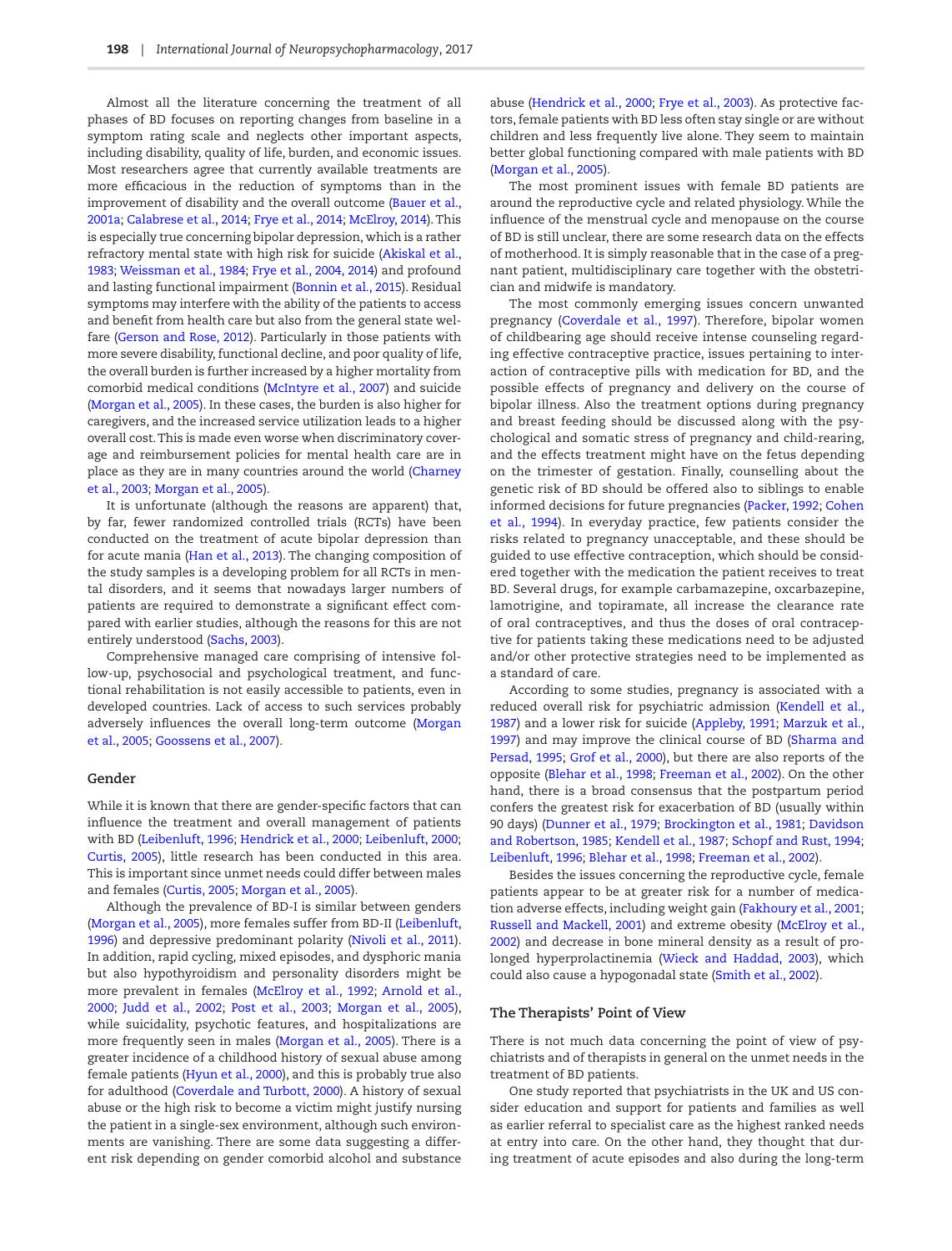<span id="page-3-0"></span>**Table 1.** Unmet Needs in the Treatment of BD Patients Identified in the Literature

Diagnosis char="12"

- Early correct diagnosis
- Recognition and treatment of somatic health problems
- Efficacy and effectiveness of therapeutic options
- Only 2–3 agents are efficacious across all phases
- The definition of 'mood stabilizer' is problematic
- Combining treatments is usually necessary to achieve an acceptable level of efficacy
- Research so far neglects outcomes like disability, quality of life, burden, and economic issues
- Limited data on treatments for acute bipolar depression
- Lack of access to specialized care services
- Gender
- Little research on gender issues
- There are some data suggesting that gender is related to different clinical pictures, adverse events profile and to different outcomes
- Issues related to female physiology and reproduction, especially pregnancy and breast feeding
- Unmet needs: the therapists' point of view
- Education and support for patients and families
- Earlier referral to specialist care
- Improved effectiveness and patient adherence
- A minority of therapists adheres to evidence-based standards
- There is an unmet need for the continuous education of professionals
- Unmet needs: the patients' and caregivers' point of view
- Clinical research never focuses on the unmet needs as the patients conceive them
- The generalizability of research data to the real-world patient is unknown
- Burden of caregivers of patients
- Adherence to treatment
- Psychoeducation is not routinely applied at the earlier stages
- Empowerment of service users is not the standard

management, the most important needs were improved effectiveness of treatments and patient adherence in addition to improved long-term safety in the maintenance phase. These mental health professionals ranked patients with comorbid alcohol and/or substance use disorders as having the highest level of unmet need, followed by rapid-cycling patients ([Chengappa and Williams, 2005\)](#page-7-25).

A second study reported that clinicians were not adherent to evidence-based practice and that their clinical practice was not consistent with the results of clinical trial data or current guideline recommendations. Additionally, there seems to be an unmet need for education to enable psychiatrists to differentiate between unipolar and bipolar depression, to identify the risk of treatment-emergent mood disorders with the use of antidepressants, and to effectively manage patients at risk for BD-I. It is surprising that only one-half of the respondents thought that treatment guidelines should be important in their everyday clinical practice, and additionally they also reported that clinical trial results were the least influential. Furthermore, only onethird of the respondents were familiar with large practical clinical trials and scientific associations, organizations, and other bodies relating to BD [\(Glauser et al., 2013](#page-7-26)). Overall, the findings clearly indicate that many clinicians are not well informed about the evidence base of their treatment choices for BD patients, especially for depressive symptoms, and they are also not well trained concerning the clinical assessment and management of BD [\(Han et al., 2013](#page-7-9)). Guidelines to provide comprehensive introductory information, suggestions, and resources for caregivers

<span id="page-3-1"></span>**Table 2.** Unmet Needs in the Treatment of BD Patients As Identified During the Process of Guideline Development

Fragmentation of BD as a disorder char="12"

- Research does not consider BD as a single disorder but as a sequence of largely independent phases
- Almost impossible to reliably transform the available data into a longitudinal treatment strategy
- Unsatisfactory design of RCTs
- Scales do not cover the full symptomatology of BD
- Recognition and reporting of diagnostic criteria and specifiers is problematic
- Duration too short for acute mania and acute bipolar depression studies
- Duration of the continuation phase too short before entering the maintenance phase
- Use of enriched samples almost in all maintenance studies
- Research on substance and alcohol abuse and medical comorbidities is insufficient

Focus on more realistic outcomes

- General impairment and disability
- Neurocognitive function
- Social and occupational functioning
- Quality of life

Limited data concerning combination treatment and high dosages Incomplete results reporting

- Core symptoms of mania or depression
- Mixed features
- Data exist mostly on the manic but not the depressive component of mixed episodes
- Psychotic symptoms
- Rapid cycling
- Incomplete descriptive statistics
- Reporting of the results
- Inconsistent way of reporting
- Often different study samples sizes are reported in different documents concerning the same study
- Last Observation Carried Forward vs Mixed-Effect Model Repeated Measure

<span id="page-3-2"></span>**Table 3.** Recommendations of the Workgroup for Further Research

Availability of the raw data char="12" Study design

- Study any acute mood episode with the same broad protocol
- Anxiety and psychotic symptoms should also be assessed
- Assessment of neurocognitive function in long-term studies
- Assessment of disability and social and occupational functioning and quality of life
- Adequate duration of studies
- Separate studies of both enriched and nonenriched samples in maintenance studies
- Studies focusing on mixed depression
- Proposed template for a standardized reporting of the results (see [appendix](http://ijnp.oxfordjournals.org/lookup/suppl/doi:10.1093/ijnp/pyw072/-/DC1))

have been developed to assist them to formulate treatment strategies ranging from a stepped-care approach to supporting caregivers, ranging from basic information and pamphlets to brief training courses and specialized family or caregiver interventions based on need and accessibility [\(Berk et al., 2011](#page-7-27)).

#### **The Patients' and Caregivers' Point of View**

It is well known that different "stakeholders" emphasize different unmet needs, and therefore the point of view of patients and caregivers might vary considerably from the point of view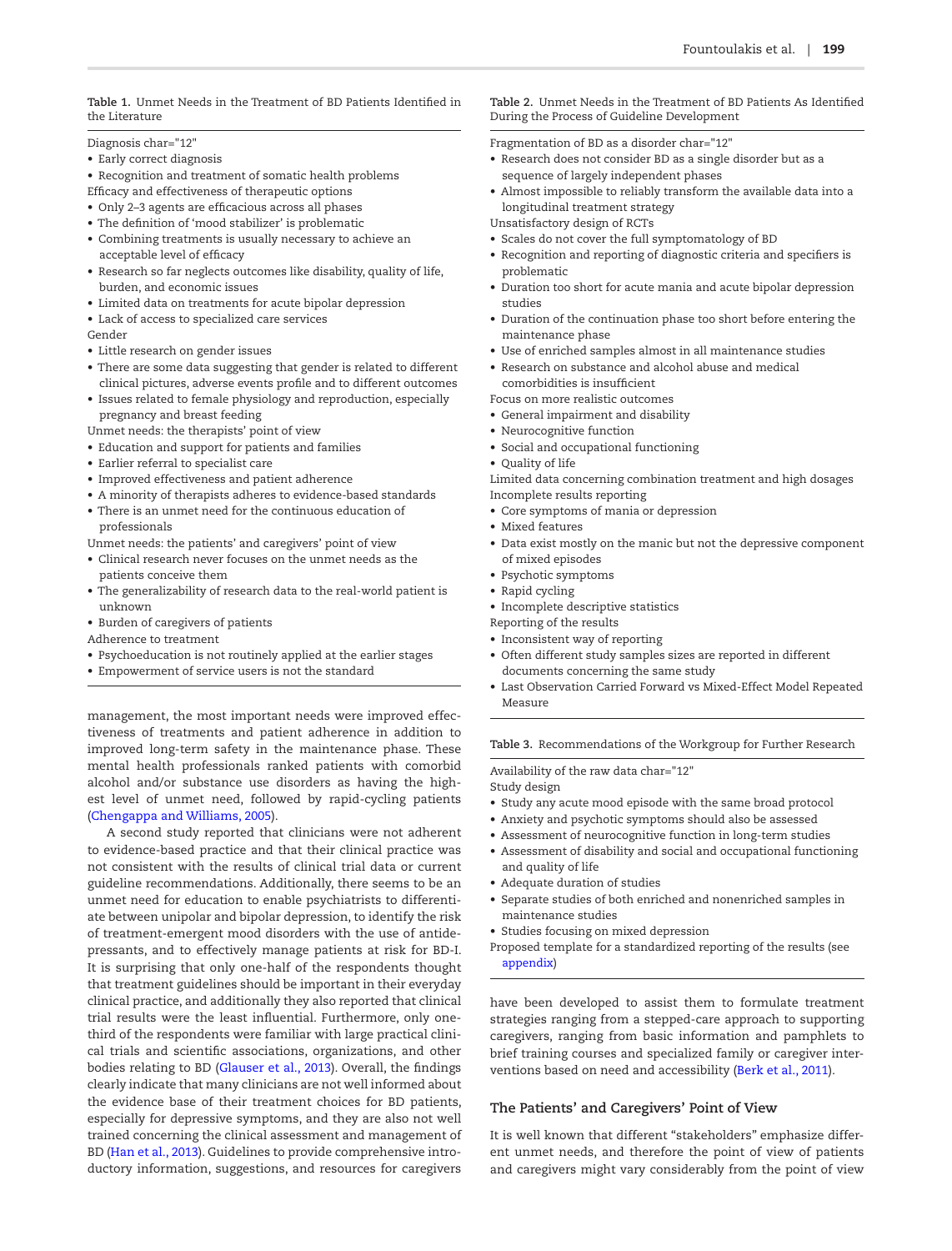of mental health professionals [\(Chengappa and Goodwin, 2005](#page-7-28)). What may contribute to poor adherence is the fact that clinical research hardly focuses on the unmet needs as the patients perceive them and therefore, at least to some extent, real world needs are not addressed [\(Bauer, 2002\)](#page-7-29). Even more, it is not known to what extend clinical trials data apply to those patients who are not eligible to be included in standardized controlled research, because they suffer from multiple comorbidities or have shown refractoriness to treatment in the past ([Wells, 1999;](#page-9-3) [Bauer et al., 2001b](#page-7-30); [Simon et al., 2002;](#page-9-4) [Wells et al., 2002](#page-9-5); [Sachs](#page-8-24)  [et al., 2003](#page-8-24); [Bauer and Mitchner, 2004](#page-7-31)). There is also profound discrepancy between the interpretation by mental health professionals of the evidence base for treatments in BD and patient perception of the relative effectiveness of different treatment options ([Masand and Tracy, 2014\)](#page-8-25).

If the real outcome of mental disease is what patients report concerning their quality of life, research gives a grim picture with patients with severe mental illness reporting dissatisfaction with their social functioning and general health and unmet needs concerning case management services, social and recreational activities, and vocational rehabilitation [\(Badger et al.,](#page-7-32)  [2003](#page-7-32)).

Caregivers of patients with BD may experience a different quality of burden than is seen with other illnesses, and it is definitely more severe compared with the burden of caregivers of patients with unipolar depression. However, there is not enough research data on this issue, which is largely neglected ([Reinares et al., 2006\)](#page-8-26). Conceptualizing the burden of a bipolar caregiver in a conventional medical framework may not focus enough on important issues or on cultural and social issues as well as on the objective and subjective aspects of burden. An important fact is that burden to caregivers is associated with caregiver depression, which conversely affects patient recovery by adding stress to the home environment. It is also associated with high levels of expressed emotion, including critical, hostile, or over-involved attitudes. It is reasonable to assume that it is not possible to ameliorate service provision without a better understanding of caregiver burden and the means to measure and target it [\(Ogilvie et al., 2005](#page-8-27)).

#### **Adherence to Treatment**

Poor treatment adherence is a major problem in mental health care, and especially in BD it is associated with poor outcome ([Keck et al., 1996](#page-8-28); [Bauer et al., 2001a\)](#page-7-2). Depending on definition and setting, it has been reported that between one- and twothirds of BD patients are noncompliant with treatment ([Johnson](#page-8-29)  [and McFarland, 1996;](#page-8-29) [Keck et al., 1996;](#page-8-28) [Murru et al., 2013](#page-8-30)). Adverse events are one of the reasons patients are often unwilling to continue medication treatment for prolonged periods of time. Some might also wish to continue to have the experience of manic or especially of hypomanic episodes, which are particularly pleasant. Psychoeducation and collaborating with patients and caregivers enables patients to be active participants in the management process, and this is believed to improve treatment adherence ([Sachs, 2013](#page-8-31)). It is interesting to note that both patients and their families often seemed to lack a thorough understanding of disease management goals and the need for follow-up care ([Lish et al., 1994\)](#page-8-0).

Therefore, there seems to be a clear need for more empowerment of patients and their caregivers. Currently they appear less than optimally informed concerning the need and benefits of continuation treatment and care, with the result of high rates of poor treatment adherence.

## 2. Unmet Needs Identified by the CINP Guidelines Project

As described and reported in the previous papers of the CINP guidelines, the workgroup synthesized and analyzed the accessible data on the efficacy of existing treatment options for BD. The essential result was a large table of efficacy data for each treatment option across different phases of the illness and considering specific clinical features. The analysis, classification, and tabulation of the results revealed a number of important problems and unmet needs as well as areas that should be the focus of research in the future.

#### **Fragmentation of BD As a Disorder**

A major problem of the literature is that it is almost impossible to reliably assemble the available data in a longitudinal treatment strategy that would take into consideration the present phase but also the psychiatric history and possible future development. That is, the data do not consider BD as a single disorder but as separate and literally independent phases. At the guidelines but also the clinical level, it creates a very important dilemma. What should the decision for the maintenance treatment be in case the patient was treated (and responded to) with a treatment with no data concerning the long-term prophylactic treatment, or even worse with negative data concerning the assumed possible future of his or her mental health? For example, a patient has responded favorably to haloperidol during an acute manic episode, but since the patient's history indicates that the overwhelming majority of the mood episodes were depressive episodes (depressive predominant polarity), it is fair to assume that these episodes will continue to be frequent. In such a case, the therapist is left with a dilemma: should he or she add an agent with proven preventive efficacy against depressive episodes, for example quetiapine, and apply combination treatment, or should he or she change to monotherapy with an agent with proven prophylactic efficacy against both poles? The answer is not apparent and different opinions do exist, especially since almost all maintenance studies include enriched samples, that is samples of patients who responded during the acute phase specifically to the agent under research. Especially in cases of partial or poor response to first line treatment, it is unknown which would be the best next option. Switching might prolong suffering while adjunctive treatment will result in polypharmacy.

Future research should focus on these problems and provide specific answers. Ideally, all treatment options should be tested against all phases and clinical features of BD, and those with broader efficacy should receive priority in the use. Of course safety and tolerability issues might additionally perplex the problem.

#### **Unsatisfactory Design of RCTs**

The inclusion of too many scales probably creates severe problems with the completion of RCTs; however, the trials should include those scales that have been proven to be of high importance for everyday clinical practice. In addition, reporting should not only include global measures but inform professionals more specifically which diagnostic features and specifiers of BD responded to a given treatment. However, the total costs of a trial and the feasibility need to be balanced against the research benefits.

In this framework, the design of future clinical trials should take into consideration that outcomes should address issues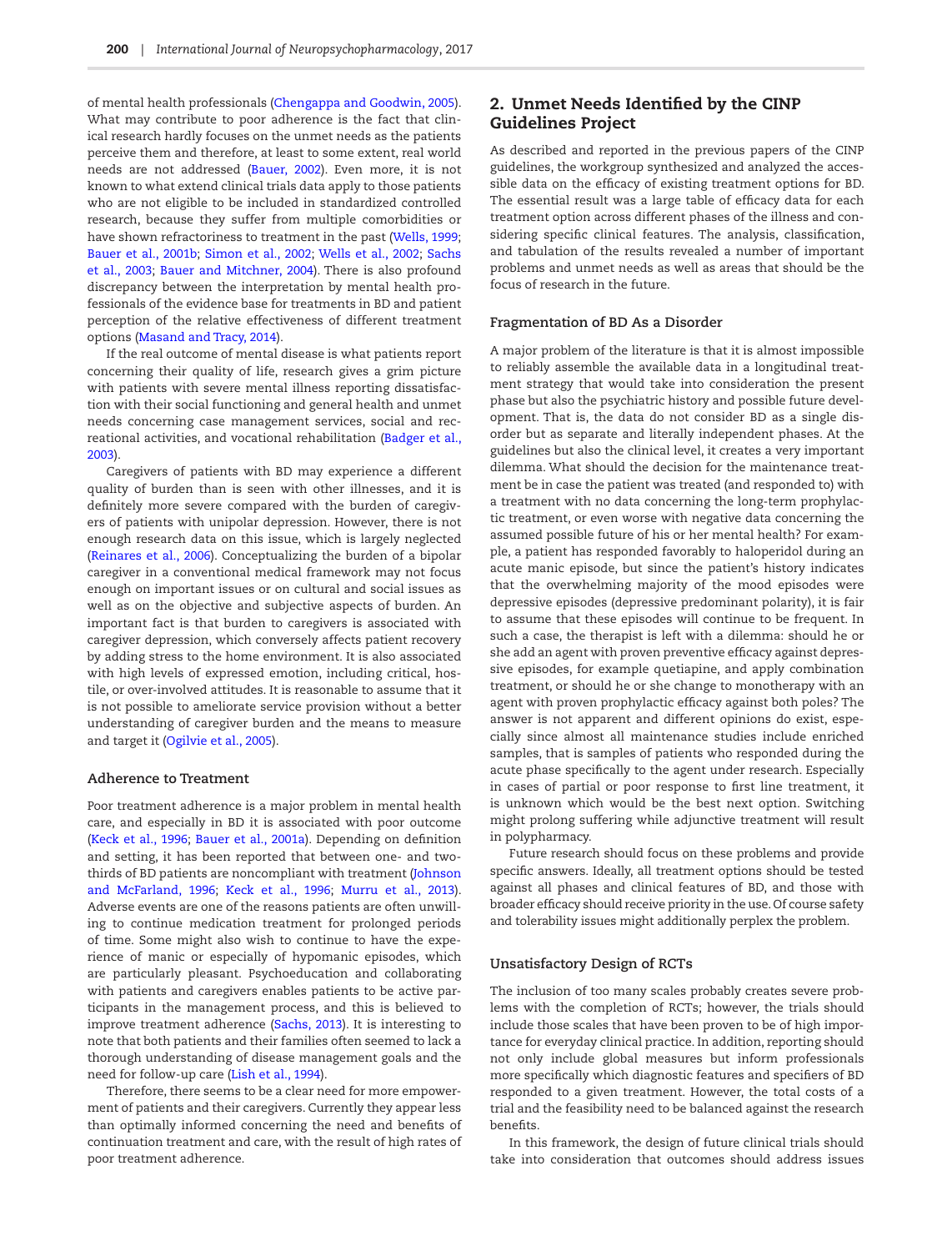like mixed features, anxiety, psychotic symptoms, neurocognitive disorder, and disability. Currently there are few data on mixed features in acute bipolar depression, and almost all data on mixed episodes come from acute mania trials. At the same time, the overall design should keep the effort for the patients and the researchers at a minimum by avoiding unnecessary ratings and making RCTs feasible.

An important concern to mention is the duration of the continuation phase before entering the maintenance phase, which is often unacceptably short. This is sometimes the case for acute phase studies and especially for bipolar depression. Since the aripiprazole studies had positive results at week 6 but negative at endpoint, which was week 8 [\(Thase et al., 2008](#page-9-6)), it is reasonable to suggest that the minimum duration for acute bipolar depression studies should be 8 weeks to capture true and lasting improvement. However, this is not always the case, and at least one agent gained approval with a positive study of only 6 weeks duration ([Loebel et al., 2014](#page-8-32)).

While the enriched designs inform about the longer term efficacy of an agent if it was effective for an acute phase, they do not provide information about whether or not they have broader spectrum of prophylactic efficacy (i.e., prophylactic efficacy in patients who responded to other agents during acute phase). While many agents that are effective in acute phase appear to provide benefit during the maintenance phase, it is unknown whether this can be generalized to all agents for the maintenance period.

In acute mania, a study duration of 3 weeks appears not adequate; however, most studies utilized this short duration. Probably the best solution would be to utilize a 12-week design both in acute mania and depression RCTs that may allow for assessing both manic and depressive symptoms that often coexist. The use of placebo is acceptable, but ideally a third arm with a comparator would be more informative for assay sensitivity [\(Vieta and Cruz, 2012](#page-9-7)).

Research on substance and alcohol abuse and medical comorbidities should be a specific target of research and probably cannot be incorporated in the frame of the standard RCTs. Large observational studies may be needed to supplement controlled trials.

#### **Focus on More Realistic Outcomes**

Almost all the RCTs are industry sponsored, and therefore their primary aim is to obtain labelling for the product. Thus, the primary outcome is always the change in the total score of a scale that measures the symptoms of the acute phase (YMRS, MRS, MADRS, or the HAM-D), while the CGI or the PANSS are included as secondary outcomes. Rates of response and remission are almost always included as secondary outcomes. Relapse into a mood episode is the most usual primary outcome for maintenance studies.

It is very rare that measurements of general impairment, neurocognitive function, social and occupational quality of life, etc. are utilized. Although the currently used outcomes serve the purpose to test whether the agent under consideration is efficacious or not, they fail to capture aspects of treatment that are equally clinically relevant and of high importance for the everyday clinical practice.

#### **Limited Data Concerning Combination Treatment and High Dosages**

While in everyday clinical practice polypharmacy is the rule rather than the exception, the research data in support of most combination options are weak or absent. This is also the case with the use of high dosages, which is often everyday clinical practice.

#### **Incomplete Results Reporting**

Although the data are often available, the authors and the manufacturers decide not to report them. Examples include the effect of treatment options on the core symptoms of mania or depression and on mixed features, psychotic symptoms, rapid cycling, etc. Often only *P* values are reported without means and SDs and at other times the opposite happens, thus adding confusion. In many instances, total scale scores with problematic interpretation (e.g., total PANSS score) are reported without a more detailed subanalysis. Sometimes the data are not available for the entire study sample and thus different sample sizes apply for each outcome; however, this is not always made transparent. It is unacceptable that usually in mixed episodes only the effect of the treatment modality on the manic component is reported but the effect on the depressive component is missing.

It is desirable for the raw data to be released and accessible for the scientific community. Much advancement in our knowledge and ability to treat BD patients better may arise not from new and expensive research but from simply exhaustively analyzing existing data. The release of the raw data will also remove publication bias and improve the reliability of conclusions.

#### **Reporting of the Results**

The overall impression from the review of the literature is that the results are reported in a nonhomogenous way and although some kind of a template exists, it is not always possible to detect and extract all details. This is a particular problem when extracting data to perform meta-analysis. Important details are often missing, for example, the score on the positive subscale of the PANSS, while others that are less important exist, for example, the PANSS total score. In most instances, a Last Observation Carried Forward approach is utilized while in a minority the Mixed-Effect Model Repeated Measure is used. In some cases the results are reported selectively from either model. Each model/approach has its advantages and disadvantages [\(Siddiqui et al., 2009\)](#page-8-33). It is also dubious that often different numbers for study samples are found in different publications of the same original study. It is also important that reports fulfil the CONSORT requirements.

## 3. Recommendations for Future Research Policies (Summarized in [Table 3](#page-3-2))

### **Availability of the Raw Data**

The wealth of data that has been accumulated but not exhaustively analyzed is huge. The full release of these data will not only provide us with answers to a number of questions but it will also eliminate much of the publication bias that makes conclusions difficult. One of the most important questions that, if not answered, then at least could lead to a much better understanding is which (if any) baseline clinical characteristics predict response to specific treatments.

Since for the vast majority of treatment options the patents have expired, there is no practical reason for the industry to justify the withholding of the data except of a possible loss of face if a previously biased reporting becomes apparent. However, even in the case of those agents still under patent, the benefit for the public health should be considered as more important than any supposed commercial interest. In any case, this should be considered to be a matter of transparency.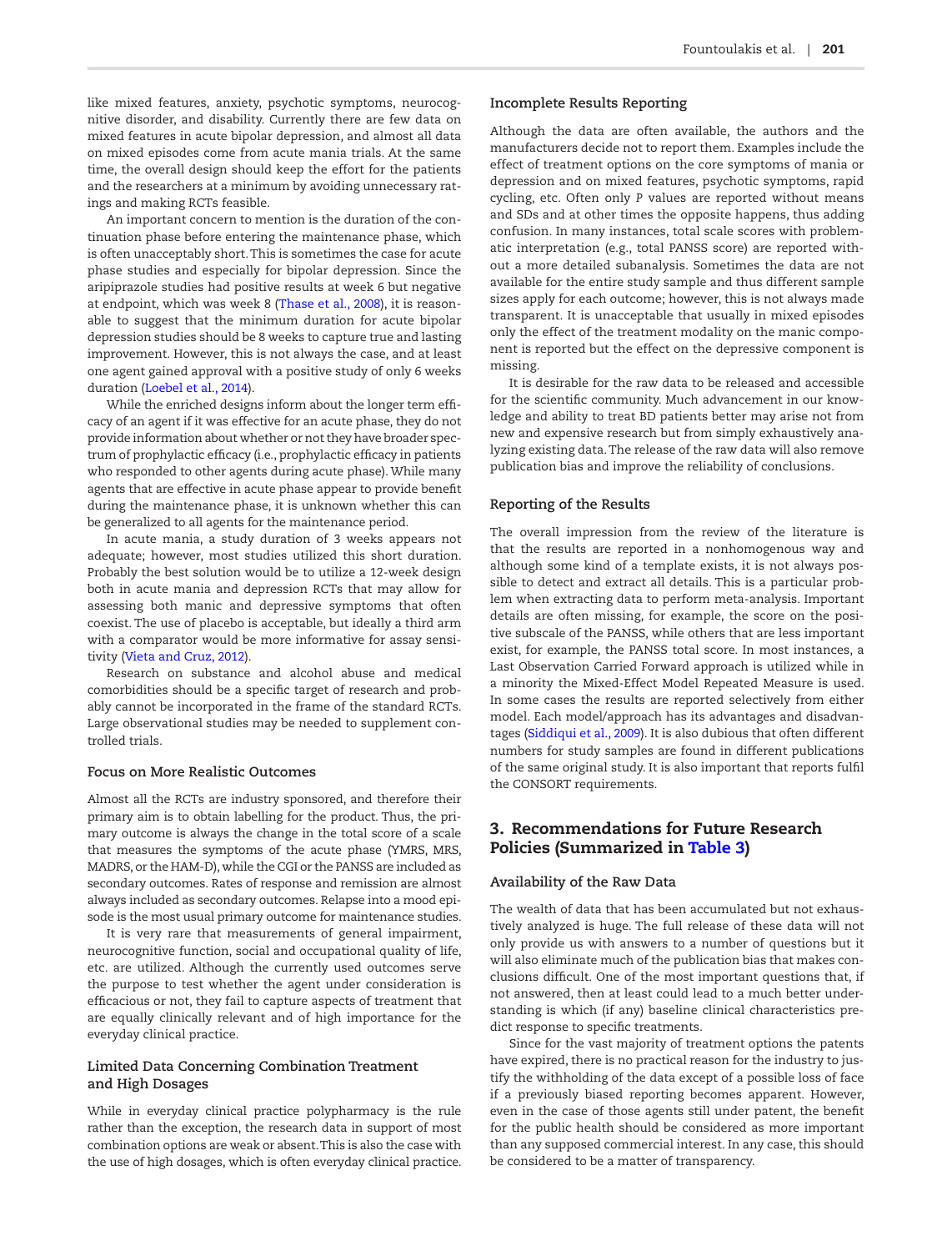#### **Study Design**

Future RCTs conducted for licensing purposes will probably need to consider any acute mood episode in a similar way. Since pure episodes of either pole are not the rule but rather the exception and with the "mixed features" specifier in place by the DSM-5, it is important to assess the presence of depressive symptoms in acute mania and manic symptoms in acute bipolar depression. In either case, anxiety and psychotic symptoms should also be assessed. This means that in all RCTs, YMRS or MRS, MADRS or HAM-D, HAM-A, and PANSS need to be included. It is desirable although difficult to include regular assessments of neurocognitive function especially in maintenance studies. For long-term studies, the assessment of disability and especially of social and occupational functioning and quality of life should be mandatory.

#### **Template for a Standardized Reporting of the Results**

As already mentioned, there is a need to standardize the reporting of RCT results and make sure that not only all important results are released but also in a manner that adds to our understanding of the treatment of BD and also makes further analysis possible. Such standardization will also increase the reliability of the reports and eliminate the reporting of slightly different results in different articles concerning the same study. A proposed template for the reporting of RCT results is shown in the appendix. The template is laid out for 2 arms (agent vs placebo), and in cases of different design (no placebo or 3-arm design) it should be modified accordingly. It is suggested that both the results according to Last Observation Carried Forward and Mixed-Effect Model Repeated Measure should be reported. Also it seems important to have a standardized list of adverse events and procedure how to capture them, so that it will be easy to compare across studies. The template presented in the appendix is a convenient summary that can be used as a guide as to which results could be of importance and should be reported.

### 4. Discussion

It is clear that unmet clinical needs exist for all phases of BD. While the review of the literature suggests that early and reliable diagnosis as well as gaps in the education of patients and their families could constitute the biggest unmet needs in the area of BD, the experience from the analysis of the existing evidence identified additional important problems concerning the available knowledge and the way research is carried out.

One important conclusion is that the existing data may already provide answers to a number of clinical questions, including the specific treatment of subgroups of patients. However, relevant analyses have not been carried out and the raw data are not released. Taking full advantage of the data already gathered might have an impact that will have a greater impact in the short term than any new research. There is a pressing need and it is for the benefit of public health that the data should be released and such analyses are carried out.

On the other hand, it is also evident that a standardized design for future RCTs is desirable that reflects the complex clinical picture of BD, with the simultaneous rating of manic, depressive, and psychotic symptoms during all phases of the disorder. The design should be standardized to avoid biases and uncertainties that are frequent because of the current way things are carried out.

A standardized way of reporting the results also seems necessary, since currently only a small and often patchy part of the results is available. It is not unusual that different documents that all report the results of the same trial include slightly different figures. This raises the issue of overall reliability on the current mode of scientific reporting. Besides reporting and appraising the evidence, guidelines should also be educational and promote good practice. The authors hope that the CINP guidelines on BD will have a positive impact on the methodology of future patient-orientated research.

#### Supplementary Material

For supplementary material accompanying this paper, visit [http://www.ijnp.oxfordjournals.org/](http://ijnp.oxfordjournals.org/lookup/suppl/doi:10.1093/ijnp/pyw072/-/DC1)

### Acknowledgment

The authors thank Professor Guy Goodwin for his valuable input in the authoring of this manuscript.

#### Statement of Interest

K.N.F. has received grants and served as consultant, advisor, or CME speaker for the following entities: AstraZeneca, Bristol-Myers Squibb, Eli Lilly, Ferrer, Gedeon Richter, Janssen, Lundbeck, Otsuka, Pfizer, the Pfizer Foundation, Sanofi-Aventis, Servier, Shire, and others.

E.V. has received grants and served as consultant, advisor, or CME speaker for the following entities: Allergan, AstraZeneca, Bristol-Myers Squibb, Dainippon Sumitomo Pharma, Ferrer, Forest Research Institute, Gedeon Richter, Glaxo-Smith-Kline, Janssen, Lilly, Lundbeck, Otsuka, Pfizer, Roche, Sanofi-Aventis, Servier, Shire, Sunovion, Takeda, the Brain and Behaviour Foundation, the Spanish Ministry of Science and Innovation (CIBERSAM), the Seventh European Framework Programme (ENBREC), and the Stanley Medical Research Institute.

A.H.Y. is employed by King's College London, is Honorary Consultant SLaM (NHS UK), has paid lectures by and participated in advisory boards for all major pharmaceutical companies with drugs used in affective and related disorders, and no shareholdings in pharmaceutical companies. He was lead investigator for Embolden Study (AZ), BCI Neuroplasticity Study, and Aripiprazole Mania Study; investigator initiated studies from AZ, Eli Lilly, Lundbeck, and Wyeth; and has received grant funding (past and present) from NIHR-BRC (UK); NIMH (USA); CIHR (Canada); NARSAD (USA); Stanley Medical Research Institute (USA); MRC (UK); Wellcome Trust (UK); Royal College of Physicians (Edin); BMA (UK); UBC-VGH Foundation (Canada); WEDC (Canada); CCS Depression Research Fund (Canada); MSFHR (Canada); NIHR (UK).

H.G. within the last 3 years received grant/research support from NIHR UK, MRC UK, and NTW NHS Foundation Trust; received honoraria or consultation fees from Gedeon-Richter, Lundbeck, and Hofmann-LaRoche; and participated in a company-sponsored speaker's bureau for BMS, Ferrer, Janssen-Cilag, Otsuka, Lundbeck, and Pfizer.

L.Y. has been on speaker/advisory boards for, or has received research grants from Alkermes, Allergan, AstraZeneca, Bristol Myers Squibb, CANMAT, CIHR, Eli Lilly, Forest, GlaxoSmithKline, Intas, Janssen, the Michael Smith Foundation for Health Research, Pfizer, Servier, Sumitomo Dainippon, Sunovion, and the Stanley Foundation.

S.K. within the last 3 years received grants/research support, consulting fees, and honoraria from Angelini, AOP Orphan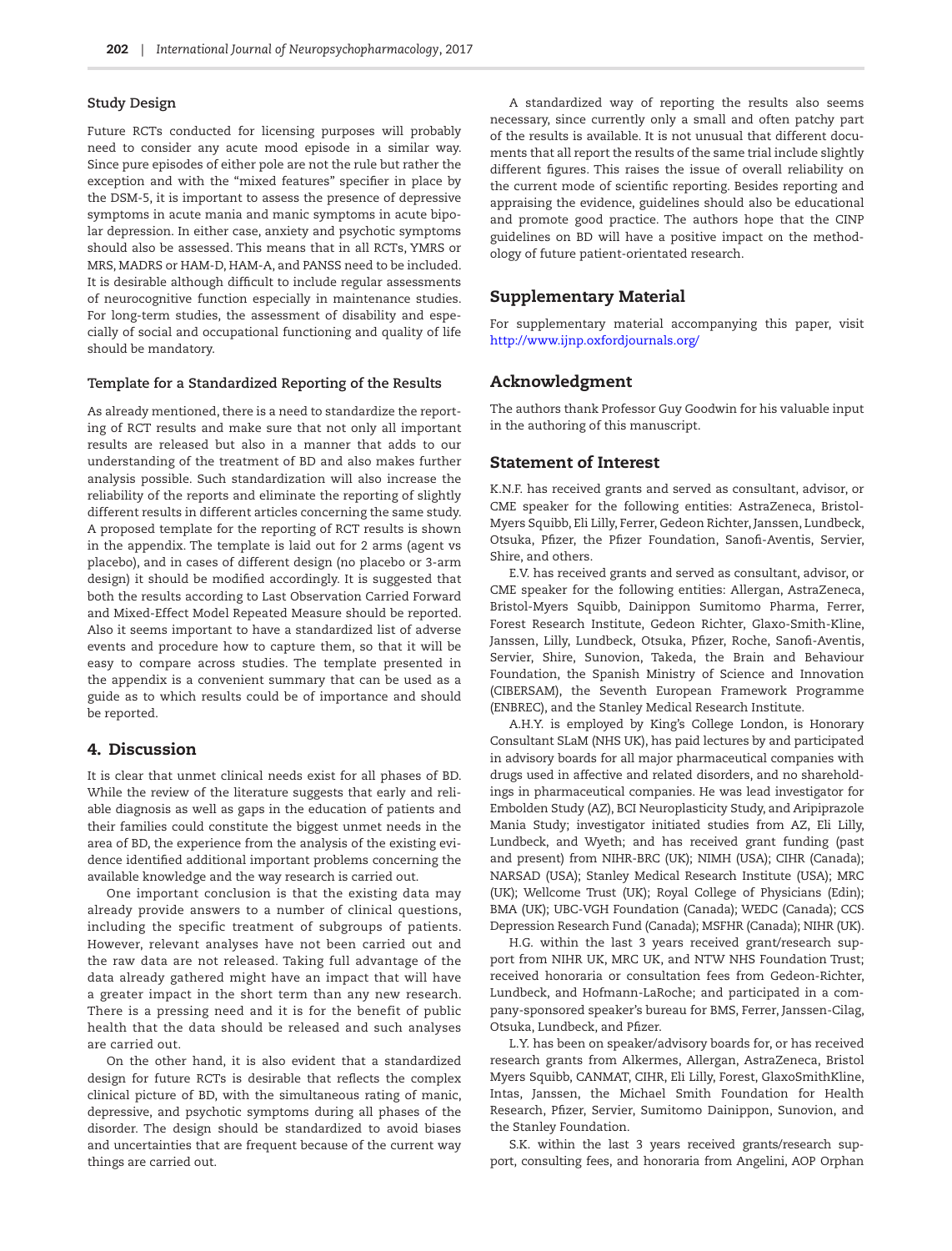Pharmaceuticals AG, AstraZeneca, Eli Lilly, Janssen, KRKA-Pharma, Lundbeck, Neuraxpharm, Pfizer, Pierre Fabre, Schwabe, and Servier.

H.J.M received honoraria for lectures or for advisory activities or received grants by the following pharmaceutical companies: Lundbeck, Servier, Schwabe, and Bayer. He was president or on the executive board of the following organizations: CINP, ECNP, WFSBP, and EPA and chairman of the WPA section on pharmacopsychiatry.

P.B. has received research grants, honoraria for participation in advisory boards, and/or gave presentations from Allergan, Astra Zeneca, Bristol Myers Squibb, Canadian Institute for Health Research, Eli Lilly, Lundbeck, Janssen, Ontario Brain Institute, Meda-Valeant, Merck, Otsuka, Pierre Fabre Medicaments, Pfizer, Shire, Sunovion, and Taked.

#### **References**

- <span id="page-7-5"></span>Akiskal HS, Walker P, Puzantian VR, King D, Rosenthal TL, Dranon M (1983) Bipolar outcome in the course of depressive illness. Phenomenologic, familial, and pharmacologic predictors. J Affect Disord 5:115–128.
- <span id="page-7-17"></span>Appleby L (1991) Suicide during pregnancy and in the first postnatal year. BMJ 302:137–140.
- <span id="page-7-12"></span>Arnold LM, McElroy SL, Keck PE Jr (2000) The role of gender in mixed mania. Compr Psychiatry 41:83–87.
- <span id="page-7-32"></span>Badger TA, McNiece C, Bonham E, Jacobson J, Gelenberg AJ (2003) Health outcomes for people with serious mental illness: a case study. Perspect Psychiatr Care 39:23–32.
- <span id="page-7-29"></span>Bauer MS (2002) A review of quantitative studies of adherence to mental health clinical practice guidelines. Har Rev Psychiatry 10:138–153.
- <span id="page-7-2"></span>Bauer MS, Kirk GF, Gavin C, Williford WO (2001a) Determinants of functional outcome and healthcare costs in bipolar disorder: a high-intensity follow-up study. J Affect Disord 65:231–241.
- <span id="page-7-31"></span>Bauer MS, Mitchner L (2004) What is a "mood stabilizer"? An evidence-based response. Am J Psychiatry 161:3–18.
- <span id="page-7-30"></span>Bauer MS, Williford WO, Dawson EE, Akiskal HS, Altshuler L, Fye C, Gelenberg A, Glick H, Kinosian B, Sajatovic M (2001b) Principles of effectiveness trials and their implementation in VA Cooperative Study #430: 'Reducing the efficacy-effectiveness gap in bipolar disorder'. J Affect Disord 67:61–78.
- <span id="page-7-27"></span>Berk L, Jorm AF, Kelly CM, Dodd S, Berk M (2011) Development of guidelines for caregivers of people with bipolar disorder: a Delphi expert consensus study. Bipolar Disord 13:556–570.
- <span id="page-7-19"></span>Blehar MC, DePaulo JR Jr, Gershon ES, Reich T, Simpson SG, Nurnberger JI Jr (1998) Women with bipolar disorder: findings from the NIMH Genetics Initiative sample. Psychopharmacol Bull 34:239–243.
- <span id="page-7-6"></span>Bonnin CM, Reinares M, Hidalgo-Mazzei D, Undurraga J, Mur M, Saez C, Nieto E, Vazquez GH, Balanza-Martinez V, Tabares-Seisdedos R, Vieta E (2015) Predictors of functional outcome after a manic episode. J Affect Disord 182:121–125.
- <span id="page-7-22"></span>Brockington IF, Cernik KF, Schofield EM, Downing AR, Francis AF, Keelan C (1981) Puerperal psychosis. Phenomena and diagnosis. Arch Gen Psychiatry 38:829–833.
- <span id="page-7-3"></span>Calabrese JR, Fava M, Garibaldi G, Grunze H, Krystal AD, Laughren T, Macfadden W, Marin R, Nierenberg AA, Tohen M (2014) Methodological approaches and magnitude of the clinical unmet need associated with amotivation in mood disorders. J Affect Disord 168:439–451.
- <span id="page-7-8"></span>Charney DS, et al. (2003) Depression and Bipolar Support Alliance consensus statement on the unmet needs in diagnosis and treatment of mood disorders in late life. Arch Gen Psychiatry 60:664–672.
- <span id="page-7-28"></span>Chengappa KR, Goodwin GM (2005) Characterizing barriers, challenges and unmet needs in the management of bipolar disorder. Bipolar Disord 7:5–7.
- <span id="page-7-25"></span>Chengappa KR, Williams P (2005) Barriers to the effective management of bipolar disorder: a survey of psychiatrists based in the UK and USA. Bipolar Disord 7:38–42.
- <span id="page-7-16"></span>Cohen LS, Friedman JM, Jefferson JW, Johnson EM, Weiner ML (1994) A reevaluation of risk of in utero exposure to lithium. JAMA 271:146–150.
- <span id="page-7-14"></span>Coverdale JH, Turbott SH (2000) Sexual and physical abuse of chronically ill psychiatric outpatients compared with a matched sample of medical outpatients. J Nerv Ment Dis 188:440–445.
- <span id="page-7-15"></span>Coverdale JH, Turbott SH, Roberts H (1997) Family planning needs and STD risk behaviours of female psychiatric out-patients. Br J Psychiatry 171:69–72.
- <span id="page-7-11"></span>Curtis V (2005) Women are not the same as men: specific clinical issues for female patients with bipolar disorder. Bipolar Disord 7:16–24.
- <span id="page-7-23"></span>Davidson J, Robertson E (1985) A follow-up study of post partum illness, 1946–1978. Acta Psychiatr Scand 71:451–457.
- <span id="page-7-21"></span>Dunner DL, Patrick V, Fieve RR (1979) Life events at the onset of bipolar affective illness. Am J Psychiatry 136:508–511.
- <span id="page-7-24"></span>Fakhoury WK, Wright D, Wallace M (2001) Prevalence and extent of distress of adverse effects of antipsychotics among callers to a United Kingdom National Mental Health Helpline. Int Clin Psychopharmacol 16:153–162.
- <span id="page-7-20"></span>Freeman MP, Smith KW, Freeman SA, McElroy SL, Kmetz GE, Wright R, Keck PE Jr (2002) The impact of reproductive events on the course of bipolar disorder in women. J Clin Psychiatry 63:284–287.
- <span id="page-7-13"></span>Frye MA, Altshuler LL, McElroy SL, Suppes T, Keck PE, Denicoff K, Nolen WA, Kupka R, Leverich GS, Pollio C, Grunze H, Walden J, Post RM (2003) Gender differences in prevalence, risk, and clinical correlates of alcoholism comorbidity in bipolar disorder. Am J Psychiatry 160:883–889.
- <span id="page-7-0"></span>Frye MA, Gitlin MJ, Altshuler LL (2004) Unmet needs in bipolar depression. Depress Anxiety 19:199–208.
- <span id="page-7-4"></span>Frye MA, Prieto ML, Bobo WV, Kung S, Veldic M, Alarcon RD, Moore KM, Choi DS, Biernacka JM, Tye SJ (2014) Current landscape, unmet needs, and future directions for treatment of bipolar depression. J Affect Disord 169:17–23.
- <span id="page-7-7"></span>Gerson LD, Rose LE (2012) Needs of persons with serious mental illness following discharge from inpatient treatment: patient and family views. Arch Psychiatr Nurs 26:261–271.
- <span id="page-7-26"></span>Glauser TA, Cerenzia W, Wiley S, Howson A, Thase M (2013) Identifying psychiatrists' practice patterns when managing depression in patients with bipolar I disorder: a descriptive study to inform education needs. Postgrad Med 125:144–153.
- <span id="page-7-10"></span>Goossens PJ, Knoppert-van der Klein EA, Kroon H, van Achterberg T (2007) Self-reported care needs of outpatients with a bipolar disorder in the Netherlands. J Psychiatr Ment Health Nurs 14:549–557.
- <span id="page-7-1"></span>Grande I, Berk M, Birmaher B, Vieta E (2016) Bipolar disorder. Lancet 387:1561–1572.
- <span id="page-7-18"></span>Grof P, Robbins W, Alda M, Berghoefer A, Vojtechovsky M, Nilsson A, Robertson C (2000) Protective effect of pregnancy in women with lithium-responsive bipolar disorder. J Affect Disord 61:31–39.
- <span id="page-7-9"></span>Han C, Wang SM, Lee SJ, Patkar AA, Masand PS, Pae CU (2013) Dilemma for enhancing psychiatrists' adherence to guideline (evidence)-based practice. Expert Rev Neurother 13:751–754.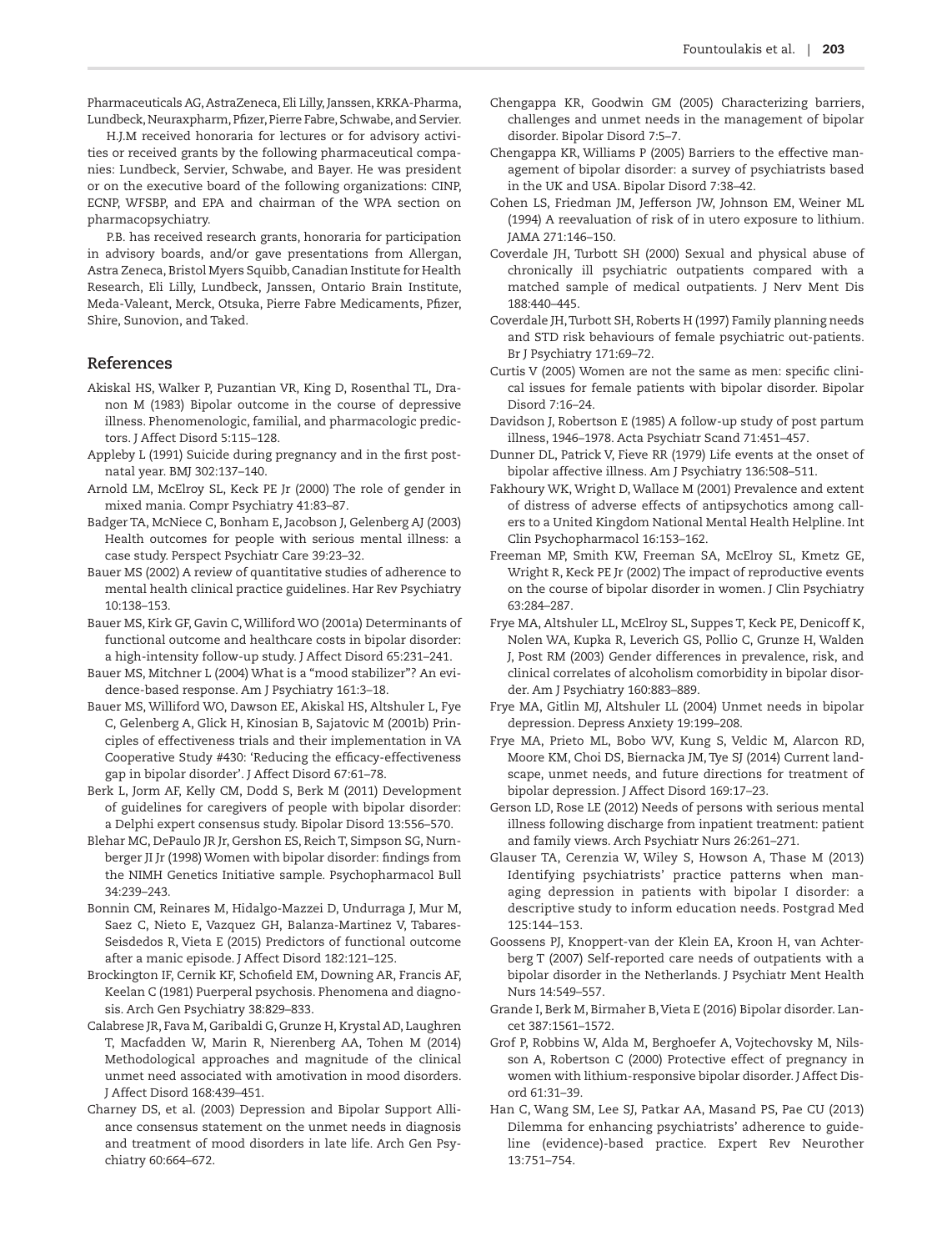- <span id="page-8-13"></span>Hendrick V, Altshuler LL, Gitlin MJ, Delrahim S, Hammen C (2000) Gender and bipolar illness. J Clin Psychiatry 61:393–396; quiz 397.
- <span id="page-8-2"></span>Hirschfeld RM, Lewis L, Vornik LA (2003) Perceptions and impact of bipolar disorder: how far have we really come? Results of the national depressive and manic-depressive association 2000 survey of individuals with bipolar disorder. J Clin Psychiatry 64:161–174.
- <span id="page-8-17"></span>Hyun M, Friedman SD, Dunner DL (2000) Relationship of childhood physical and sexual abuse to adult bipolar disorder. Bipolar disord 2:131–135.
- <span id="page-8-29"></span>Johnson RE, McFarland BH (1996) Lithium use and discontinuation in a health maintenance organization. Am J Psychiatry 153:993–1000.
- <span id="page-8-6"></span>Judd LL, Akiskal HS, Schettler PJ, Endicott J, Maser J, Solomon DA, Leon AC, Rice JA, Keller MB (2002) The long-term natural history of the weekly symptomatic status of bipolar I disorder. Arch Gen Psychiatry 59:530–537.
- <span id="page-8-7"></span>Judd LL, Akiskal HS, Schettler PJ, Coryell W, Endicott J, Maser JD, Solomon DA, Leon AC, Keller MB (2003) A prospective investigation of the natural history of the long-term weekly symptomatic status of bipolar II disorder. Arch Gen Psychiatry 60:261–269.
- <span id="page-8-28"></span>Keck PE Jr, McElroy SL, Strakowski SM, Stanton SP, Kizer DL, Balistreri TM, Bennett JA, Tugrul KC, West SA (1996) Factors associated with pharmacologic noncompliance in patients with mania. J Clin Psychiatry 57:292–297.
- <span id="page-8-19"></span>Kendell RE, Chalmers JC, Platz C (1987) Epidemiology of puerperal psychoses. Br J Psychiatry 150:662–673.
- <span id="page-8-4"></span>Ketter TA (2010) Nosology, diagnostic challenges, and unmet needs in managing bipolar disorder. J Clin Psychiatry 71:e27.
- <span id="page-8-12"></span>Leibenluft E (1996) Women with bipolar illness: clinical and research issues. Am J Psychiatry 153:163–173.
- <span id="page-8-14"></span>Leibenluft E (2000) Women and bipolar disorder: an update. Bull Menninger Clin 64:5–17.
- <span id="page-8-1"></span>Lewis L (2000) The national depressive and manic-depressive association: an introduction. Biol Psychiatry 47:692.
- <span id="page-8-0"></span>Lish JD, Dime-Meenan S, Whybrow PC, Price RA, Hirschfeld RM (1994) The National Depressive and Manic-depressive Association (DMDA) survey of bipolar members. J Affect Disord 31:281–294.
- <span id="page-8-32"></span>Loebel A, Cucchiaro J, Silva R, Kroger H, Hsu J, Sarma K, Sachs G (2014) Lurasidone monotherapy in the treatment of bipolar I depression: a randomized, double-blind, placebo-controlled study. Am J Psychiatry 171:160–168.
- <span id="page-8-20"></span>Marzuk PM, Tardiff K, Leon AC, Hirsch CS, Portera L, Hartwell N, Iqbal MI (1997) Lower risk of suicide during pregnancy. Am J Psychiatry 154:122–123.
- <span id="page-8-25"></span>Masand PS, Tracy N (2014) Results from an online survey of patient and caregiver perspectives on unmet needs in the treatment of bipolar disorder. The primary care companion for CNS disorders 16.
- <span id="page-8-9"></span>McElroy SL (2014) Pros and cons of approved therapies for bipolar depression and ongoing unmet needs. J Clin Psychiatry 75:e26.
- <span id="page-8-16"></span>McElroy SL, Keck PE Jr, Pope HG Jr, Hudson JI, Faedda GL, Swann AC (1992) Clinical and research implications of the diagnosis of dysphoric or mixed mania or hypomania. Am J Psychiatry 149:1633–1644.
- McElroy SL, Frye MA, Suppes T, Dhavale D, Keck PE Jr, Leverich GS, Altshuler L, Denicoff KD, Nolen WA, Kupka R, Grunze H, Walden J, Post RM (2002) Correlates of overweight and obes-

ity in 644 patients with bipolar disorder. J Clin Psychiatry 63:207–213.

- <span id="page-8-10"></span>McIntyre RS, Soczynska JK, Beyer JL, Woldeyohannes HO, Law CW, Miranda A, Konarski JZ, Kennedy SH (2007) Medical comorbidity in bipolar disorder: re-prioritizing unmet needs. Curr Opin Psychiatry 20:406–416.
- <span id="page-8-5"></span>Merikangas KR, Jin R, He JP, Kessler RC, Lee S, Sampson NA, Viana MC, Andrade LH, Hu C, Karam EG, Ladea M, Medina-Mora ME, Ono Y, Posada-Villa J, Sagar R, Wells JE, Zarkov Z (2011) Prevalence and correlates of bipolar spectrum disorder in the world mental health survey initiative. Arch Gen Psychiatry 68:241–251.
- <span id="page-8-8"></span>Morgan VA, Mitchell PB, Jablensky AV (2005) The epidemiology of bipolar disorder: sociodemographic, disability and service utilization data from the Australian National Study of Low Prevalence (Psychotic) Disorders. Bipolar disord 7:326–337.
- <span id="page-8-3"></span>Morselli PL, Elgie R, Europe G (2003) GAMIAN-Europe/BEAM survey I--global analysis of a patient questionnaire circulated to 3450 members of 12 European advocacy groups operating in the field of mood disorders. Bipolar disord 5:265–278.
- <span id="page-8-30"></span>Murru A, Pacchiarotti I, Amann BL, Nivoli AM, Vieta E, Colom F (2013) Treatment adherence in bipolar I and schizoaffective disorder, bipolar type. J Affect Disord 151:1003–1008.
- <span id="page-8-15"></span>Nivoli AM, Pacchiarotti I, Rosa AR, Popovic D, Murru A, Valenti M, Bonnin CM, Grande I, Sanchez-Moreno J, Vieta E, Colom F (2011) Gender differences in a cohort study of 604 bipolar patients: the role of predominant polarity. J Affect Disord 133:443–449.
- <span id="page-8-27"></span>Ogilvie AD, Morant N, Goodwin GM (2005) The burden on informal caregivers of people with bipolar disorder. Bipolar disord 7:25–32.
- <span id="page-8-18"></span>Packer S (1992) Family planning for women with bipolar disorder. Hosp Community Psychiatry 43:479–482.
- Post RM, Denicoff KD, Leverich GS, Altshuler LL, Frye MA, Suppes TM, Rush AJ, Keck PE, Jr., McElroy SL, Luckenbaugh DA, Pollio C, Kupka R, Nolen WA (2003) Morbidity in 258 bipolar outpatients followed for 1 year with daily prospective ratings on the NIMH life chart method. J Clin Psychiatry 64:680–690; quiz 738–689.
- <span id="page-8-26"></span>Reinares M, Vieta E, Colom F, Martinez-Aran A, Torrent C, Comes M, Goikolea JM, Benabarre A, Daban C, Sanchez-Moreno J (2006) What really matters to bipolar patients' caregivers: sources of family burden. J Affect Disord 94:157–163.
- <span id="page-8-23"></span>Russell JM, Mackell JA (2001) Bodyweight gain associated with atypical antipsychotics: epidemiology and therapeutic implications. CNS drugs 15:537–551.
- <span id="page-8-11"></span>Sachs GS (2003) Unmet clinical needs in bipolar disorder. J Clin Psychopharmacol 23:S2–8.
- <span id="page-8-31"></span>Sachs GS (2013) Unmet needs in the assessment and management of bipolar I depression. J Clin Psychiatry 74:e11.
- <span id="page-8-24"></span>Sachs GS, Thase ME, Otto MW, Bauer M, Miklowitz D, Wisniewski SR, Lavori P, Lebowitz B, Rudorfer M, Frank E, Nierenberg AA, Fava M, Bowden C, Ketter T, Marangell L, Calabrese J, Kupfer D, Rosenbaum JF (2003) Rationale, design, and methods of the systematic treatment enhancement program for bipolar disorder (STEP-BD). Biol Psychiatry 53:1028–1042.
- <span id="page-8-22"></span>Schopf J, Rust B (1994) Follow-up and family study of postpartum psychoses. Part I: overview. Eur Arch Psychiatry Clin Neurosci 244:101–111.
- <span id="page-8-21"></span>Sharma V, Persad E (1995) Effect of pregnancy on three patients with bipolar disorder. Ann Clin Psychiatry 7:39–42.
- <span id="page-8-33"></span>Siddiqui O, Hung HM, O'Neill R (2009) MMRM vs. LOCF: a comprehensive comparison based on simulation study and 25 NDA datasets. J Biopharm Stat 19:227–246.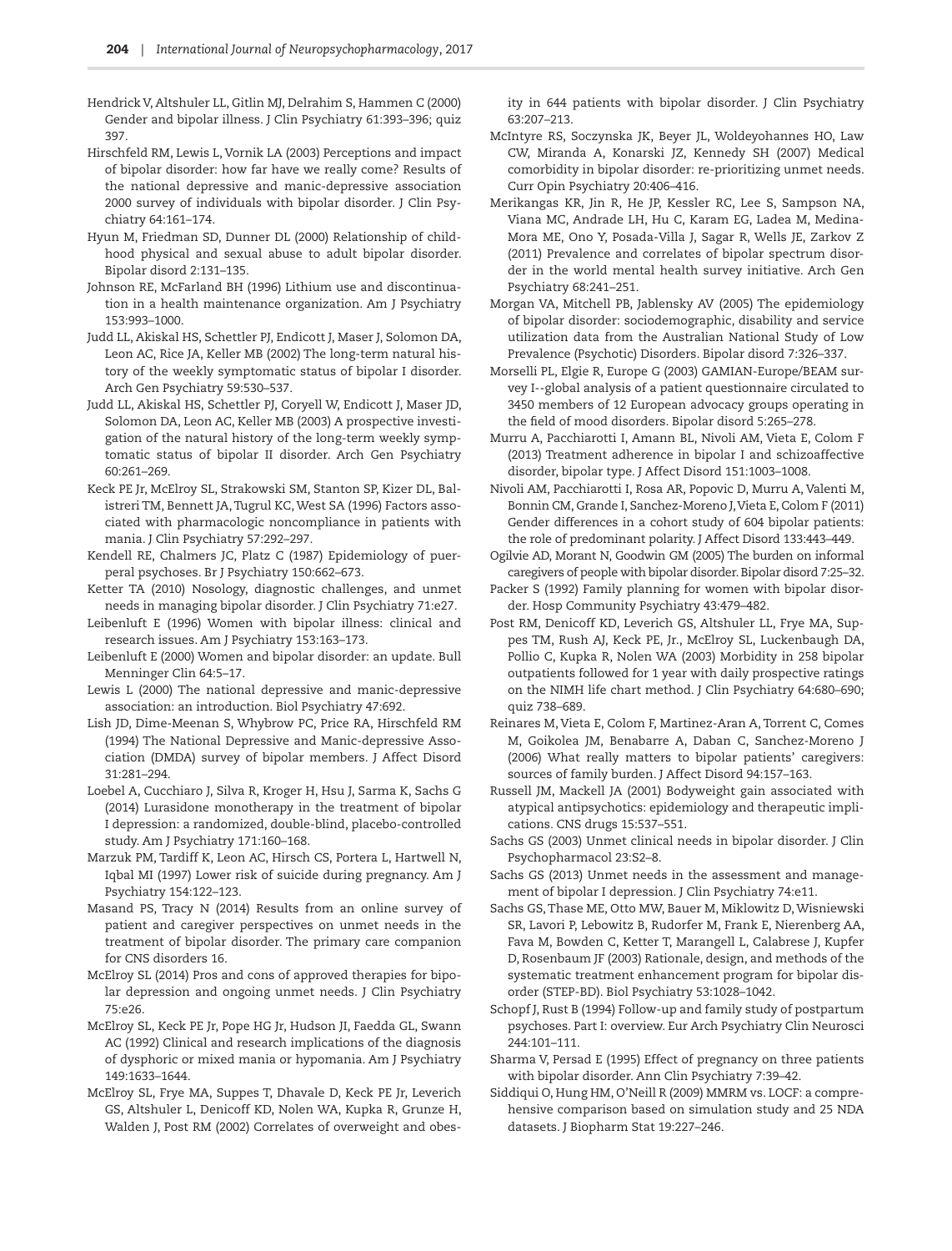- <span id="page-9-4"></span>Simon GE, Ludman E, Unutzer J, Bauer MS (2002) Design and implementation of a randomized trial evaluating systematic care for bipolar disorder. Bipolar Disord 4:226–236.
- Smith S, Wheeler MJ, Murray R, O'Keane V (2002) The effects of antipsychotic-induced hyperprolactinaemia on the hypothalamicpituitary-gonadal axis. J Clin Psychopharmacol 22:109–114.
- <span id="page-9-6"></span>Thase ME, Jonas A, Khan A, Bowden CL, Wu X, McQuade RD, Carson WH, Marcus RN, Owen R (2008) Aripiprazole monotherapy in nonpsychotic bipolar I depression: results of 2 randomized, placebo-controlled studies. J Clin Psychopharmacol 28:13–20.
- <span id="page-9-0"></span>Vieta E (2014) Antidepressants in bipolar I disorder: never as monotherapy. Am J Psychiatry 171:1023–1026.
- <span id="page-9-7"></span>Vieta E, Cruz N (2012) Head to head comparisons as an alternative to placebo-controlled trials. Eur Neuropsychopharmacol 22:800–803.
- <span id="page-9-1"></span>Weissman MM, Prusoff BA, Merikangas KR (1984) Is delusional depression related to bipolar disorder? Am J Psychiatry 141:892–893.
- <span id="page-9-3"></span>Wells KB (1999) Treatment research at the crossroads: the scientific interface of clinical trials and effectiveness research. Am J Psychiatry 156:5–10.
- <span id="page-9-5"></span>Wells KB, Miranda J, Bauer MS, Bruce ML, Durham M, Escobar J, Ford D, Gonzalez J, Hoagwood K, Horwitz SM, Lawson W, Lewis L, McGuire T, Pincus H, Scheffler R, Smith WA, Unutzer J (2002) Overcoming barriers to reducing the burden of affective disorders. Biol Psychiatry 52:655–675.
- <span id="page-9-2"></span>Wieck A, Haddad PM (2003) Antipsychotic-induced hyperprolactinaemia in women: pathophysiology, severity and consequences. Selective literature review. Br J Psychiatry 182:199–204.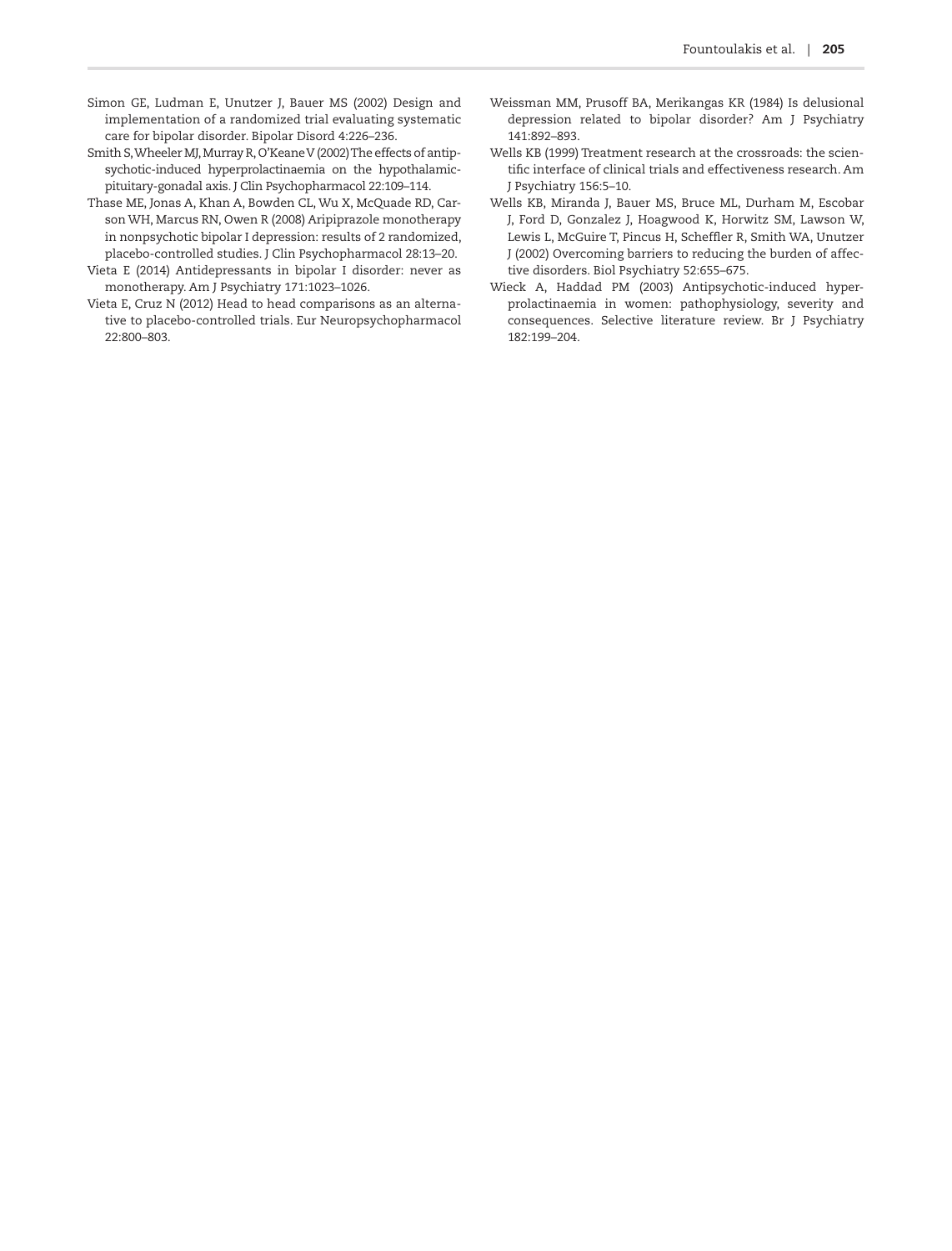

**CINP-BD-2016 treatment guidelines for BD recommendation template for the standardized reporting of RCTs results in Bipolar disorder**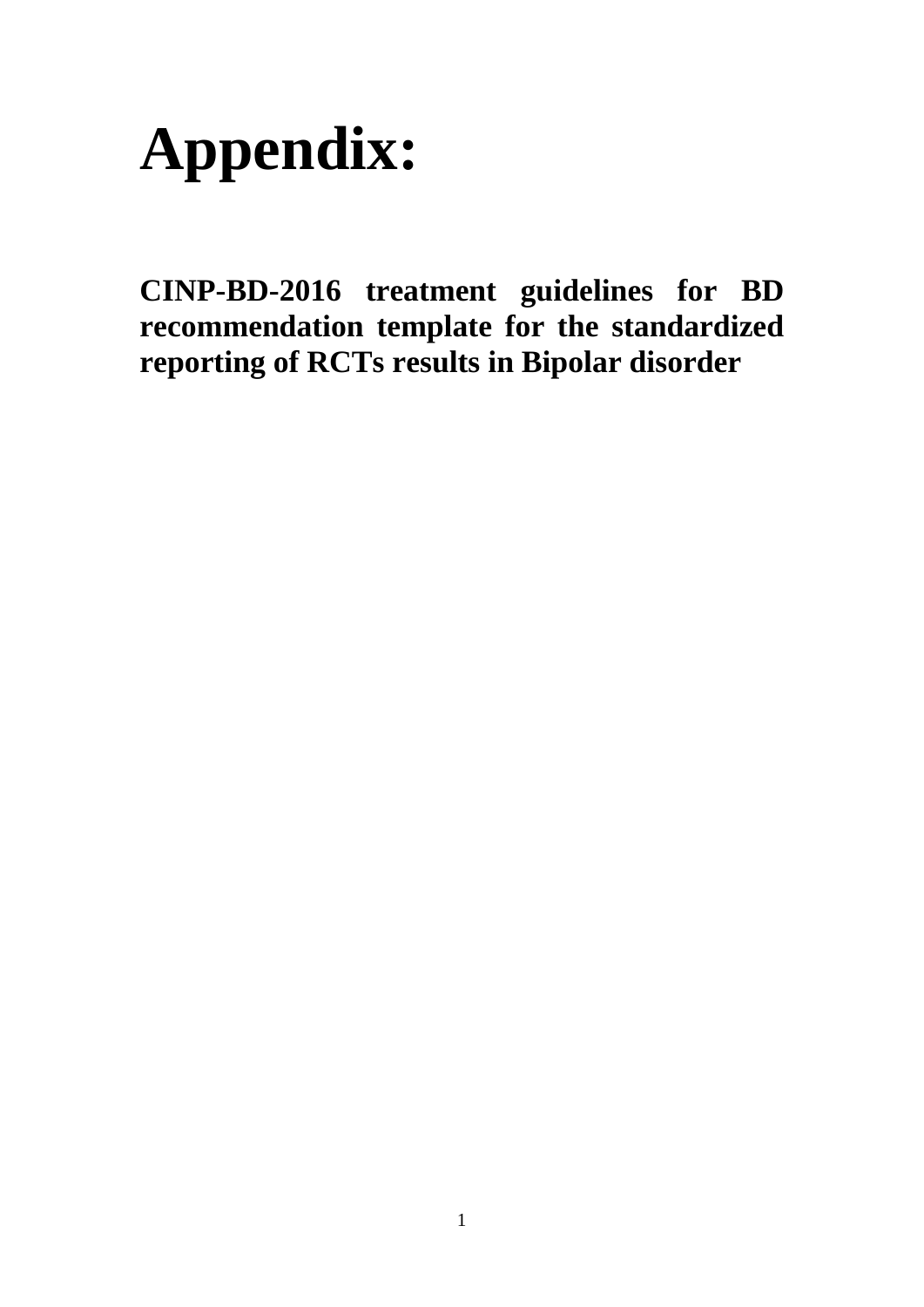# **For both ACUTE and MAINTENANCE PHASE trials**

| <b>Trial number</b>         |                                | <b>Target condition</b> |               |                |               | <b>Sponsor</b> |                        |               |        |
|-----------------------------|--------------------------------|-------------------------|---------------|----------------|---------------|----------------|------------------------|---------------|--------|
| <b>Refractory patients</b>  | yes-no                         | <b>Duration</b>         |               | wks            | <b>Dosage</b> |                | Flexible-fixed         | Randomization | yes-no |
| <b>Countries</b>            |                                |                         |               |                |               |                |                        |               |        |
| <b>Setting</b>              | Outpatient – inpatient - mixed |                         | <b>Dosage</b> | Flexible-fixed |               |                | <b>Primary outcome</b> |               |        |
| <b>Secondary outcomes</b>   |                                |                         |               |                |               |                |                        |               |        |
|                             |                                |                         |               |                |               |                |                        |               |        |
| <b>Brief description of</b> |                                |                         |               |                |               |                |                        |               |        |
| the trial                   |                                |                         |               |                |               |                |                        |               |        |

# **For MAINTENANCE PHASE trials only:**

| <b>Duration of continuation phase</b> | wks |  | Duration of maintenance phase |    |    |                            | wks | <b>Enriched sample</b> |    |     | yes-no |
|---------------------------------------|-----|--|-------------------------------|----|----|----------------------------|-----|------------------------|----|-----|--------|
|                                       |     |  |                               |    |    |                            |     |                        |    |     |        |
|                                       |     |  |                               |    |    | <b>Week (cumulative N)</b> |     |                        |    |     |        |
|                                       | __  |  |                               | __ | __ | __                         | __  | - -                    | __ | - - |        |
| Emergence of manic episode (N)        |     |  |                               |    |    |                            |     |                        |    |     |        |
| Emergence of depressive episode (N)   |     |  |                               |    |    |                            |     |                        |    |     |        |
| Emergence of psychotic symptoms (N)   |     |  |                               |    |    |                            |     |                        |    |     |        |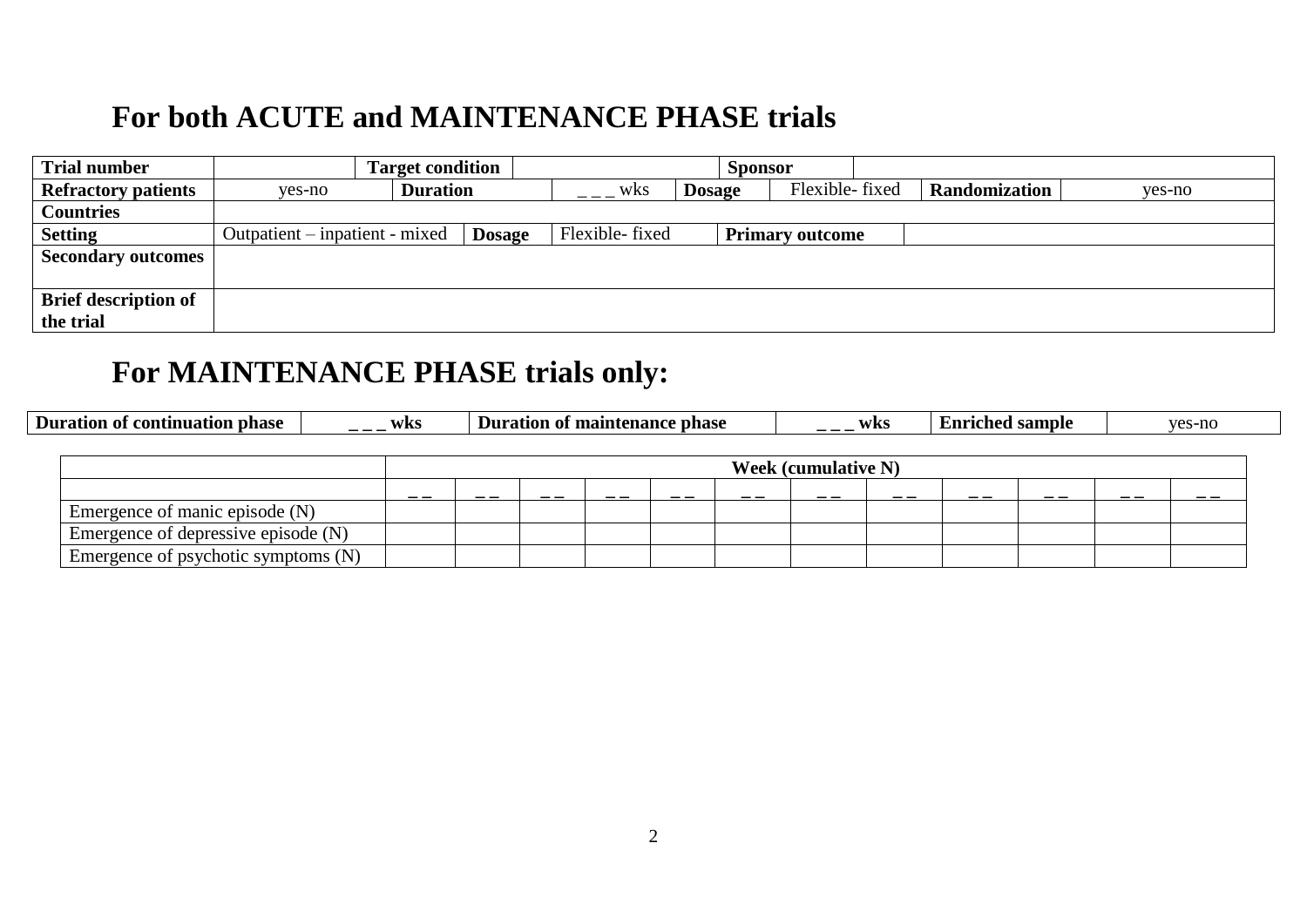# **For both ACUTE and MAINTENANCE PHASE trials**

|                                         |              | <b>Agent</b>   |                         | <b>Placebo</b>          |  |
|-----------------------------------------|--------------|----------------|-------------------------|-------------------------|--|
|                                         | <b>Males</b> | <b>Females</b> | <b>Males</b>            | <b>Females</b>          |  |
| Efficacy sample $(N)$                   |              |                |                         |                         |  |
| Age (mean $\pm$ SD)                     |              |                |                         |                         |  |
| Safety sample (N)                       |              |                |                         |                         |  |
| Age (mean $\pm$ SD)                     |              |                |                         |                         |  |
| Rapid cycling (N)                       |              |                |                         |                         |  |
| Age (mean $\pm$ SD)                     |              |                |                         |                         |  |
| Mixed features (N)                      |              |                |                         |                         |  |
| Age (mean $\pm$ SD)                     |              |                |                         |                         |  |
| <b>Psychotic features (N)</b>           |              |                |                         |                         |  |
| Age (mean $\pm$ SD)                     |              |                |                         |                         |  |
| Dosage (mean $\pm$ SD)                  |              |                | $\mathbf{X}$            | $\mathbf X$             |  |
| Dosage (range)                          |              |                | $\mathbf X$             | $\mathbf X$             |  |
| Dosage (N in max)                       |              |                | $\overline{\mathbf{X}}$ | $\overline{\mathbf{X}}$ |  |
| <b>Benzodiazepines (N)</b>              |              |                |                         |                         |  |
| Benzodiazepines (dosage mean $\pm$ SD)  |              |                |                         |                         |  |
| Antiparkinsonian drugs (N)              |              |                |                         |                         |  |
| Antiparkinsonian (dosage mean $\pm$ SD) |              |                |                         |                         |  |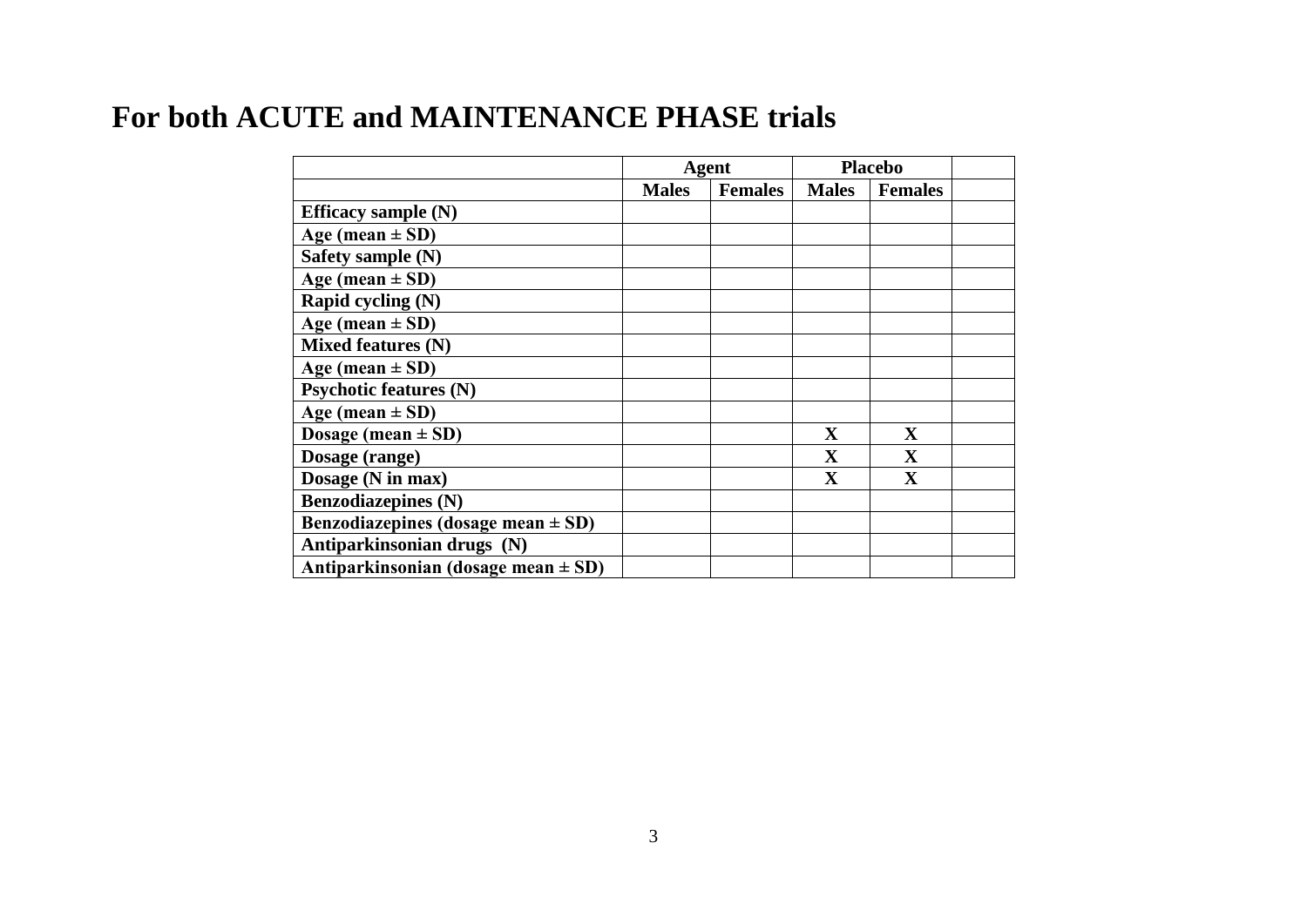# **LOCF**

|                    |                       |                 |              |                |                         |                         |   |   | Week (difference agent vs. placebo in change from baseline) |   |                  |    |    |    |
|--------------------|-----------------------|-----------------|--------------|----------------|-------------------------|-------------------------|---|---|-------------------------------------------------------------|---|------------------|----|----|----|
|                    |                       | <b>baseline</b> | $\mathbf{1}$ | $\overline{2}$ | $\overline{\mathbf{3}}$ | $\overline{\mathbf{4}}$ | 5 | 6 | $\overline{7}$                                              | 8 | $\boldsymbol{9}$ | 10 | 11 | 12 |
| <b>YMRS/MRS</b>    |                       |                 |              |                |                         |                         |   |   |                                                             |   |                  |    |    |    |
| Total score        | Agent                 |                 |              |                |                         |                         |   |   |                                                             |   |                  |    |    |    |
|                    | Placebo               |                 |              |                |                         |                         |   |   |                                                             |   |                  |    |    |    |
|                    | $\overline{p}$ -value |                 |              |                |                         |                         |   |   |                                                             |   |                  |    |    |    |
| Manic core         | Agent                 |                 |              |                |                         |                         |   |   |                                                             |   |                  |    |    |    |
|                    | Placebo               |                 |              |                |                         |                         |   |   |                                                             |   |                  |    |    |    |
|                    | p-value               |                 |              |                |                         |                         |   |   |                                                             |   |                  |    |    |    |
| <b>MADRS/HAM-D</b> |                       |                 |              |                |                         |                         |   |   |                                                             |   |                  |    |    |    |
| Total score        | Agent                 |                 |              |                |                         |                         |   |   |                                                             |   |                  |    |    |    |
|                    | Placebo               |                 |              |                |                         |                         |   |   |                                                             |   |                  |    |    |    |
|                    | p-value               |                 |              |                |                         |                         |   |   |                                                             |   |                  |    |    |    |
| Depressive core    | Agent                 |                 |              |                |                         |                         |   |   |                                                             |   |                  |    |    |    |
|                    | Placebo               |                 |              |                |                         |                         |   |   |                                                             |   |                  |    |    |    |
|                    | p-value               |                 |              |                |                         |                         |   |   |                                                             |   |                  |    |    |    |
| <b>HAS</b>         |                       |                 |              |                |                         |                         |   |   |                                                             |   |                  |    |    |    |
| Total score        | Agent                 |                 |              |                |                         |                         |   |   |                                                             |   |                  |    |    |    |
|                    | Placebo               |                 |              |                |                         |                         |   |   |                                                             |   |                  |    |    |    |
|                    | p-value               |                 |              |                |                         |                         |   |   |                                                             |   |                  |    |    |    |
| Somatic            | Agent                 |                 |              |                |                         |                         |   |   |                                                             |   |                  |    |    |    |
|                    | Placebo               |                 |              |                |                         |                         |   |   |                                                             |   |                  |    |    |    |
|                    | p-value               |                 |              |                |                         |                         |   |   |                                                             |   |                  |    |    |    |
| Psychological      | Agent                 |                 |              |                |                         |                         |   |   |                                                             |   |                  |    |    |    |
|                    | Placebo               |                 |              |                |                         |                         |   |   |                                                             |   |                  |    |    |    |
|                    | p-value               |                 |              |                |                         |                         |   |   |                                                             |   |                  |    |    |    |
| <b>PANSS</b>       |                       |                 |              |                |                         |                         |   |   |                                                             |   |                  |    |    |    |
| Total              | Agent                 |                 |              |                |                         |                         |   |   |                                                             |   |                  |    |    |    |
|                    | Placebo               |                 |              |                |                         |                         |   |   |                                                             |   |                  |    |    |    |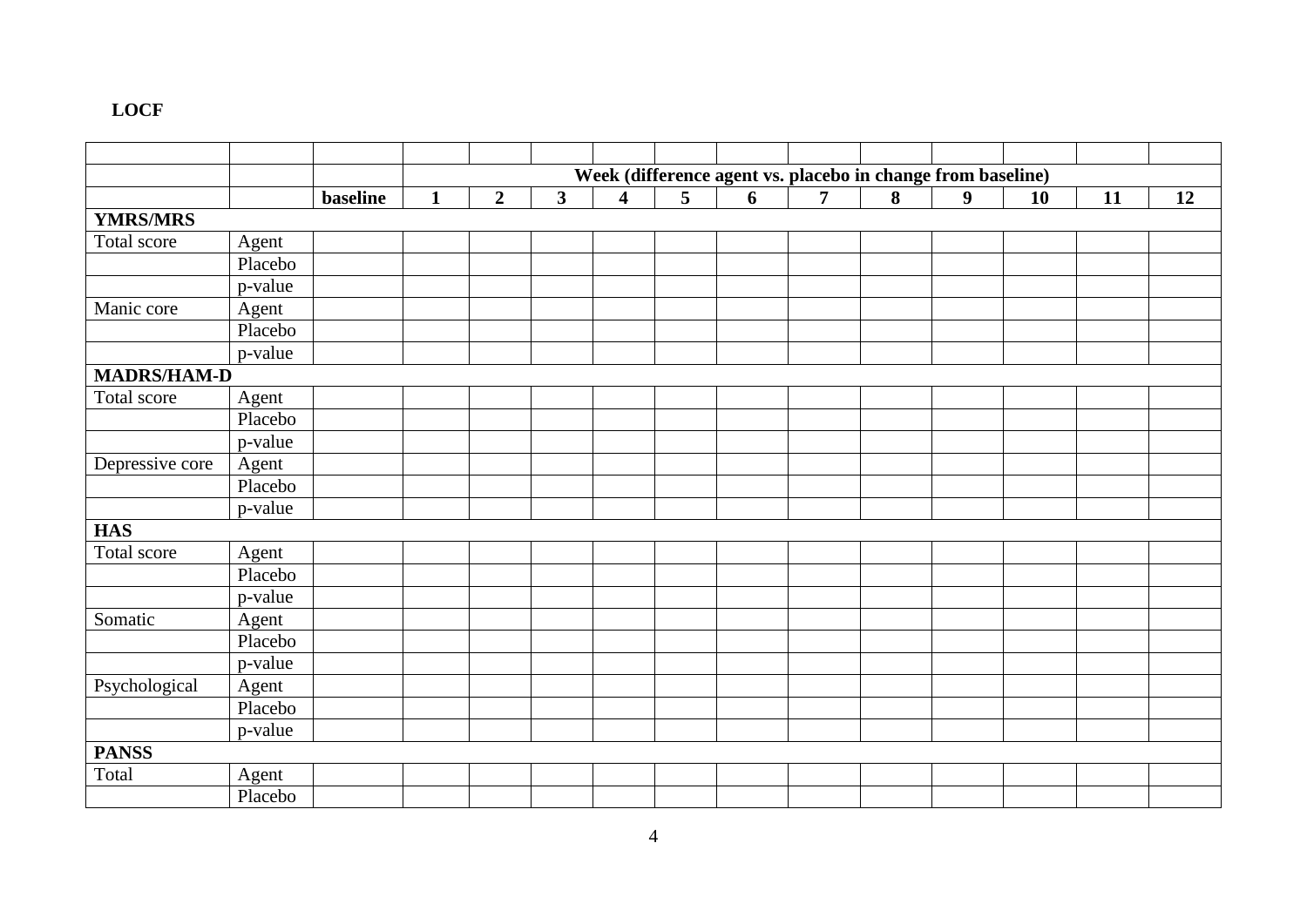|                   | p-value |                         |  |  |  |  |  |  |
|-------------------|---------|-------------------------|--|--|--|--|--|--|
| $\, {\bf P}$      | Agent   |                         |  |  |  |  |  |  |
|                   | Placebo |                         |  |  |  |  |  |  |
|                   | p-value |                         |  |  |  |  |  |  |
| ${\bf N}$         | Agent   |                         |  |  |  |  |  |  |
|                   | Placebo |                         |  |  |  |  |  |  |
|                   | p-value |                         |  |  |  |  |  |  |
| ${\rm GP}$        | Agent   |                         |  |  |  |  |  |  |
|                   | Placebo |                         |  |  |  |  |  |  |
|                   | p-value |                         |  |  |  |  |  |  |
| $\rm EC$          | Agent   |                         |  |  |  |  |  |  |
|                   | Placebo |                         |  |  |  |  |  |  |
|                   | p-value |                         |  |  |  |  |  |  |
| Cognitive         | Agent   |                         |  |  |  |  |  |  |
|                   | Placebo |                         |  |  |  |  |  |  |
|                   | p-value |                         |  |  |  |  |  |  |
| Hostility         | Agent   |                         |  |  |  |  |  |  |
|                   | Placebo |                         |  |  |  |  |  |  |
|                   | p-value |                         |  |  |  |  |  |  |
| <b>CGI</b>        | Agent   |                         |  |  |  |  |  |  |
|                   | Placebo |                         |  |  |  |  |  |  |
|                   | p-value |                         |  |  |  |  |  |  |
| <b>CGI</b> change | Agent   | $\overline{\mathbf{X}}$ |  |  |  |  |  |  |
| from baseline     |         |                         |  |  |  |  |  |  |
|                   | Placebo | $\mathbf X$             |  |  |  |  |  |  |
|                   | p-value | $\overline{\mathbf{X}}$ |  |  |  |  |  |  |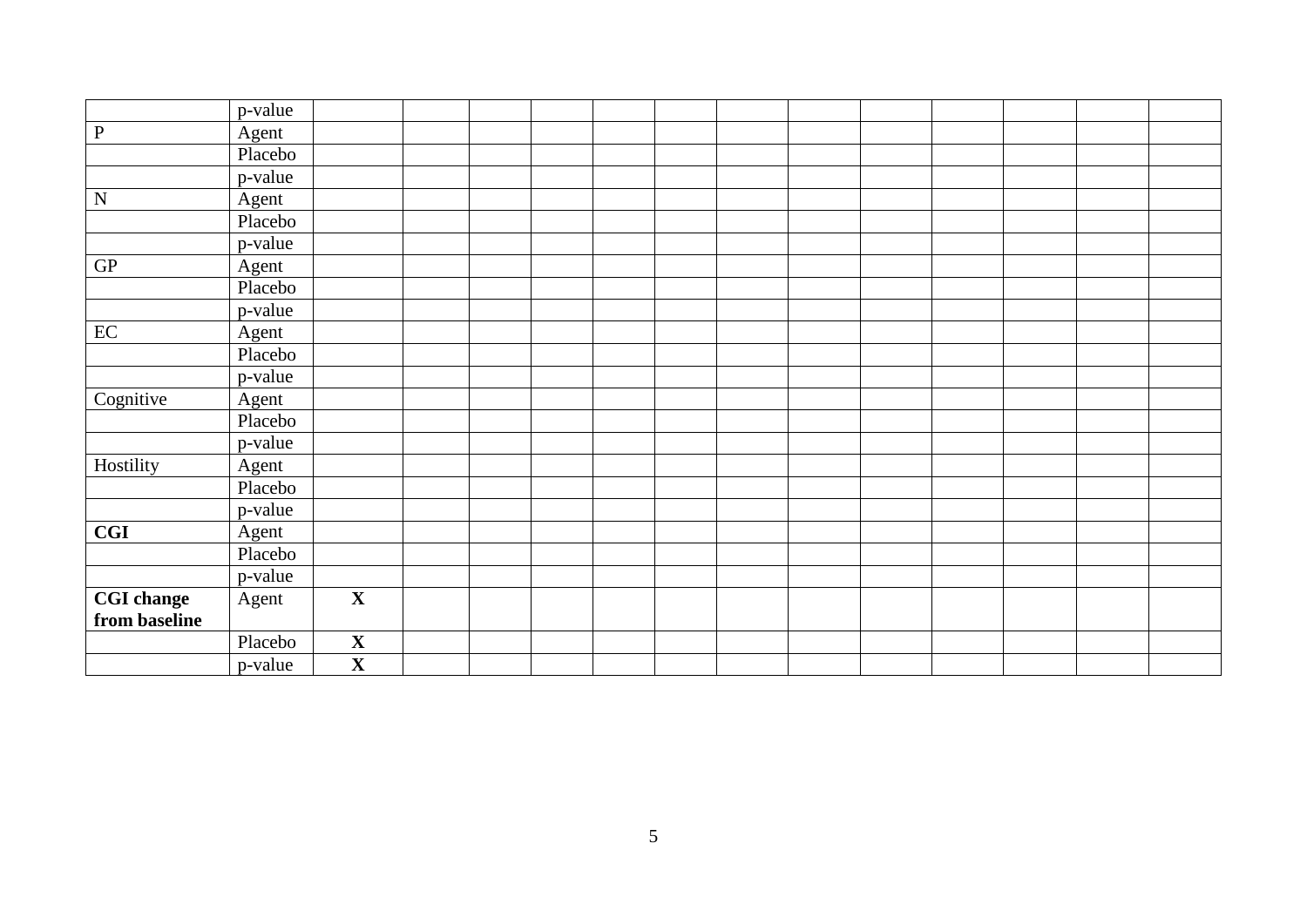# **MMRM**

|                    |         |                 |              |                |                         |                         |                |   | Week (difference agent vs. placebo in change from baseline) |   |                  |    |    |    |
|--------------------|---------|-----------------|--------------|----------------|-------------------------|-------------------------|----------------|---|-------------------------------------------------------------|---|------------------|----|----|----|
|                    |         | <b>baseline</b> | $\mathbf{1}$ | $\overline{2}$ | $\overline{\mathbf{3}}$ | $\overline{\mathbf{4}}$ | $\overline{5}$ | 6 | $\overline{7}$                                              | 8 | $\boldsymbol{9}$ | 10 | 11 | 12 |
| <b>YMRS/MRS</b>    |         |                 |              |                |                         |                         |                |   |                                                             |   |                  |    |    |    |
| Total score        | Agent   |                 |              |                |                         |                         |                |   |                                                             |   |                  |    |    |    |
|                    | Placebo |                 |              |                |                         |                         |                |   |                                                             |   |                  |    |    |    |
|                    | p-value |                 |              |                |                         |                         |                |   |                                                             |   |                  |    |    |    |
| Manic core         | Agent   |                 |              |                |                         |                         |                |   |                                                             |   |                  |    |    |    |
|                    | Placebo |                 |              |                |                         |                         |                |   |                                                             |   |                  |    |    |    |
|                    | p-value |                 |              |                |                         |                         |                |   |                                                             |   |                  |    |    |    |
| <b>MADRS/HAM-D</b> |         |                 |              |                |                         |                         |                |   |                                                             |   |                  |    |    |    |
| Total score        | Agent   |                 |              |                |                         |                         |                |   |                                                             |   |                  |    |    |    |
|                    | Placebo |                 |              |                |                         |                         |                |   |                                                             |   |                  |    |    |    |
|                    | p-value |                 |              |                |                         |                         |                |   |                                                             |   |                  |    |    |    |
| Depressive core    | Agent   |                 |              |                |                         |                         |                |   |                                                             |   |                  |    |    |    |
|                    | Placebo |                 |              |                |                         |                         |                |   |                                                             |   |                  |    |    |    |
|                    | p-value |                 |              |                |                         |                         |                |   |                                                             |   |                  |    |    |    |
| <b>HAS</b>         |         |                 |              |                |                         |                         |                |   |                                                             |   |                  |    |    |    |
| Total score        | Agent   |                 |              |                |                         |                         |                |   |                                                             |   |                  |    |    |    |
|                    | Placebo |                 |              |                |                         |                         |                |   |                                                             |   |                  |    |    |    |
|                    | p-value |                 |              |                |                         |                         |                |   |                                                             |   |                  |    |    |    |
| Somatic            | Agent   |                 |              |                |                         |                         |                |   |                                                             |   |                  |    |    |    |
|                    | Placebo |                 |              |                |                         |                         |                |   |                                                             |   |                  |    |    |    |
|                    | p-value |                 |              |                |                         |                         |                |   |                                                             |   |                  |    |    |    |
| Psychological      | Agent   |                 |              |                |                         |                         |                |   |                                                             |   |                  |    |    |    |
|                    | Placebo |                 |              |                |                         |                         |                |   |                                                             |   |                  |    |    |    |
|                    | p-value |                 |              |                |                         |                         |                |   |                                                             |   |                  |    |    |    |
| <b>PANSS</b>       |         |                 |              |                |                         |                         |                |   |                                                             |   |                  |    |    |    |
| Total              | Agent   |                 |              |                |                         |                         |                |   |                                                             |   |                  |    |    |    |
|                    | Placebo |                 |              |                |                         |                         |                |   |                                                             |   |                  |    |    |    |
|                    | p-value |                 |              |                |                         |                         |                |   |                                                             |   |                  |    |    |    |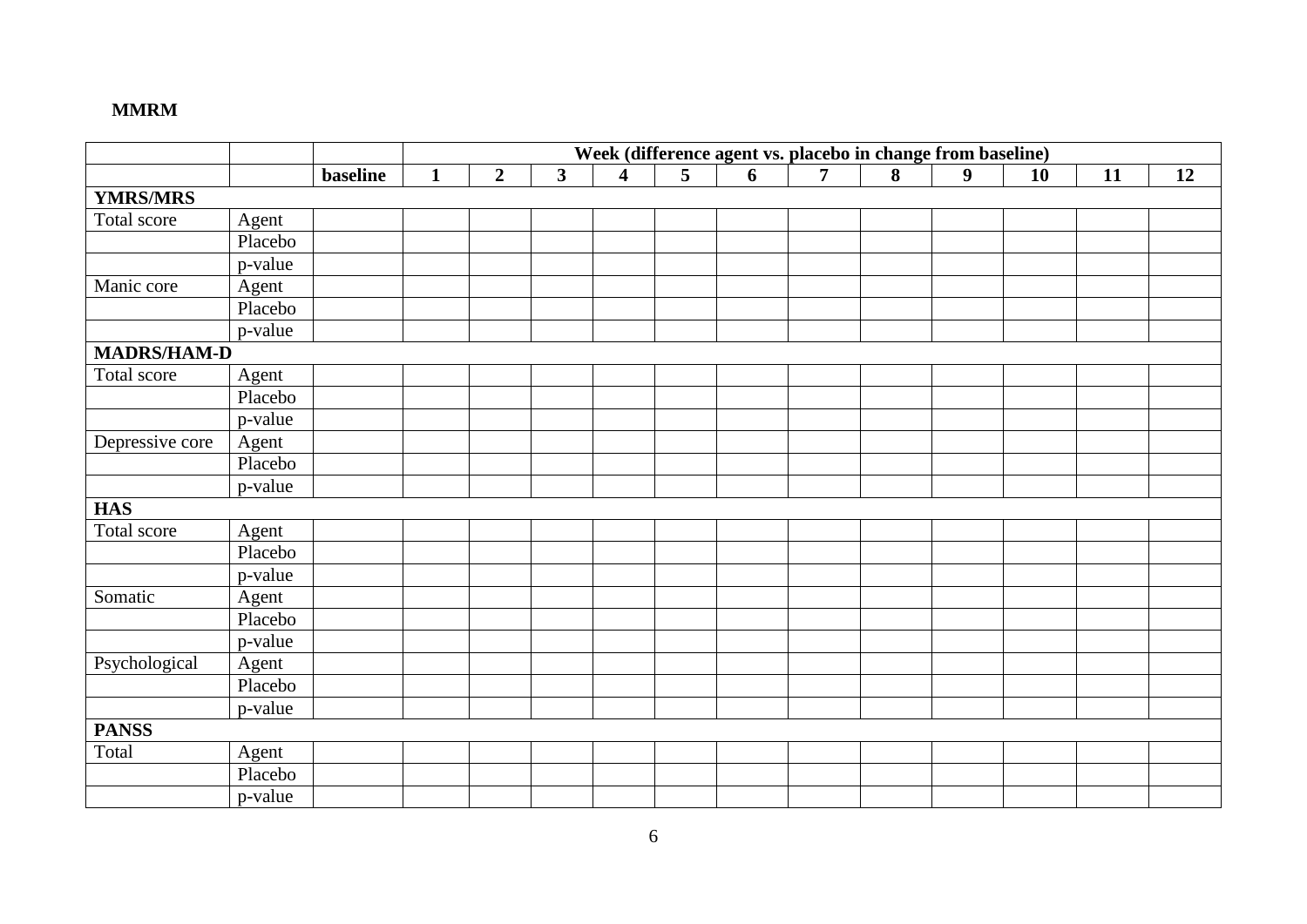| ${\bf P}$         | Agent   |                         |  |  |  |  |  |  |
|-------------------|---------|-------------------------|--|--|--|--|--|--|
|                   | Placebo |                         |  |  |  |  |  |  |
|                   | p-value |                         |  |  |  |  |  |  |
| ${\bf N}$         | Agent   |                         |  |  |  |  |  |  |
|                   | Placebo |                         |  |  |  |  |  |  |
|                   | p-value |                         |  |  |  |  |  |  |
| ${\rm GP}$        | Agent   |                         |  |  |  |  |  |  |
|                   | Placebo |                         |  |  |  |  |  |  |
|                   | p-value |                         |  |  |  |  |  |  |
| EC                | Agent   |                         |  |  |  |  |  |  |
|                   | Placebo |                         |  |  |  |  |  |  |
|                   | p-value |                         |  |  |  |  |  |  |
| Cognitive         | Agent   |                         |  |  |  |  |  |  |
|                   | Placebo |                         |  |  |  |  |  |  |
|                   | p-value |                         |  |  |  |  |  |  |
| Hostility         | Agent   |                         |  |  |  |  |  |  |
|                   | Placebo |                         |  |  |  |  |  |  |
|                   | p-value |                         |  |  |  |  |  |  |
| <b>CGI</b>        | Agent   |                         |  |  |  |  |  |  |
|                   | Placebo |                         |  |  |  |  |  |  |
|                   | p-value |                         |  |  |  |  |  |  |
| <b>CGI</b> change | Agent   | $\overline{\mathbf{X}}$ |  |  |  |  |  |  |
| from baseline     |         |                         |  |  |  |  |  |  |
|                   | Placebo | $\overline{\mathbf{X}}$ |  |  |  |  |  |  |
|                   | p-value | $\overline{\mathbf{X}}$ |  |  |  |  |  |  |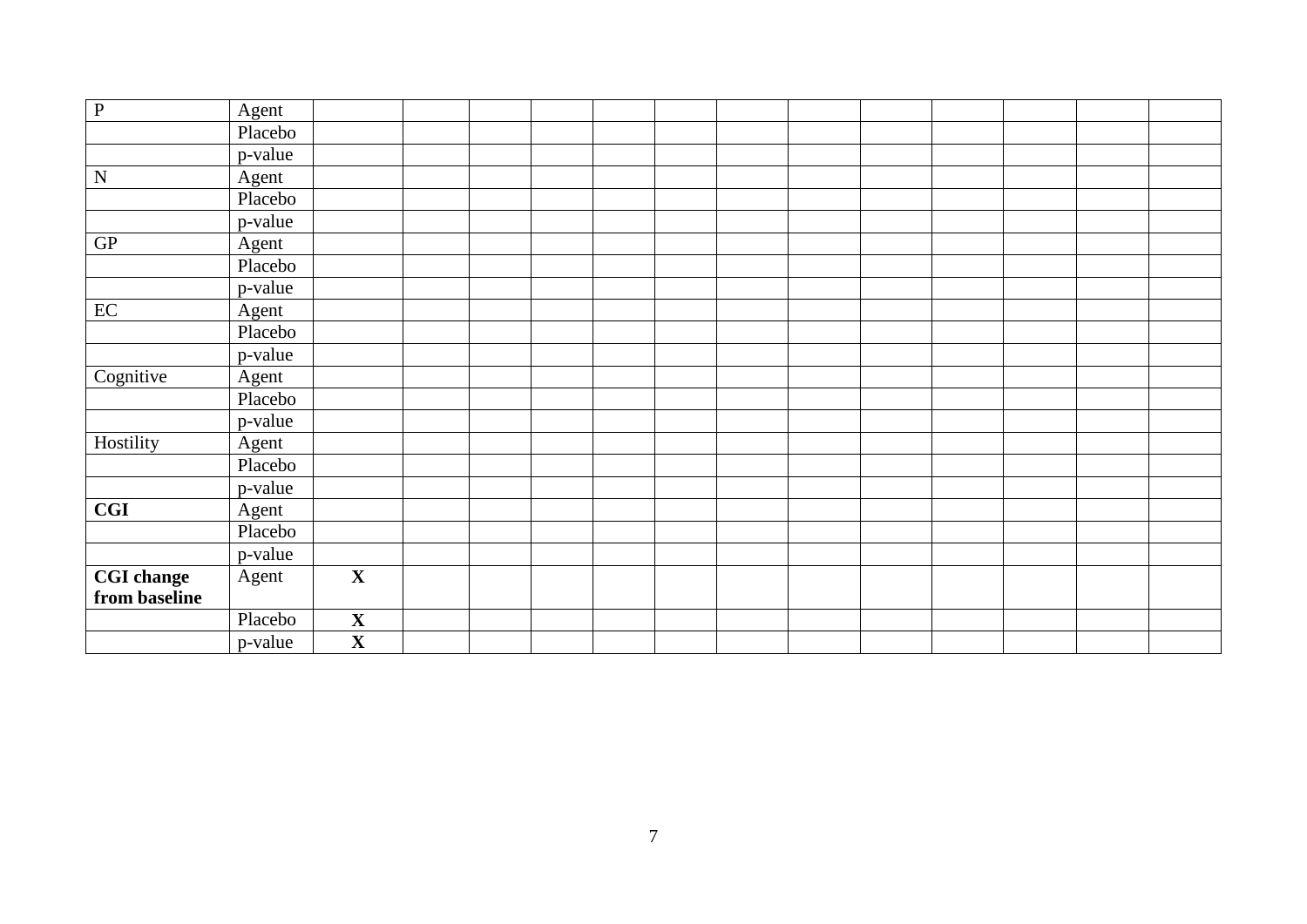## **Individual items- LOCF**

|                |         |                 |              |                |                         |                         |                | Week (difference agent vs. placebo in change from baseline) |                |   |                  |           |    |    |
|----------------|---------|-----------------|--------------|----------------|-------------------------|-------------------------|----------------|-------------------------------------------------------------|----------------|---|------------------|-----------|----|----|
|                |         | <b>baseline</b> | $\mathbf{1}$ | $\overline{2}$ | $\overline{\mathbf{3}}$ | $\overline{\mathbf{4}}$ | $\overline{5}$ | 6                                                           | $\overline{7}$ | 8 | $\boldsymbol{9}$ | <b>10</b> | 11 | 12 |
| <b>YMRS</b>    |         |                 |              |                |                         |                         |                |                                                             |                |   |                  |           |    |    |
| YMRS #1        | Agent   |                 |              |                |                         |                         |                |                                                             |                |   |                  |           |    |    |
|                | Placebo |                 |              |                |                         |                         |                |                                                             |                |   |                  |           |    |    |
|                | p-value |                 |              |                |                         |                         |                |                                                             |                |   |                  |           |    |    |
| <b>YMRS</b> #2 | Agent   |                 |              |                |                         |                         |                |                                                             |                |   |                  |           |    |    |
|                | Placebo |                 |              |                |                         |                         |                |                                                             |                |   |                  |           |    |    |
|                | p-value |                 |              |                |                         |                         |                |                                                             |                |   |                  |           |    |    |
| YMRS#3         | Agent   |                 |              |                |                         |                         |                |                                                             |                |   |                  |           |    |    |
|                | Placebo |                 |              |                |                         |                         |                |                                                             |                |   |                  |           |    |    |
|                | p-value |                 |              |                |                         |                         |                |                                                             |                |   |                  |           |    |    |
| YMRS #4        | Agent   |                 |              |                |                         |                         |                |                                                             |                |   |                  |           |    |    |
|                | Placebo |                 |              |                |                         |                         |                |                                                             |                |   |                  |           |    |    |
|                | p-value |                 |              |                |                         |                         |                |                                                             |                |   |                  |           |    |    |
| YMRS #5        | Agent   |                 |              |                |                         |                         |                |                                                             |                |   |                  |           |    |    |
|                | Placebo |                 |              |                |                         |                         |                |                                                             |                |   |                  |           |    |    |
|                | p-value |                 |              |                |                         |                         |                |                                                             |                |   |                  |           |    |    |
| <b>YMRS #6</b> | Agent   |                 |              |                |                         |                         |                |                                                             |                |   |                  |           |    |    |
|                | Placebo |                 |              |                |                         |                         |                |                                                             |                |   |                  |           |    |    |
|                | p-value |                 |              |                |                         |                         |                |                                                             |                |   |                  |           |    |    |
| <b>YMRS #7</b> | Agent   |                 |              |                |                         |                         |                |                                                             |                |   |                  |           |    |    |
|                | Placebo |                 |              |                |                         |                         |                |                                                             |                |   |                  |           |    |    |
|                | p-value |                 |              |                |                         |                         |                |                                                             |                |   |                  |           |    |    |
| YMRS #8        | Agent   |                 |              |                |                         |                         |                |                                                             |                |   |                  |           |    |    |
|                | Placebo |                 |              |                |                         |                         |                |                                                             |                |   |                  |           |    |    |
|                | p-value |                 |              |                |                         |                         |                |                                                             |                |   |                  |           |    |    |
| YMRS #9        | Agent   |                 |              |                |                         |                         |                |                                                             |                |   |                  |           |    |    |
|                | Placebo |                 |              |                |                         |                         |                |                                                             |                |   |                  |           |    |    |
|                | p-value |                 |              |                |                         |                         |                |                                                             |                |   |                  |           |    |    |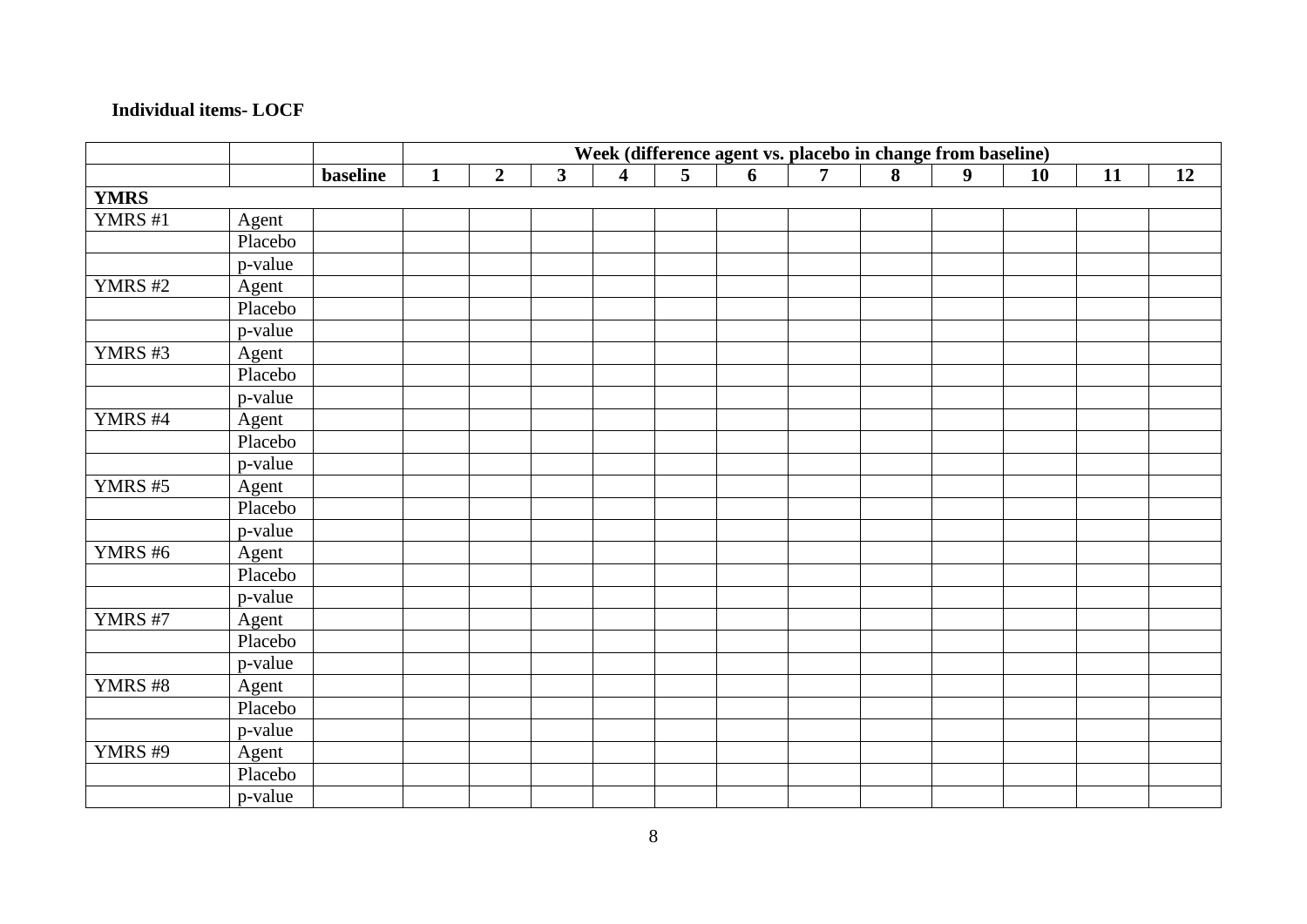| <b>YMRS #10</b> | Agent   |  |  |  |  |  |  |  |
|-----------------|---------|--|--|--|--|--|--|--|
|                 | Placebo |  |  |  |  |  |  |  |
|                 | p-value |  |  |  |  |  |  |  |
| <b>YMRS</b> #11 | Agent   |  |  |  |  |  |  |  |
|                 | Placebo |  |  |  |  |  |  |  |
|                 | p-value |  |  |  |  |  |  |  |
| <b>MADRS</b>    |         |  |  |  |  |  |  |  |
| MADRS #1        | Agent   |  |  |  |  |  |  |  |
|                 | Placebo |  |  |  |  |  |  |  |
|                 | p-value |  |  |  |  |  |  |  |
| <b>MADRS#2</b>  | Agent   |  |  |  |  |  |  |  |
|                 | Placebo |  |  |  |  |  |  |  |
|                 | p-value |  |  |  |  |  |  |  |
| MADRS#3         | Agent   |  |  |  |  |  |  |  |
|                 | Placebo |  |  |  |  |  |  |  |
|                 | p-value |  |  |  |  |  |  |  |
| <b>MADRS#4</b>  | Agent   |  |  |  |  |  |  |  |
|                 | Placebo |  |  |  |  |  |  |  |
|                 | p-value |  |  |  |  |  |  |  |
| MADRS #5        | Agent   |  |  |  |  |  |  |  |
|                 | Placebo |  |  |  |  |  |  |  |
|                 | p-value |  |  |  |  |  |  |  |
| MADRS #6        | Agent   |  |  |  |  |  |  |  |
|                 | Placebo |  |  |  |  |  |  |  |
|                 | p-value |  |  |  |  |  |  |  |
| MADRS #7        | Agent   |  |  |  |  |  |  |  |
|                 | Placebo |  |  |  |  |  |  |  |
|                 | p-value |  |  |  |  |  |  |  |
| MADRS #8        | Agent   |  |  |  |  |  |  |  |
|                 | Placebo |  |  |  |  |  |  |  |
|                 | p-value |  |  |  |  |  |  |  |
| MADRS #9        | Agent   |  |  |  |  |  |  |  |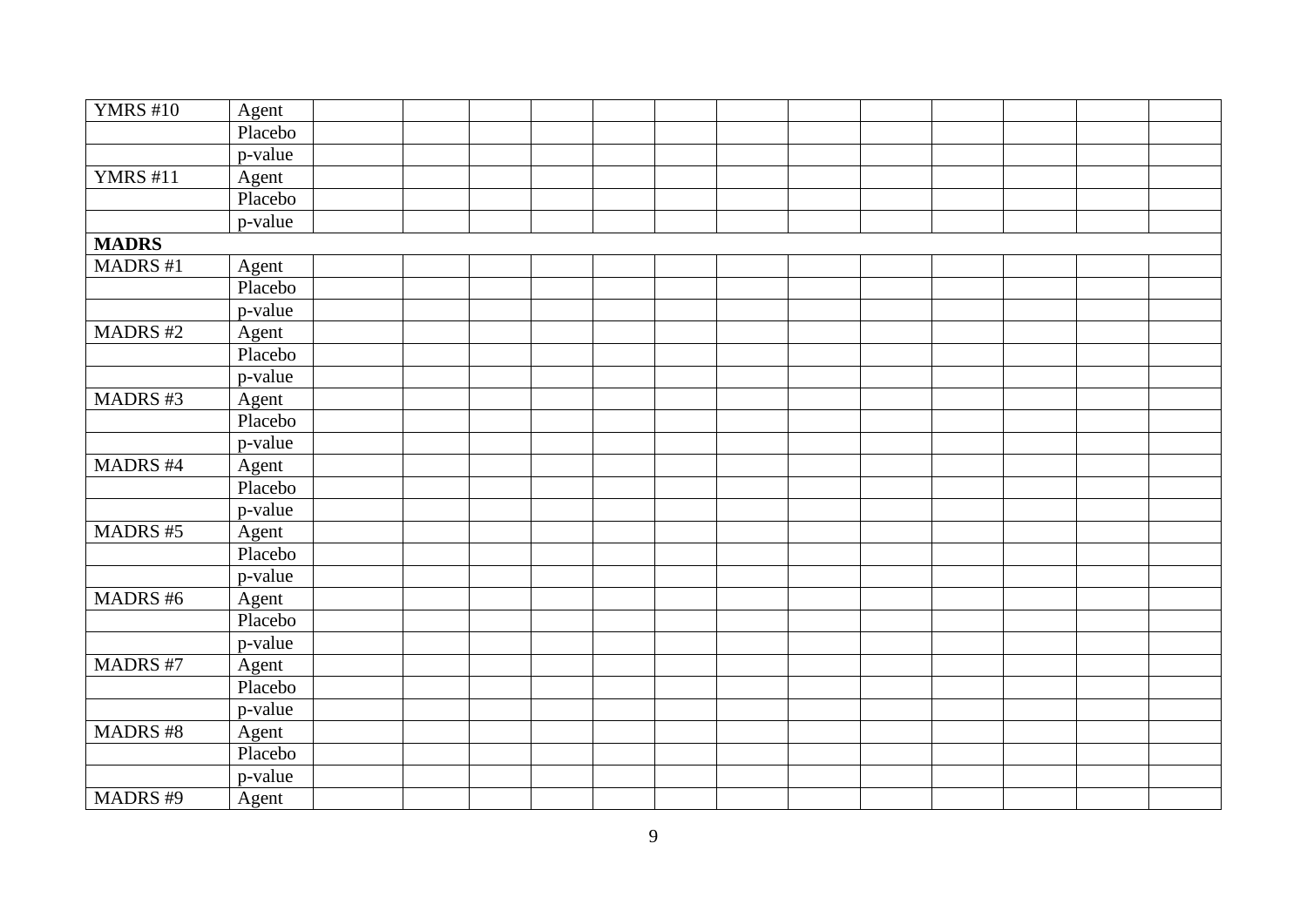|                 | Placebo |  |  |  |  |  |  |  |
|-----------------|---------|--|--|--|--|--|--|--|
|                 | p-value |  |  |  |  |  |  |  |
| MADRS #10       | Agent   |  |  |  |  |  |  |  |
|                 | Placebo |  |  |  |  |  |  |  |
|                 | p-value |  |  |  |  |  |  |  |
| <b>PANSS</b>    |         |  |  |  |  |  |  |  |
| $\overline{P1}$ | Agent   |  |  |  |  |  |  |  |
|                 | Placebo |  |  |  |  |  |  |  |
|                 | p-value |  |  |  |  |  |  |  |
| $\mathbf{P}2$   | Agent   |  |  |  |  |  |  |  |
|                 | Placebo |  |  |  |  |  |  |  |
|                 | p-value |  |  |  |  |  |  |  |
| P <sub>3</sub>  | Agent   |  |  |  |  |  |  |  |
|                 | Placebo |  |  |  |  |  |  |  |
|                 | p-value |  |  |  |  |  |  |  |
| $\mathbf{P}4$   | Agent   |  |  |  |  |  |  |  |
|                 | Placebo |  |  |  |  |  |  |  |
|                 | p-value |  |  |  |  |  |  |  |
| $\overline{P5}$ | Agent   |  |  |  |  |  |  |  |
|                 | Placebo |  |  |  |  |  |  |  |
|                 | p-value |  |  |  |  |  |  |  |
| P6              | Agent   |  |  |  |  |  |  |  |
|                 | Placebo |  |  |  |  |  |  |  |
|                 | p-value |  |  |  |  |  |  |  |
| ${\bf P}7$      | Agent   |  |  |  |  |  |  |  |
|                 | Placebo |  |  |  |  |  |  |  |
|                 | p-value |  |  |  |  |  |  |  |
| N1              | Agent   |  |  |  |  |  |  |  |
|                 | Placebo |  |  |  |  |  |  |  |
|                 | p-value |  |  |  |  |  |  |  |
| $\mathbf{N2}$   | Agent   |  |  |  |  |  |  |  |
|                 | Placebo |  |  |  |  |  |  |  |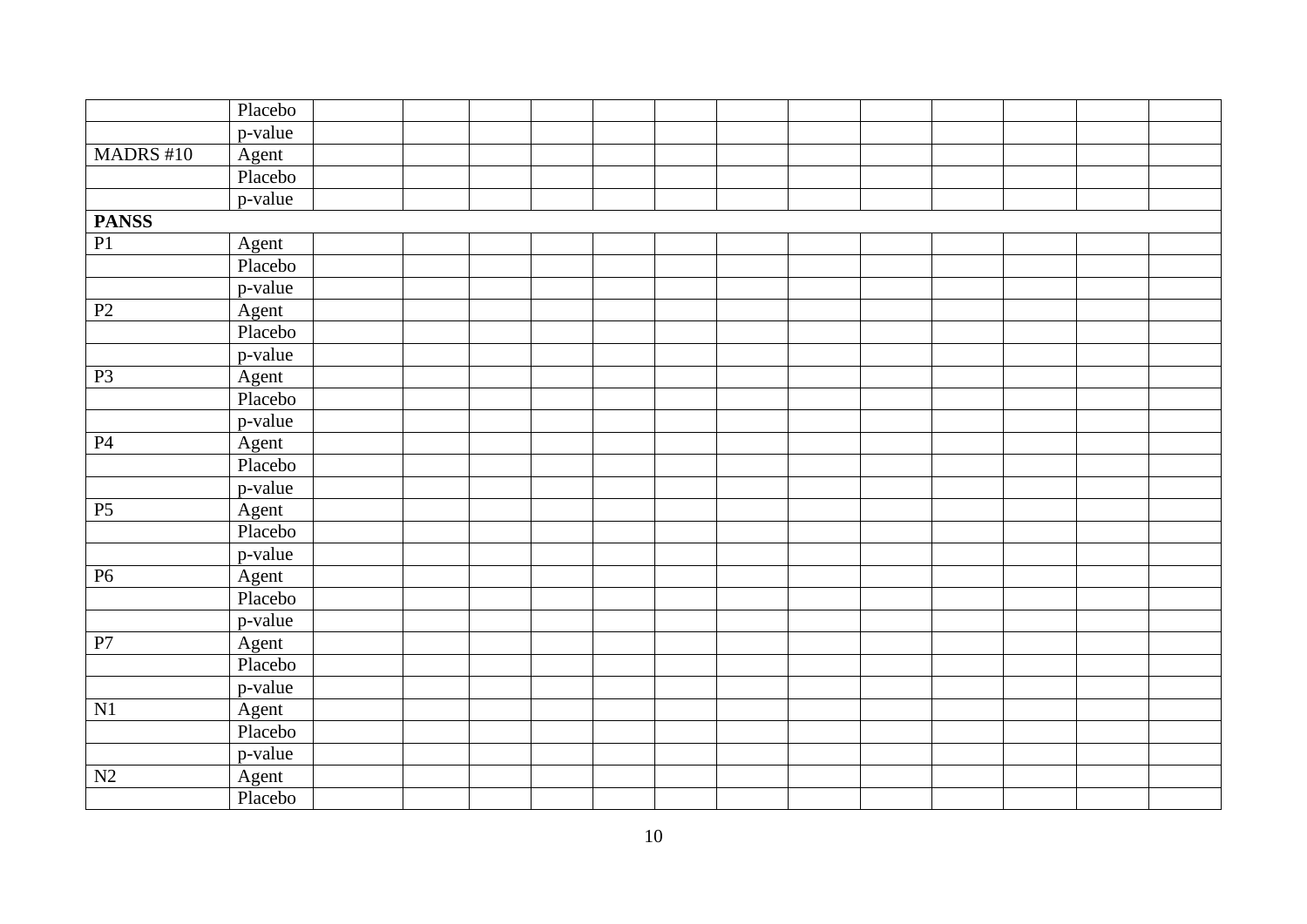|                 | p-value |  |  |  |  |  |  |  |
|-----------------|---------|--|--|--|--|--|--|--|
| N3              | Agent   |  |  |  |  |  |  |  |
|                 | Placebo |  |  |  |  |  |  |  |
|                 | p-value |  |  |  |  |  |  |  |
| N <sub>4</sub>  | Agent   |  |  |  |  |  |  |  |
|                 | Placebo |  |  |  |  |  |  |  |
|                 | p-value |  |  |  |  |  |  |  |
| N <sub>5</sub>  | Agent   |  |  |  |  |  |  |  |
|                 | Placebo |  |  |  |  |  |  |  |
|                 | p-value |  |  |  |  |  |  |  |
| N6              | Agent   |  |  |  |  |  |  |  |
|                 | Placebo |  |  |  |  |  |  |  |
|                 | p-value |  |  |  |  |  |  |  |
| N7              | Agent   |  |  |  |  |  |  |  |
|                 | Placebo |  |  |  |  |  |  |  |
|                 | p-value |  |  |  |  |  |  |  |
| G1              | Agent   |  |  |  |  |  |  |  |
|                 | Placebo |  |  |  |  |  |  |  |
|                 | p-value |  |  |  |  |  |  |  |
| G2              | Agent   |  |  |  |  |  |  |  |
|                 | Placebo |  |  |  |  |  |  |  |
|                 | p-value |  |  |  |  |  |  |  |
| G3              | Agent   |  |  |  |  |  |  |  |
|                 | Placebo |  |  |  |  |  |  |  |
|                 | p-value |  |  |  |  |  |  |  |
| G4              | Agent   |  |  |  |  |  |  |  |
|                 | Placebo |  |  |  |  |  |  |  |
|                 | p-value |  |  |  |  |  |  |  |
| $\overline{G5}$ | Agent   |  |  |  |  |  |  |  |
|                 | Placebo |  |  |  |  |  |  |  |
|                 | p-value |  |  |  |  |  |  |  |
| G6              | Agent   |  |  |  |  |  |  |  |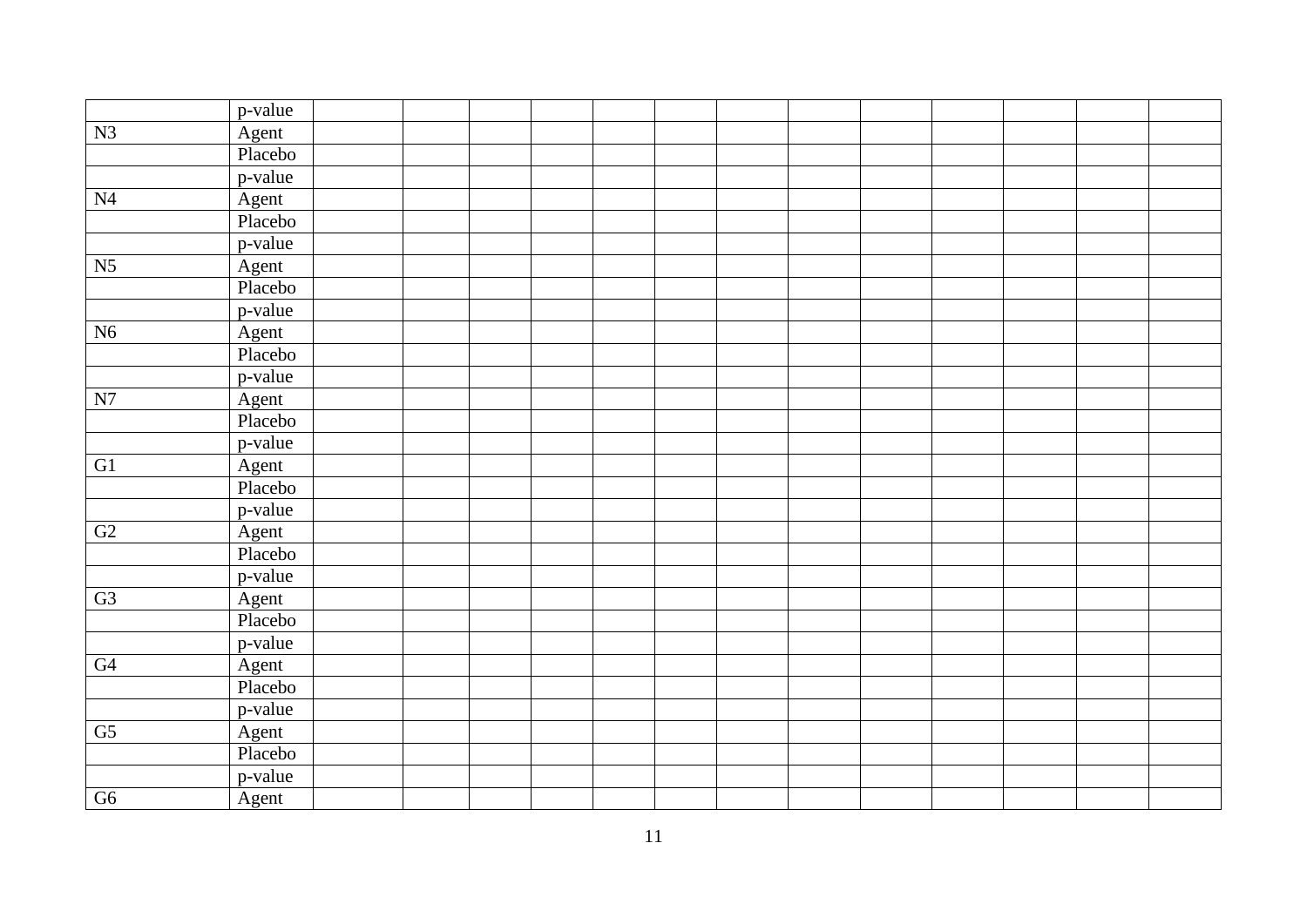|                          | Placebo |  |  |  |  |  |  |  |
|--------------------------|---------|--|--|--|--|--|--|--|
|                          | p-value |  |  |  |  |  |  |  |
| ${\rm G}7$               | Agent   |  |  |  |  |  |  |  |
|                          | Placebo |  |  |  |  |  |  |  |
|                          | p-value |  |  |  |  |  |  |  |
| $\overline{\mathrm{G}8}$ | Agent   |  |  |  |  |  |  |  |
|                          | Placebo |  |  |  |  |  |  |  |
|                          | p-value |  |  |  |  |  |  |  |
| G9                       | Agent   |  |  |  |  |  |  |  |
|                          | Placebo |  |  |  |  |  |  |  |
|                          | p-value |  |  |  |  |  |  |  |
| G10                      | Agent   |  |  |  |  |  |  |  |
|                          | Placebo |  |  |  |  |  |  |  |
|                          | p-value |  |  |  |  |  |  |  |
| G11                      | Agent   |  |  |  |  |  |  |  |
|                          | Placebo |  |  |  |  |  |  |  |
|                          | p-value |  |  |  |  |  |  |  |
| G12                      | Agent   |  |  |  |  |  |  |  |
|                          | Placebo |  |  |  |  |  |  |  |
|                          | p-value |  |  |  |  |  |  |  |
| G13                      | Agent   |  |  |  |  |  |  |  |
|                          | Placebo |  |  |  |  |  |  |  |
|                          | p-value |  |  |  |  |  |  |  |
| G14                      | Agent   |  |  |  |  |  |  |  |
|                          | Placebo |  |  |  |  |  |  |  |
|                          | p-value |  |  |  |  |  |  |  |
| $\overline{G15}$         | Agent   |  |  |  |  |  |  |  |
|                          | Placebo |  |  |  |  |  |  |  |
|                          | p-value |  |  |  |  |  |  |  |
| G16                      | Agent   |  |  |  |  |  |  |  |
|                          | Placebo |  |  |  |  |  |  |  |
|                          | p-value |  |  |  |  |  |  |  |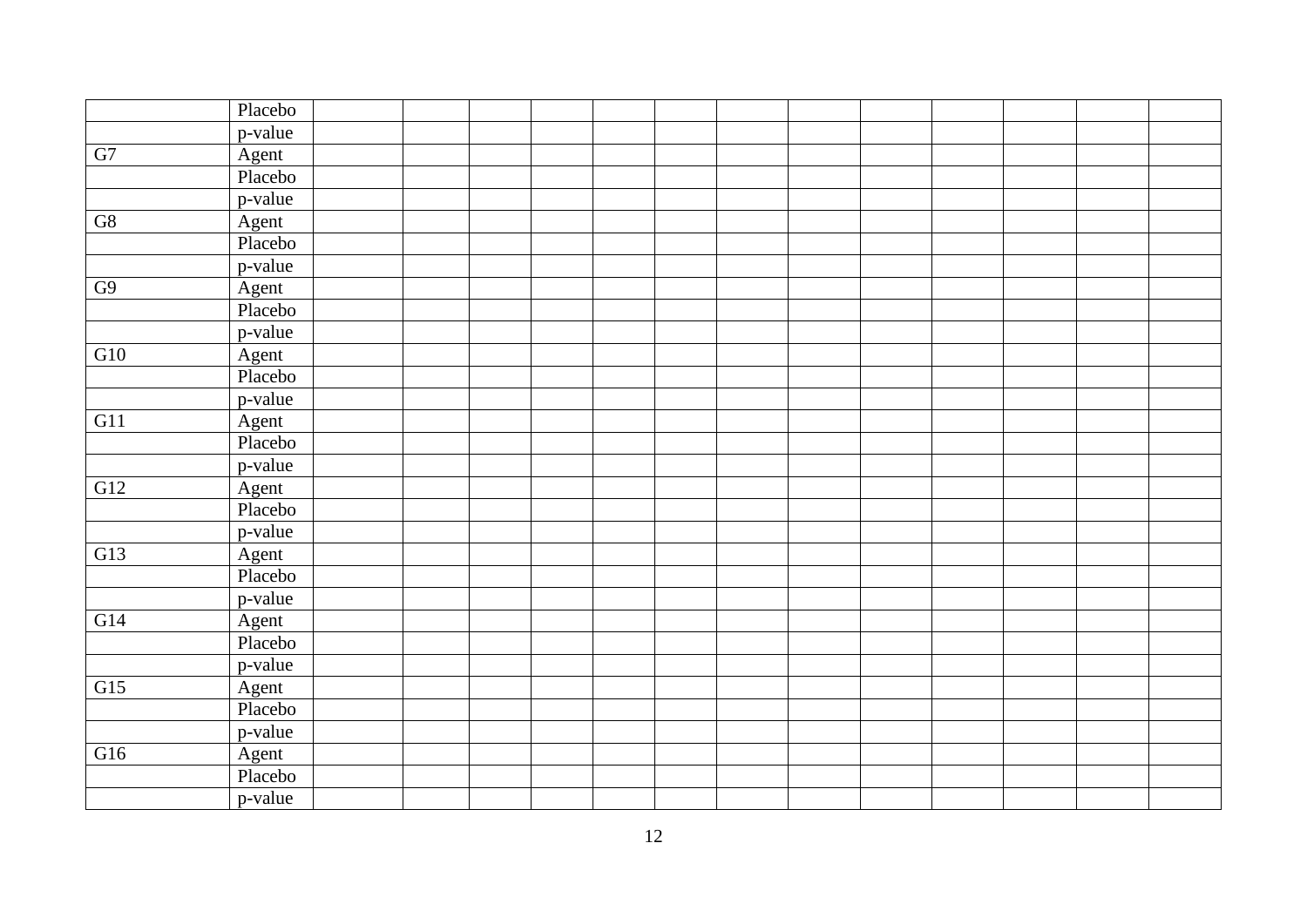## **Individual items- MMRM**

|                |         |                 |              |                |                         |                         |   | Week (difference agent vs. placebo in change from baseline) |                |   |                  |    |    |    |
|----------------|---------|-----------------|--------------|----------------|-------------------------|-------------------------|---|-------------------------------------------------------------|----------------|---|------------------|----|----|----|
|                |         | <b>baseline</b> | $\mathbf{1}$ | $\overline{2}$ | $\overline{\mathbf{3}}$ | $\overline{\mathbf{4}}$ | 5 | 6                                                           | $\overline{7}$ | 8 | $\boldsymbol{9}$ | 10 | 11 | 12 |
| <b>YMRS</b>    |         |                 |              |                |                         |                         |   |                                                             |                |   |                  |    |    |    |
| YMRS #1        | Agent   |                 |              |                |                         |                         |   |                                                             |                |   |                  |    |    |    |
|                | Placebo |                 |              |                |                         |                         |   |                                                             |                |   |                  |    |    |    |
|                | p-value |                 |              |                |                         |                         |   |                                                             |                |   |                  |    |    |    |
| <b>YMRS #2</b> | Agent   |                 |              |                |                         |                         |   |                                                             |                |   |                  |    |    |    |
|                | Placebo |                 |              |                |                         |                         |   |                                                             |                |   |                  |    |    |    |
|                | p-value |                 |              |                |                         |                         |   |                                                             |                |   |                  |    |    |    |
| YMRS #3        | Agent   |                 |              |                |                         |                         |   |                                                             |                |   |                  |    |    |    |
|                | Placebo |                 |              |                |                         |                         |   |                                                             |                |   |                  |    |    |    |
|                | p-value |                 |              |                |                         |                         |   |                                                             |                |   |                  |    |    |    |
| YMRS #4        | Agent   |                 |              |                |                         |                         |   |                                                             |                |   |                  |    |    |    |
|                | Placebo |                 |              |                |                         |                         |   |                                                             |                |   |                  |    |    |    |
|                | p-value |                 |              |                |                         |                         |   |                                                             |                |   |                  |    |    |    |
| YMRS #5        | Agent   |                 |              |                |                         |                         |   |                                                             |                |   |                  |    |    |    |
|                | Placebo |                 |              |                |                         |                         |   |                                                             |                |   |                  |    |    |    |
|                | p-value |                 |              |                |                         |                         |   |                                                             |                |   |                  |    |    |    |
| <b>YMRS #6</b> | Agent   |                 |              |                |                         |                         |   |                                                             |                |   |                  |    |    |    |
|                | Placebo |                 |              |                |                         |                         |   |                                                             |                |   |                  |    |    |    |
|                | p-value |                 |              |                |                         |                         |   |                                                             |                |   |                  |    |    |    |
| <b>YMRS #7</b> | Agent   |                 |              |                |                         |                         |   |                                                             |                |   |                  |    |    |    |
|                | Placebo |                 |              |                |                         |                         |   |                                                             |                |   |                  |    |    |    |
|                | p-value |                 |              |                |                         |                         |   |                                                             |                |   |                  |    |    |    |
| <b>YMRS #8</b> | Agent   |                 |              |                |                         |                         |   |                                                             |                |   |                  |    |    |    |
|                | Placebo |                 |              |                |                         |                         |   |                                                             |                |   |                  |    |    |    |
|                | p-value |                 |              |                |                         |                         |   |                                                             |                |   |                  |    |    |    |
| YMRS #9        | Agent   |                 |              |                |                         |                         |   |                                                             |                |   |                  |    |    |    |
|                | Placebo |                 |              |                |                         |                         |   |                                                             |                |   |                  |    |    |    |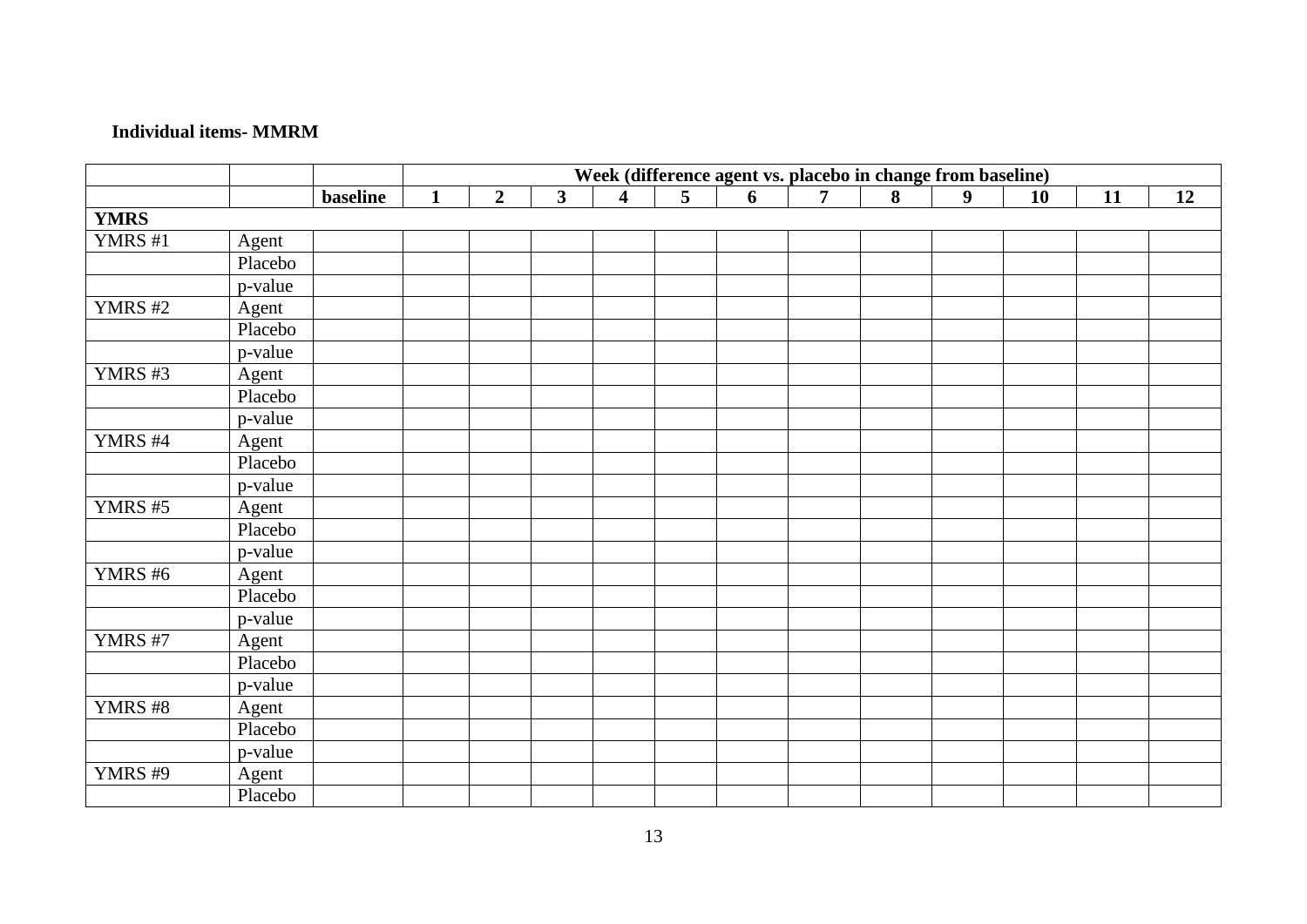|                 | p-value |  |  |  |  |  |  |  |
|-----------------|---------|--|--|--|--|--|--|--|
| <b>YMRS #10</b> | Agent   |  |  |  |  |  |  |  |
|                 | Placebo |  |  |  |  |  |  |  |
|                 | p-value |  |  |  |  |  |  |  |
| <b>YMRS</b> #11 | Agent   |  |  |  |  |  |  |  |
|                 | Placebo |  |  |  |  |  |  |  |
|                 | p-value |  |  |  |  |  |  |  |
| <b>MADRS</b>    |         |  |  |  |  |  |  |  |
| <b>MADRS</b> #1 | Agent   |  |  |  |  |  |  |  |
|                 | Placebo |  |  |  |  |  |  |  |
|                 | p-value |  |  |  |  |  |  |  |
| <b>MADRS#2</b>  | Agent   |  |  |  |  |  |  |  |
|                 | Placebo |  |  |  |  |  |  |  |
|                 | p-value |  |  |  |  |  |  |  |
| MADRS #3        | Agent   |  |  |  |  |  |  |  |
|                 | Placebo |  |  |  |  |  |  |  |
|                 | p-value |  |  |  |  |  |  |  |
| MADRS #4        | Agent   |  |  |  |  |  |  |  |
|                 | Placebo |  |  |  |  |  |  |  |
|                 | p-value |  |  |  |  |  |  |  |
| MADRS #5        | Agent   |  |  |  |  |  |  |  |
|                 | Placebo |  |  |  |  |  |  |  |
|                 | p-value |  |  |  |  |  |  |  |
| <b>MADRS#6</b>  | Agent   |  |  |  |  |  |  |  |
|                 | Placebo |  |  |  |  |  |  |  |
|                 | p-value |  |  |  |  |  |  |  |
| <b>MADRS#7</b>  | Agent   |  |  |  |  |  |  |  |
|                 | Placebo |  |  |  |  |  |  |  |
|                 | p-value |  |  |  |  |  |  |  |
| MADRS #8        | Agent   |  |  |  |  |  |  |  |
|                 | Placebo |  |  |  |  |  |  |  |
|                 | p-value |  |  |  |  |  |  |  |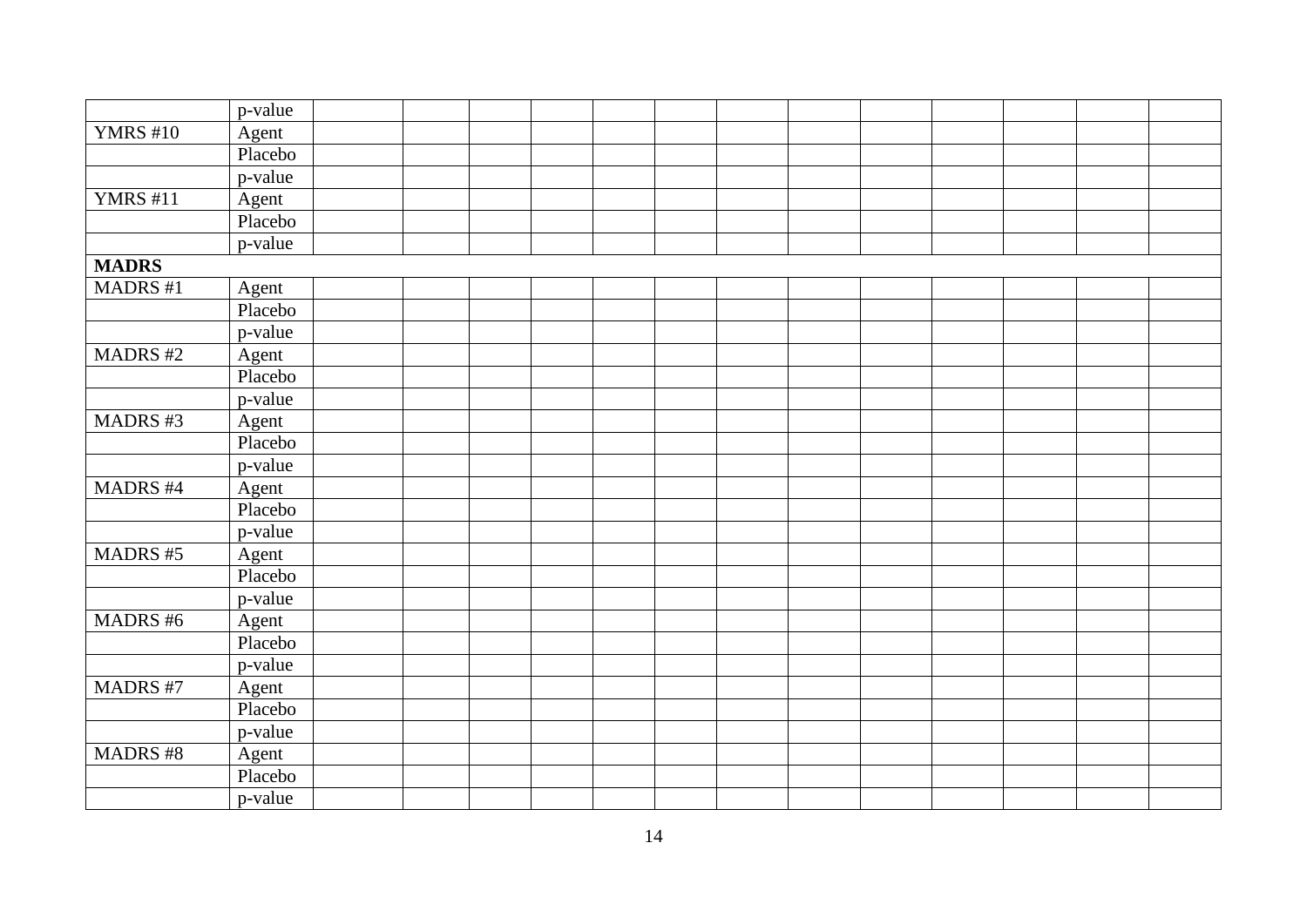| MADRS #9        | Agent   |  |  |  |  |  |  |  |
|-----------------|---------|--|--|--|--|--|--|--|
|                 | Placebo |  |  |  |  |  |  |  |
|                 | p-value |  |  |  |  |  |  |  |
| MADRS #10       | Agent   |  |  |  |  |  |  |  |
|                 | Placebo |  |  |  |  |  |  |  |
|                 | p-value |  |  |  |  |  |  |  |
| <b>PANSS</b>    |         |  |  |  |  |  |  |  |
| P1              | Agent   |  |  |  |  |  |  |  |
|                 | Placebo |  |  |  |  |  |  |  |
|                 | p-value |  |  |  |  |  |  |  |
| P2              | Agent   |  |  |  |  |  |  |  |
|                 | Placebo |  |  |  |  |  |  |  |
|                 | p-value |  |  |  |  |  |  |  |
| P <sub>3</sub>  | Agent   |  |  |  |  |  |  |  |
|                 | Placebo |  |  |  |  |  |  |  |
|                 | p-value |  |  |  |  |  |  |  |
| P4              | Agent   |  |  |  |  |  |  |  |
|                 | Placebo |  |  |  |  |  |  |  |
|                 | p-value |  |  |  |  |  |  |  |
| P5              | Agent   |  |  |  |  |  |  |  |
|                 | Placebo |  |  |  |  |  |  |  |
|                 | p-value |  |  |  |  |  |  |  |
| <b>P6</b>       | Agent   |  |  |  |  |  |  |  |
|                 | Placebo |  |  |  |  |  |  |  |
|                 | p-value |  |  |  |  |  |  |  |
| P7              | Agent   |  |  |  |  |  |  |  |
|                 | Placebo |  |  |  |  |  |  |  |
|                 | p-value |  |  |  |  |  |  |  |
| N1              | Agent   |  |  |  |  |  |  |  |
|                 | Placebo |  |  |  |  |  |  |  |
|                 | p-value |  |  |  |  |  |  |  |
| $\overline{N2}$ | Agent   |  |  |  |  |  |  |  |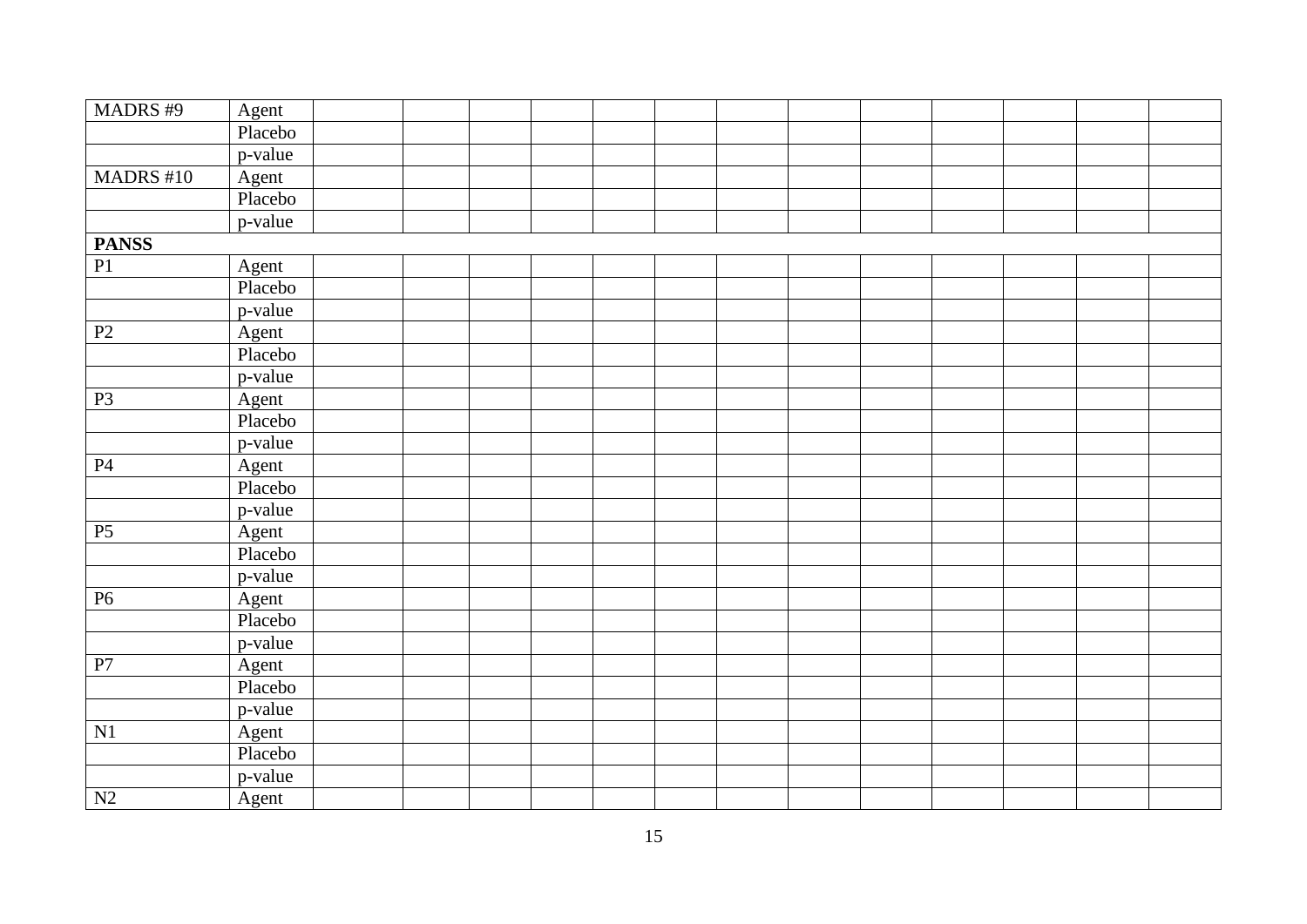|                        | Placebo |  |  |  |  |  |  |  |
|------------------------|---------|--|--|--|--|--|--|--|
|                        | p-value |  |  |  |  |  |  |  |
| N3                     | Agent   |  |  |  |  |  |  |  |
|                        | Placebo |  |  |  |  |  |  |  |
|                        | p-value |  |  |  |  |  |  |  |
| N <sub>4</sub>         | Agent   |  |  |  |  |  |  |  |
|                        | Placebo |  |  |  |  |  |  |  |
|                        | p-value |  |  |  |  |  |  |  |
| N <sub>5</sub>         | Agent   |  |  |  |  |  |  |  |
|                        | Placebo |  |  |  |  |  |  |  |
|                        | p-value |  |  |  |  |  |  |  |
| N6                     | Agent   |  |  |  |  |  |  |  |
|                        | Placebo |  |  |  |  |  |  |  |
|                        | p-value |  |  |  |  |  |  |  |
| ${\bf N7}$             | Agent   |  |  |  |  |  |  |  |
|                        | Placebo |  |  |  |  |  |  |  |
|                        | p-value |  |  |  |  |  |  |  |
| G1                     | Agent   |  |  |  |  |  |  |  |
|                        | Placebo |  |  |  |  |  |  |  |
|                        | p-value |  |  |  |  |  |  |  |
| G2                     | Agent   |  |  |  |  |  |  |  |
|                        | Placebo |  |  |  |  |  |  |  |
|                        | p-value |  |  |  |  |  |  |  |
| G3                     | Agent   |  |  |  |  |  |  |  |
|                        | Placebo |  |  |  |  |  |  |  |
|                        | p-value |  |  |  |  |  |  |  |
| G4                     | Agent   |  |  |  |  |  |  |  |
|                        | Placebo |  |  |  |  |  |  |  |
|                        | p-value |  |  |  |  |  |  |  |
| $\overline{\text{G5}}$ | Agent   |  |  |  |  |  |  |  |
|                        | Placebo |  |  |  |  |  |  |  |
|                        | p-value |  |  |  |  |  |  |  |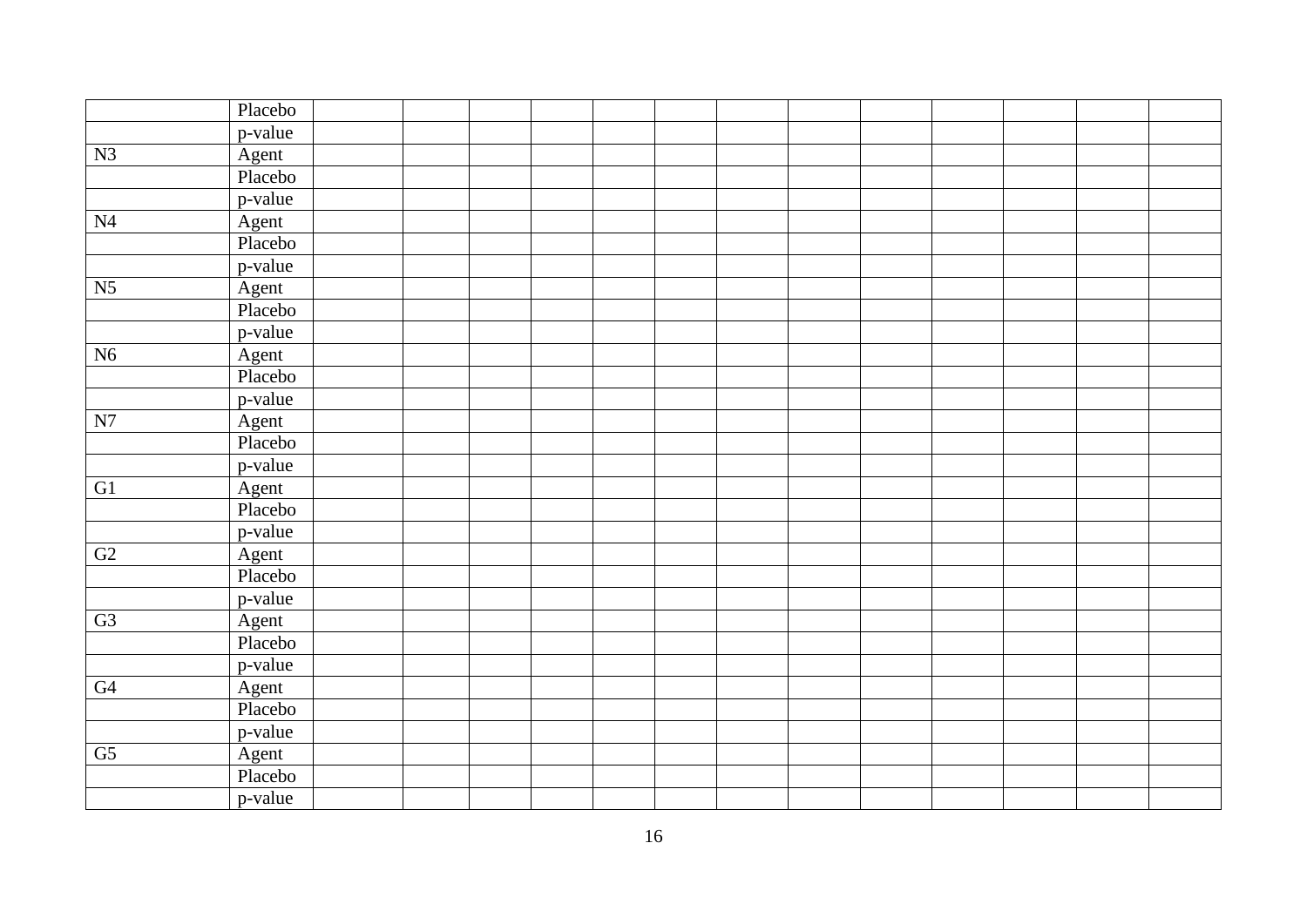| G6         | Agent   |  |  |  |  |  |  |  |
|------------|---------|--|--|--|--|--|--|--|
|            | Placebo |  |  |  |  |  |  |  |
|            | p-value |  |  |  |  |  |  |  |
| ${\rm G}7$ | Agent   |  |  |  |  |  |  |  |
|            | Placebo |  |  |  |  |  |  |  |
|            | p-value |  |  |  |  |  |  |  |
| G8         | Agent   |  |  |  |  |  |  |  |
|            | Placebo |  |  |  |  |  |  |  |
|            | p-value |  |  |  |  |  |  |  |
| ${\rm G}9$ | Agent   |  |  |  |  |  |  |  |
|            | Placebo |  |  |  |  |  |  |  |
|            | p-value |  |  |  |  |  |  |  |
| G10        | Agent   |  |  |  |  |  |  |  |
|            | Placebo |  |  |  |  |  |  |  |
|            | p-value |  |  |  |  |  |  |  |
| G11        | Agent   |  |  |  |  |  |  |  |
|            | Placebo |  |  |  |  |  |  |  |
|            | p-value |  |  |  |  |  |  |  |
| G12        | Agent   |  |  |  |  |  |  |  |
|            | Placebo |  |  |  |  |  |  |  |
|            | p-value |  |  |  |  |  |  |  |
| G13        | Agent   |  |  |  |  |  |  |  |
|            | Placebo |  |  |  |  |  |  |  |
|            | p-value |  |  |  |  |  |  |  |
| G14        | Agent   |  |  |  |  |  |  |  |
|            | Placebo |  |  |  |  |  |  |  |
|            | p-value |  |  |  |  |  |  |  |
| G15        | Agent   |  |  |  |  |  |  |  |
|            | Placebo |  |  |  |  |  |  |  |
|            | p-value |  |  |  |  |  |  |  |
| G16        | Agent   |  |  |  |  |  |  |  |
|            | Placebo |  |  |  |  |  |  |  |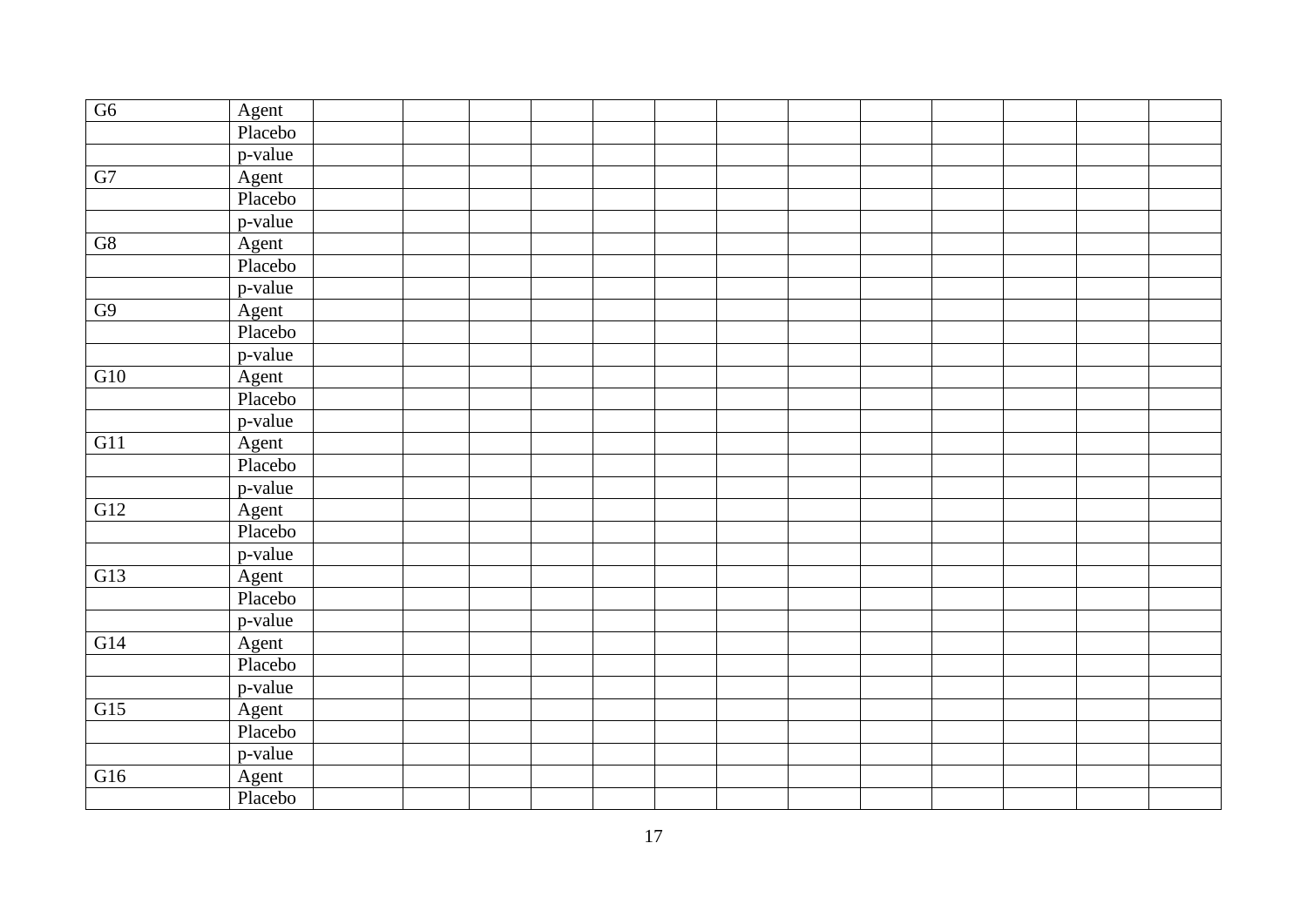| value |  |  |  |  |  |  |
|-------|--|--|--|--|--|--|
|       |  |  |  |  |  |  |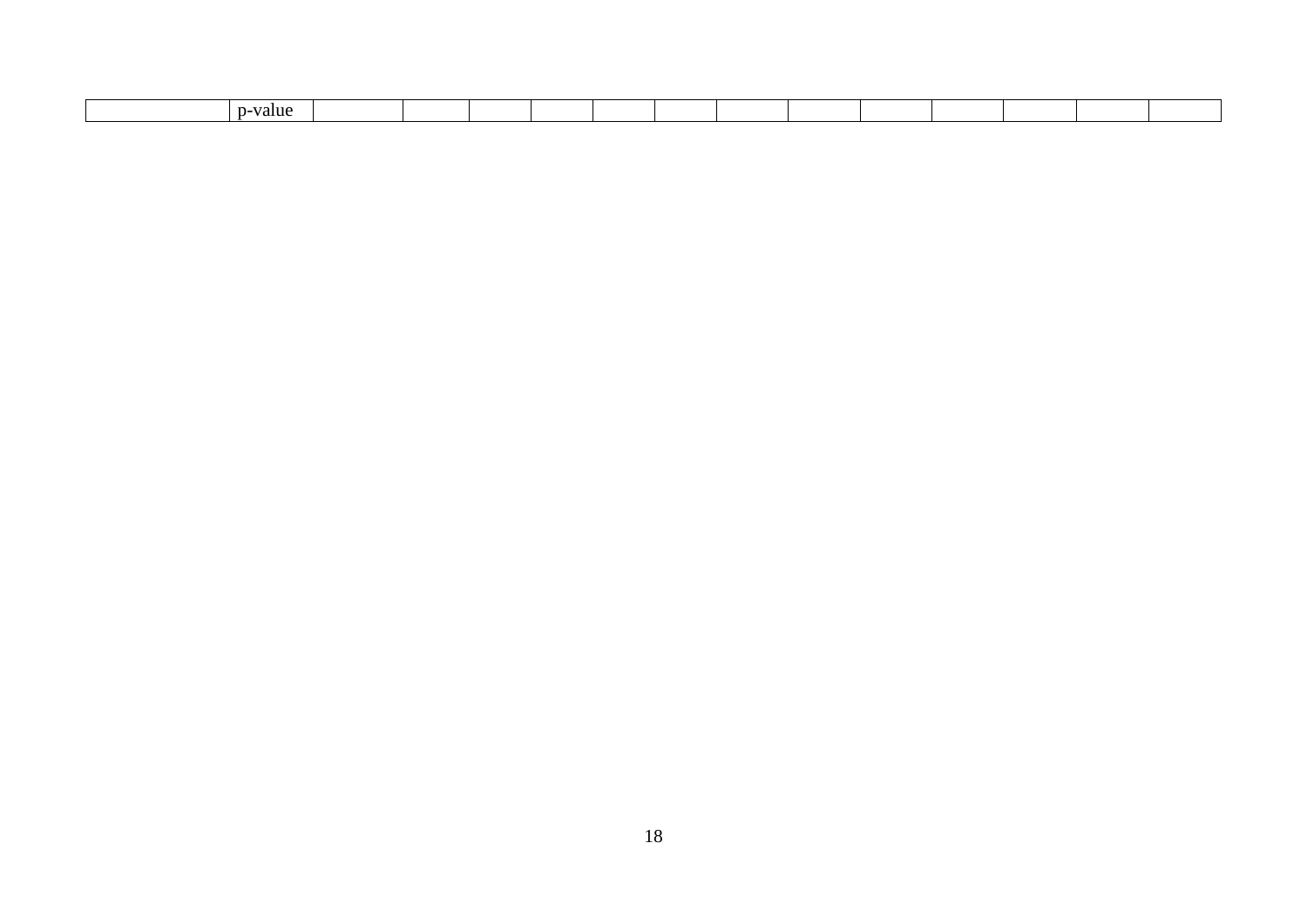# **Discontinuation (N)**

|                                  |   |  |   |   | <b>Week (cumulative N)</b> |   |   |    |    |    |
|----------------------------------|---|--|---|---|----------------------------|---|---|----|----|----|
|                                  | 2 |  | 5 | n |                            | 8 | ч | 10 | 11 | 12 |
| Total                            |   |  |   |   |                            |   |   |    |    |    |
| Lack of efficacy                 |   |  |   |   |                            |   |   |    |    |    |
| Adverse events                   |   |  |   |   |                            |   |   |    |    |    |
| Consent withdrawal               |   |  |   |   |                            |   |   |    |    |    |
| Lost to follow up                |   |  |   |   |                            |   |   |    |    |    |
| Noncompliance                    |   |  |   |   |                            |   |   |    |    |    |
| Ineligibility                    |   |  |   |   |                            |   |   |    |    |    |
| Physician decision               |   |  |   |   |                            |   |   |    |    |    |
| Entry open label study           |   |  |   |   |                            |   |   |    |    |    |
| Improvement leading to discharge |   |  |   |   |                            |   |   |    |    |    |
| Other reason                     |   |  |   |   |                            |   |   |    |    |    |

# **Adverse events (N)**

|                      |         |          |                |   |              |   | <b>Week (cumulative N)</b> |   |   |    |    |    |
|----------------------|---------|----------|----------------|---|--------------|---|----------------------------|---|---|----|----|----|
|                      |         | baseline | $\overline{2}$ | 3 | $\mathbf{z}$ | 6 |                            | 8 | 9 | 10 | 11 | 12 |
| Overall side effects | Agent   |          |                |   |              |   |                            |   |   |    |    |    |
|                      | Placebo |          |                |   |              |   |                            |   |   |    |    |    |
|                      | p-value |          |                |   |              |   |                            |   |   |    |    |    |
| Acute dystonia       | Agent   |          |                |   |              |   |                            |   |   |    |    |    |
|                      | Placebo |          |                |   |              |   |                            |   |   |    |    |    |
|                      | p-value |          |                |   |              |   |                            |   |   |    |    |    |
| Agitation            | Agent   |          |                |   |              |   |                            |   |   |    |    |    |
|                      | Placebo |          |                |   |              |   |                            |   |   |    |    |    |
|                      | p-value |          |                |   |              |   |                            |   |   |    |    |    |
| Agranulocytosis      | Agent   |          |                |   |              |   |                            |   |   |    |    |    |
|                      | Placebo |          |                |   |              |   |                            |   |   |    |    |    |
|                      | p-value |          |                |   |              |   |                            |   |   |    |    |    |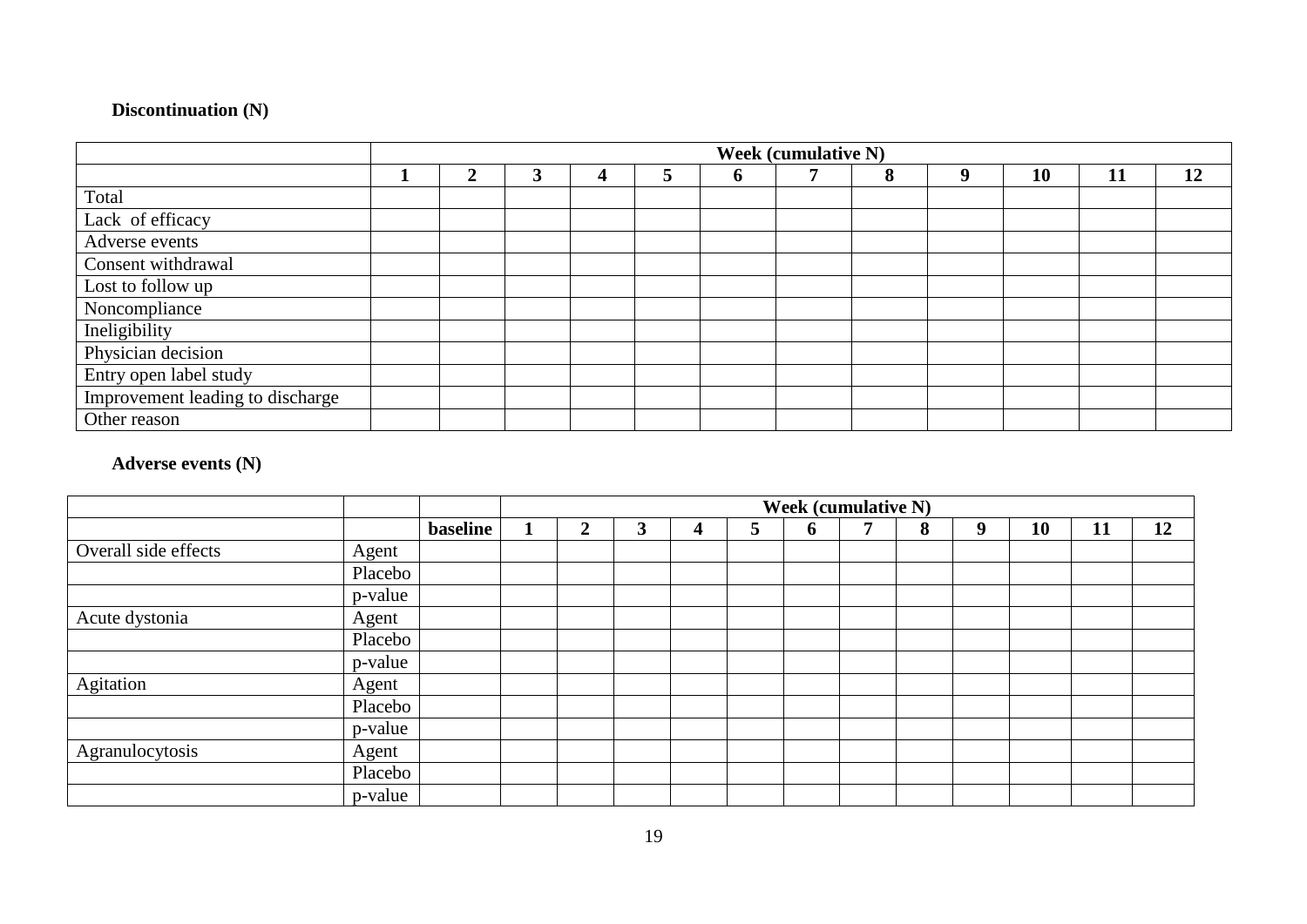| Akathisia             | Agent   |  |  |  |  |  |  |  |
|-----------------------|---------|--|--|--|--|--|--|--|
|                       | Placebo |  |  |  |  |  |  |  |
|                       | p-value |  |  |  |  |  |  |  |
| Anxiety               | Agent   |  |  |  |  |  |  |  |
|                       | Placebo |  |  |  |  |  |  |  |
|                       | p-value |  |  |  |  |  |  |  |
| Appetite decrease     | Agent   |  |  |  |  |  |  |  |
|                       | Placebo |  |  |  |  |  |  |  |
|                       | p-value |  |  |  |  |  |  |  |
| Appetite increase     | Agent   |  |  |  |  |  |  |  |
|                       | Placebo |  |  |  |  |  |  |  |
|                       | p-value |  |  |  |  |  |  |  |
| Ataxia                | Agent   |  |  |  |  |  |  |  |
|                       | Placebo |  |  |  |  |  |  |  |
|                       | p-value |  |  |  |  |  |  |  |
| Accidental injury     | Agent   |  |  |  |  |  |  |  |
|                       | Placebo |  |  |  |  |  |  |  |
|                       | p-value |  |  |  |  |  |  |  |
| <b>Blurred</b> vision | Agent   |  |  |  |  |  |  |  |
|                       | Placebo |  |  |  |  |  |  |  |
|                       | p-value |  |  |  |  |  |  |  |
| Cognitive disorder    | Agent   |  |  |  |  |  |  |  |
|                       | Placebo |  |  |  |  |  |  |  |
|                       | p-value |  |  |  |  |  |  |  |
| Constipation          | Agent   |  |  |  |  |  |  |  |
|                       | Placebo |  |  |  |  |  |  |  |
|                       | p-value |  |  |  |  |  |  |  |
| Death                 | Agent   |  |  |  |  |  |  |  |
|                       | Placebo |  |  |  |  |  |  |  |
|                       | p-value |  |  |  |  |  |  |  |
| Depression increased  | Agent   |  |  |  |  |  |  |  |
|                       | Placebo |  |  |  |  |  |  |  |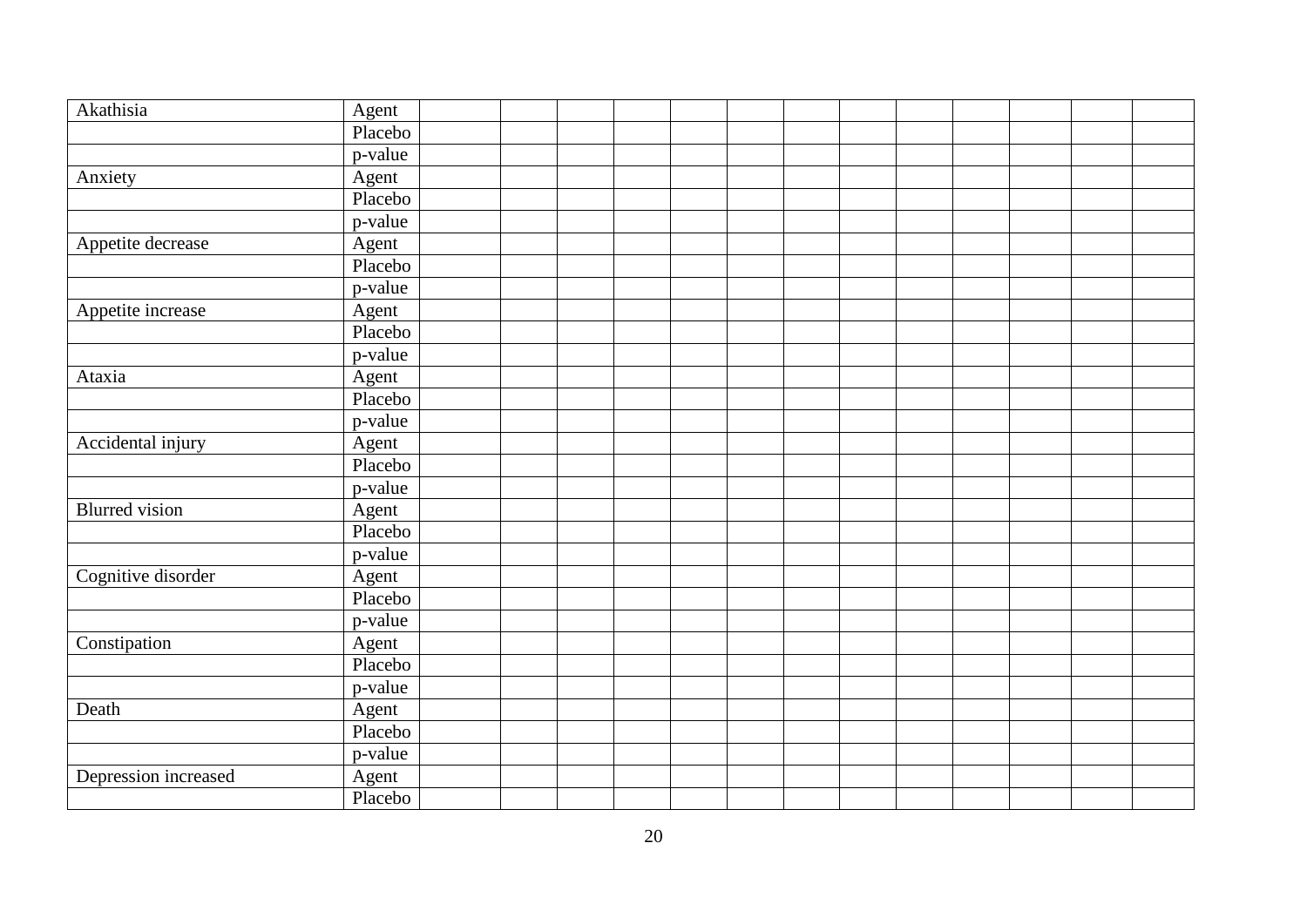|                                | p-value |  |  |  |  |  |  |  |
|--------------------------------|---------|--|--|--|--|--|--|--|
| Dermatitis                     | Agent   |  |  |  |  |  |  |  |
|                                | Placebo |  |  |  |  |  |  |  |
|                                | p-value |  |  |  |  |  |  |  |
| Diabetes mellitus              | Agent   |  |  |  |  |  |  |  |
|                                | Placebo |  |  |  |  |  |  |  |
|                                | p-value |  |  |  |  |  |  |  |
| Diabetic ketoacidosis          | Agent   |  |  |  |  |  |  |  |
|                                | Placebo |  |  |  |  |  |  |  |
|                                | p-value |  |  |  |  |  |  |  |
| Diaphoresis                    | Agent   |  |  |  |  |  |  |  |
|                                | Placebo |  |  |  |  |  |  |  |
|                                | p-value |  |  |  |  |  |  |  |
| Diarrhea                       | Agent   |  |  |  |  |  |  |  |
|                                | Placebo |  |  |  |  |  |  |  |
|                                | p-value |  |  |  |  |  |  |  |
| <b>Dizziness</b>               | Agent   |  |  |  |  |  |  |  |
|                                | Placebo |  |  |  |  |  |  |  |
|                                | p-value |  |  |  |  |  |  |  |
| Dreams (intense or nightmares) | Agent   |  |  |  |  |  |  |  |
|                                | Placebo |  |  |  |  |  |  |  |
|                                | p-value |  |  |  |  |  |  |  |
| Dry mouth                      | Agent   |  |  |  |  |  |  |  |
|                                | Placebo |  |  |  |  |  |  |  |
|                                | p-value |  |  |  |  |  |  |  |
| <b>Dyskinesia</b>              | Agent   |  |  |  |  |  |  |  |
|                                | Placebo |  |  |  |  |  |  |  |
|                                | p-value |  |  |  |  |  |  |  |
| Dysouria                       | Agent   |  |  |  |  |  |  |  |
|                                | Placebo |  |  |  |  |  |  |  |
|                                | p-value |  |  |  |  |  |  |  |
| Dyspepsia                      | Agent   |  |  |  |  |  |  |  |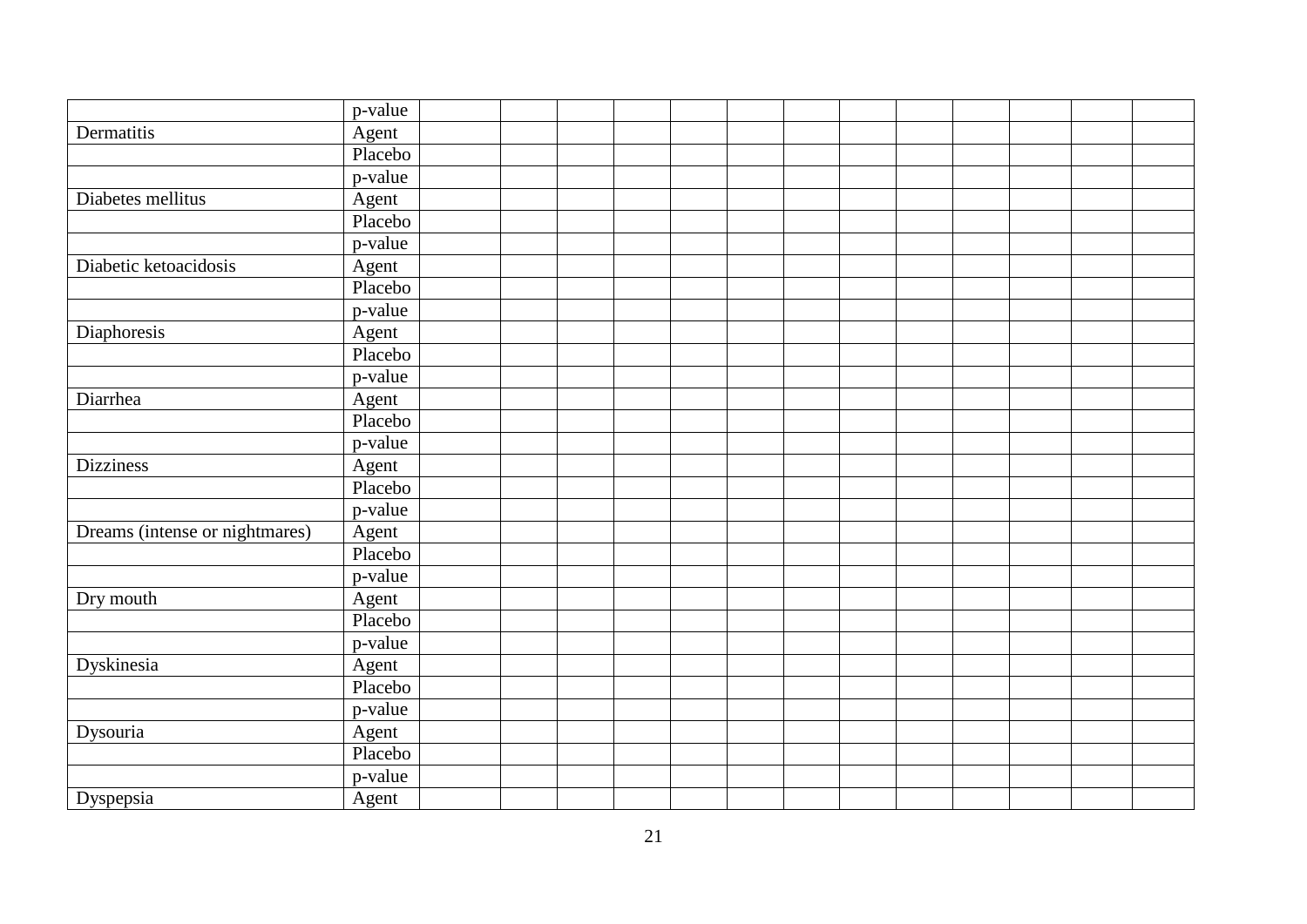| p-value<br>Dysphoria<br>Agent<br>Placebo<br>p-value<br>Edema<br>Agent<br>Placebo<br>p-value | Placebo |  |  |  |  |  |  |  |
|---------------------------------------------------------------------------------------------|---------|--|--|--|--|--|--|--|
|                                                                                             |         |  |  |  |  |  |  |  |
|                                                                                             |         |  |  |  |  |  |  |  |
|                                                                                             |         |  |  |  |  |  |  |  |
|                                                                                             |         |  |  |  |  |  |  |  |
|                                                                                             |         |  |  |  |  |  |  |  |
|                                                                                             |         |  |  |  |  |  |  |  |
|                                                                                             |         |  |  |  |  |  |  |  |
|                                                                                             |         |  |  |  |  |  |  |  |
| Extra-Pyramidal Signs (overall)<br>Agent                                                    |         |  |  |  |  |  |  |  |
| Placebo                                                                                     |         |  |  |  |  |  |  |  |
| p-value                                                                                     |         |  |  |  |  |  |  |  |
| Fatigue<br>Agent                                                                            |         |  |  |  |  |  |  |  |
| Placebo                                                                                     |         |  |  |  |  |  |  |  |
| p-value                                                                                     |         |  |  |  |  |  |  |  |
| Gait abnormality<br>Agent                                                                   |         |  |  |  |  |  |  |  |
| Placebo                                                                                     |         |  |  |  |  |  |  |  |
| p-value                                                                                     |         |  |  |  |  |  |  |  |
| Gastrointenstinal distress<br>Agent                                                         |         |  |  |  |  |  |  |  |
| Placebo                                                                                     |         |  |  |  |  |  |  |  |
| p-value                                                                                     |         |  |  |  |  |  |  |  |
| Hair loss<br>Agent                                                                          |         |  |  |  |  |  |  |  |
| Placebo                                                                                     |         |  |  |  |  |  |  |  |
| p-value                                                                                     |         |  |  |  |  |  |  |  |
| Headache<br>Agent                                                                           |         |  |  |  |  |  |  |  |
| Placebo                                                                                     |         |  |  |  |  |  |  |  |
| p-value                                                                                     |         |  |  |  |  |  |  |  |
| Hyperkinesia<br>Agent                                                                       |         |  |  |  |  |  |  |  |
| Placebo                                                                                     |         |  |  |  |  |  |  |  |
| p-value                                                                                     |         |  |  |  |  |  |  |  |
| Hyperprolactinaemia<br>Agent                                                                |         |  |  |  |  |  |  |  |
| Placebo                                                                                     |         |  |  |  |  |  |  |  |
| p-value                                                                                     |         |  |  |  |  |  |  |  |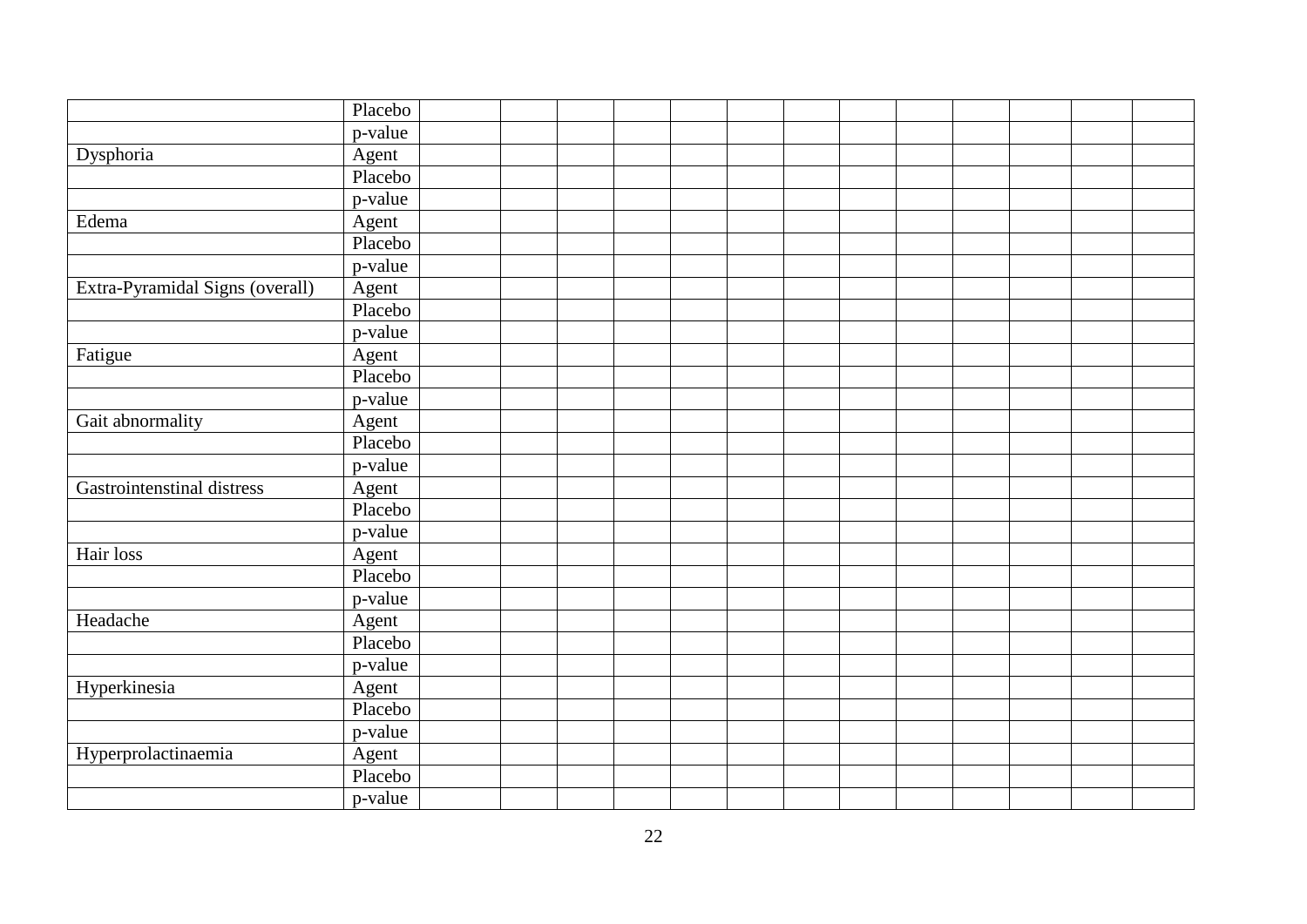| Prolactin related adverse event | Agent     |  |  |  |  |  |  |  |
|---------------------------------|-----------|--|--|--|--|--|--|--|
|                                 | Placebo   |  |  |  |  |  |  |  |
|                                 | p-value   |  |  |  |  |  |  |  |
| Hypersalivation                 | Agent     |  |  |  |  |  |  |  |
|                                 | Placebo   |  |  |  |  |  |  |  |
|                                 | p-value   |  |  |  |  |  |  |  |
| Hypertension                    | Agent     |  |  |  |  |  |  |  |
|                                 | Placebo   |  |  |  |  |  |  |  |
|                                 | p-value   |  |  |  |  |  |  |  |
| Hypertonia                      | Agent     |  |  |  |  |  |  |  |
|                                 | Placebo   |  |  |  |  |  |  |  |
|                                 | p-value   |  |  |  |  |  |  |  |
| Hypokinesia                     | Agent     |  |  |  |  |  |  |  |
|                                 | Placebo   |  |  |  |  |  |  |  |
|                                 | p-value   |  |  |  |  |  |  |  |
| Hypotension                     | Agent     |  |  |  |  |  |  |  |
|                                 | Placebo   |  |  |  |  |  |  |  |
|                                 | p-value   |  |  |  |  |  |  |  |
| Impotence                       | Agent     |  |  |  |  |  |  |  |
|                                 | Placebo   |  |  |  |  |  |  |  |
|                                 | $p-value$ |  |  |  |  |  |  |  |
| Insomnia                        | Agent     |  |  |  |  |  |  |  |
|                                 | Placebo   |  |  |  |  |  |  |  |
|                                 | p-value   |  |  |  |  |  |  |  |
| Joint pain                      | Agent     |  |  |  |  |  |  |  |
|                                 | Placebo   |  |  |  |  |  |  |  |
|                                 | p-value   |  |  |  |  |  |  |  |
| Light headedness                | Agent     |  |  |  |  |  |  |  |
|                                 | Placebo   |  |  |  |  |  |  |  |
|                                 | p-value   |  |  |  |  |  |  |  |
| Manic reaction                  | Agent     |  |  |  |  |  |  |  |
|                                 | Placebo   |  |  |  |  |  |  |  |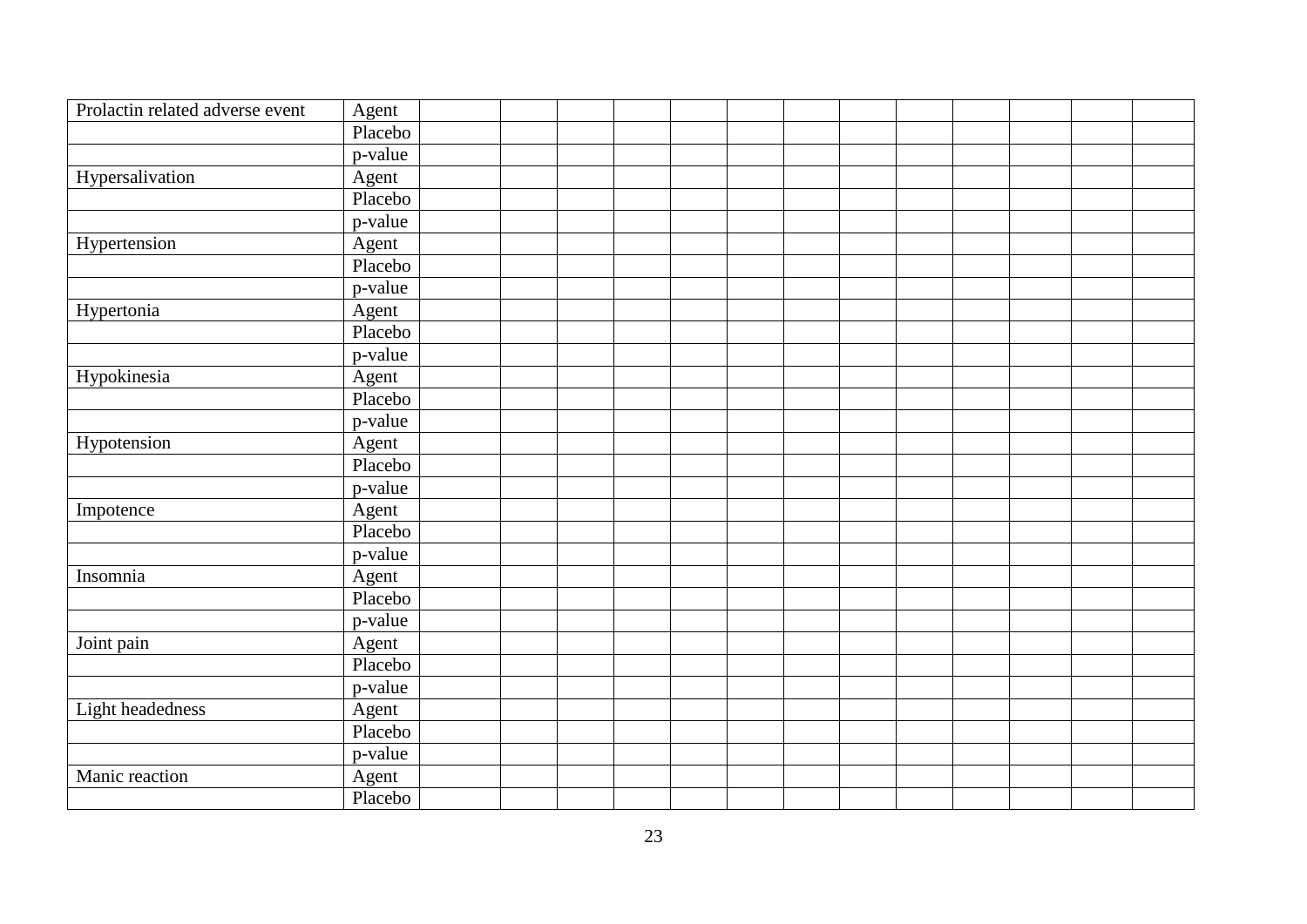|                                | p-value |  |  |  |  |  |  |  |
|--------------------------------|---------|--|--|--|--|--|--|--|
| Memory problems                | Agent   |  |  |  |  |  |  |  |
|                                | Placebo |  |  |  |  |  |  |  |
|                                | p-value |  |  |  |  |  |  |  |
| Myoclonus                      | Agent   |  |  |  |  |  |  |  |
|                                | Placebo |  |  |  |  |  |  |  |
|                                | p-value |  |  |  |  |  |  |  |
| Nausea                         | Agent   |  |  |  |  |  |  |  |
|                                | Placebo |  |  |  |  |  |  |  |
|                                | p-value |  |  |  |  |  |  |  |
| Neuroleptic malignant syndrome | Agent   |  |  |  |  |  |  |  |
|                                | Placebo |  |  |  |  |  |  |  |
|                                | p-value |  |  |  |  |  |  |  |
| Oculogyric crisis              | Agent   |  |  |  |  |  |  |  |
|                                | Placebo |  |  |  |  |  |  |  |
|                                | p-value |  |  |  |  |  |  |  |
| Pain                           | Agent   |  |  |  |  |  |  |  |
|                                | Placebo |  |  |  |  |  |  |  |
|                                | p-value |  |  |  |  |  |  |  |
| Pancreatitis                   | Agent   |  |  |  |  |  |  |  |
|                                | Placebo |  |  |  |  |  |  |  |
|                                | p-value |  |  |  |  |  |  |  |
| Paresthesias                   | Agent   |  |  |  |  |  |  |  |
|                                | Placebo |  |  |  |  |  |  |  |
|                                | p-value |  |  |  |  |  |  |  |
| QTc prolongation               | Agent   |  |  |  |  |  |  |  |
|                                | Placebo |  |  |  |  |  |  |  |
|                                | p-value |  |  |  |  |  |  |  |
| Reduced sexual desire          | Agent   |  |  |  |  |  |  |  |
|                                | Placebo |  |  |  |  |  |  |  |
|                                | p-value |  |  |  |  |  |  |  |
| Rigidity                       | Agent   |  |  |  |  |  |  |  |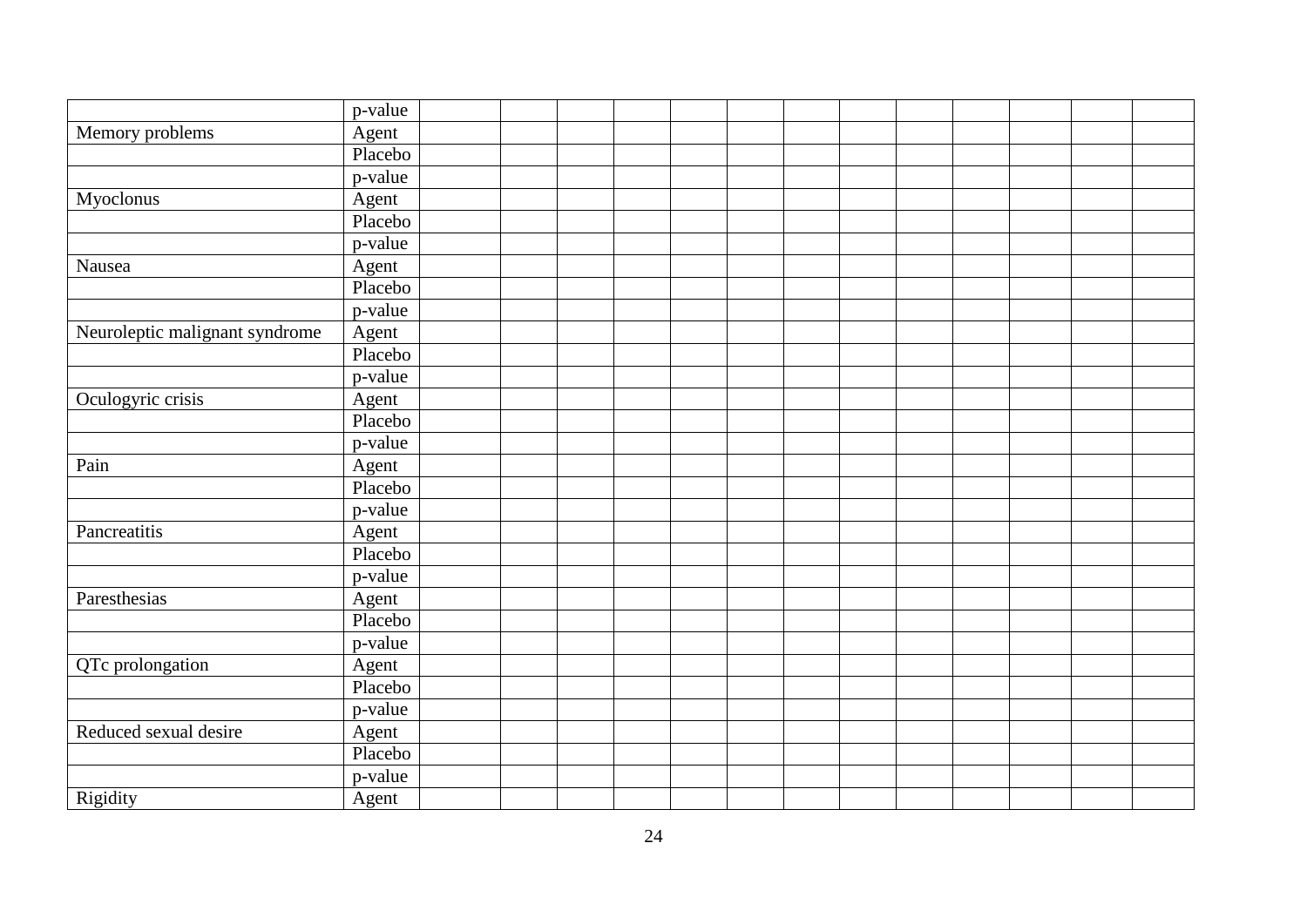|                         | Placebo |  |  |  |  |  |  |  |
|-------------------------|---------|--|--|--|--|--|--|--|
|                         | p-value |  |  |  |  |  |  |  |
| Sedation                | Agent   |  |  |  |  |  |  |  |
|                         | Placebo |  |  |  |  |  |  |  |
|                         | p-value |  |  |  |  |  |  |  |
| Seizures                | Agent   |  |  |  |  |  |  |  |
|                         | Placebo |  |  |  |  |  |  |  |
|                         | p-value |  |  |  |  |  |  |  |
| Sexual dysfunction      | Agent   |  |  |  |  |  |  |  |
|                         | Placebo |  |  |  |  |  |  |  |
|                         | p-value |  |  |  |  |  |  |  |
| Somnolence              | Agent   |  |  |  |  |  |  |  |
|                         | Placebo |  |  |  |  |  |  |  |
|                         | p-value |  |  |  |  |  |  |  |
| "Spaciness"             | Agent   |  |  |  |  |  |  |  |
|                         | Placebo |  |  |  |  |  |  |  |
|                         | p-value |  |  |  |  |  |  |  |
| Tachycardia             | Agent   |  |  |  |  |  |  |  |
|                         | Placebo |  |  |  |  |  |  |  |
|                         | p-value |  |  |  |  |  |  |  |
| Tardive dyskinesia      | Agent   |  |  |  |  |  |  |  |
|                         | Placebo |  |  |  |  |  |  |  |
|                         | p-value |  |  |  |  |  |  |  |
| Tetany                  | Agent   |  |  |  |  |  |  |  |
|                         | Placebo |  |  |  |  |  |  |  |
|                         | p-value |  |  |  |  |  |  |  |
| Tremor                  | Agent   |  |  |  |  |  |  |  |
|                         | Placebo |  |  |  |  |  |  |  |
|                         | p-value |  |  |  |  |  |  |  |
| Urinary tract infection | Agent   |  |  |  |  |  |  |  |
|                         | Placebo |  |  |  |  |  |  |  |
|                         | p-value |  |  |  |  |  |  |  |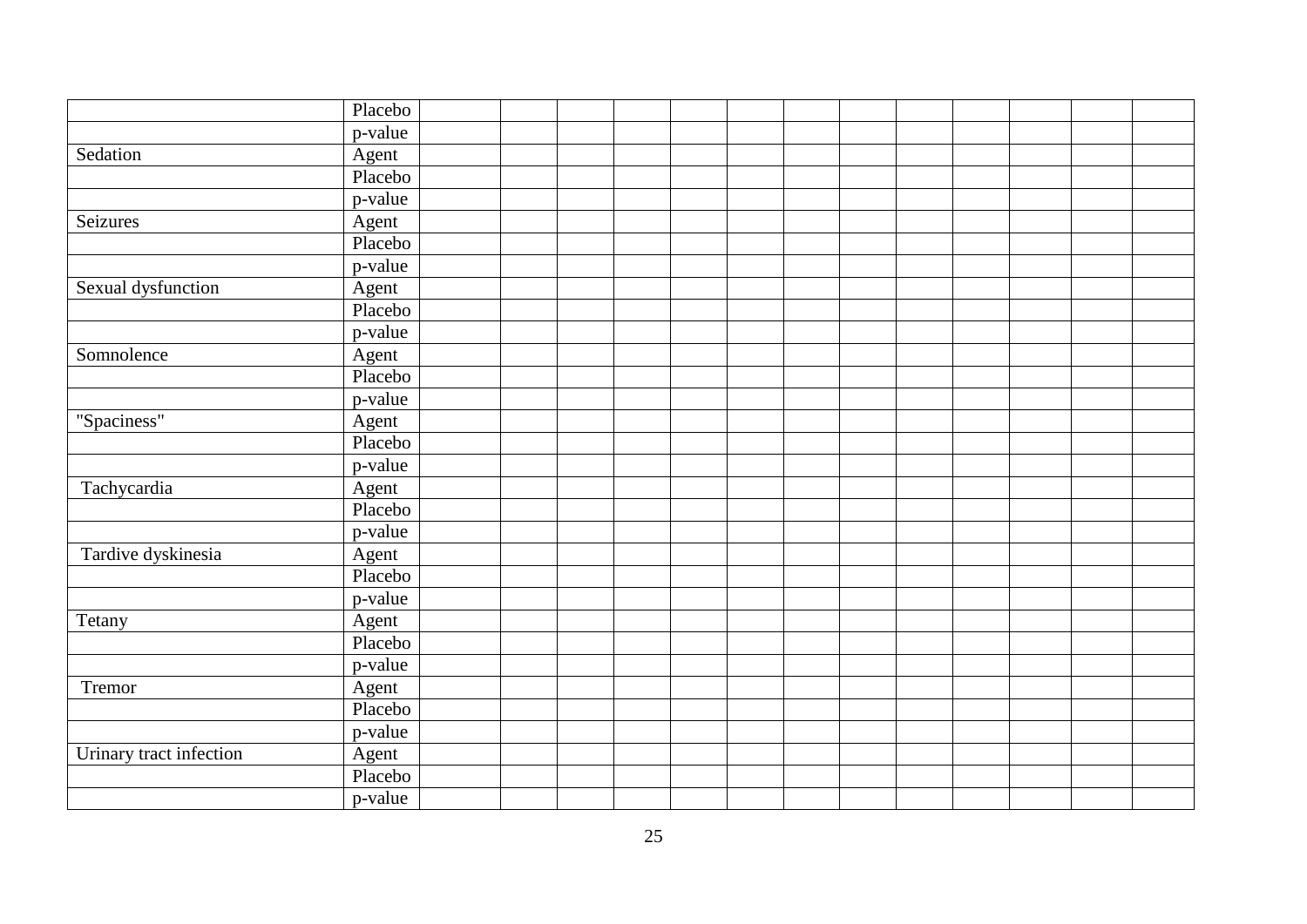| Vomiting                       | Agent   |  |  |  |  |  |  |  |
|--------------------------------|---------|--|--|--|--|--|--|--|
|                                | Placebo |  |  |  |  |  |  |  |
|                                | p-value |  |  |  |  |  |  |  |
| Weight gain                    | Agent   |  |  |  |  |  |  |  |
|                                | Placebo |  |  |  |  |  |  |  |
|                                | p-value |  |  |  |  |  |  |  |
| Mean weight baseline kgr       | Agent   |  |  |  |  |  |  |  |
|                                | Placebo |  |  |  |  |  |  |  |
|                                | p-value |  |  |  |  |  |  |  |
| Mean weight change             | Agent   |  |  |  |  |  |  |  |
|                                | Placebo |  |  |  |  |  |  |  |
|                                | p-value |  |  |  |  |  |  |  |
| Worsening of depressive        | Agent   |  |  |  |  |  |  |  |
| symptoms                       |         |  |  |  |  |  |  |  |
|                                | Placebo |  |  |  |  |  |  |  |
|                                | p-value |  |  |  |  |  |  |  |
| Worsening of manic symptoms    | Agent   |  |  |  |  |  |  |  |
|                                | Placebo |  |  |  |  |  |  |  |
|                                | p-value |  |  |  |  |  |  |  |
| Switch to opposite pole        | Agent   |  |  |  |  |  |  |  |
|                                | Placebo |  |  |  |  |  |  |  |
|                                | p-value |  |  |  |  |  |  |  |
| Suicide                        | Agent   |  |  |  |  |  |  |  |
|                                | Placebo |  |  |  |  |  |  |  |
|                                | p-value |  |  |  |  |  |  |  |
| Suicidal acts (not completed)  | Agent   |  |  |  |  |  |  |  |
|                                | Placebo |  |  |  |  |  |  |  |
|                                | p-value |  |  |  |  |  |  |  |
| Worsening of suicidal ideation | Agent   |  |  |  |  |  |  |  |
|                                | Placebo |  |  |  |  |  |  |  |
|                                | p-value |  |  |  |  |  |  |  |
| Simpson Angus Scale score      | Agent   |  |  |  |  |  |  |  |